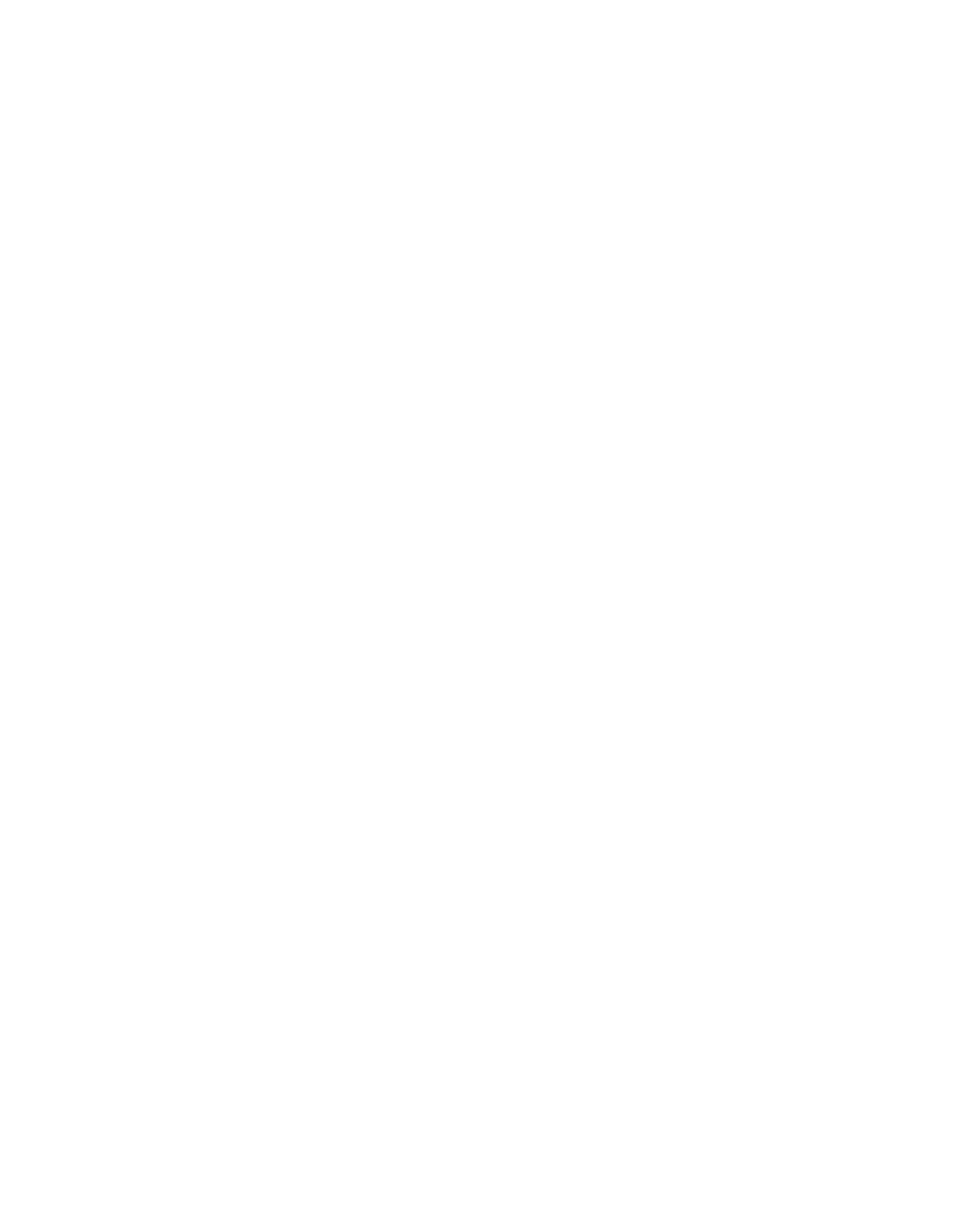# **Foundation for a Sustainable Northern Future**

Report of the Joint Review Panel for the Mackenzie Gas Project

**Executive summary December 2009**

Advice to readers: for the references to exhibit page numbers we have used the .pdf\* page numbers and not the actual document page numbers, with the exception of the Hearing Transcripts and in those instances we have used the actual page number from the Hearing Transcript.

For the purposes of identifying references, please consider the following examples:

#### **J-INAC-00177, p. 11**

| П           | <b>Joint Review Panel</b>                                                                                 |
|-------------|-----------------------------------------------------------------------------------------------------------|
| <b>INAC</b> | acronym assigned to each participant, group of<br>participants or government department/regulatory agency |
|             | (Other examples: OHP - Other Hearing Participants,<br>LOC - Letter of Comment)                            |
| 00177       | number assigned to each filing on the public registry                                                     |
| p. 11       | .pdf* page number                                                                                         |

#### **HT V28, p. 2539**

| HT         | hearing transcript               |
|------------|----------------------------------|
| <b>V28</b> | hearing transcript volume number |
| p. 2539    | hardcopy page number             |

\* Adobe©

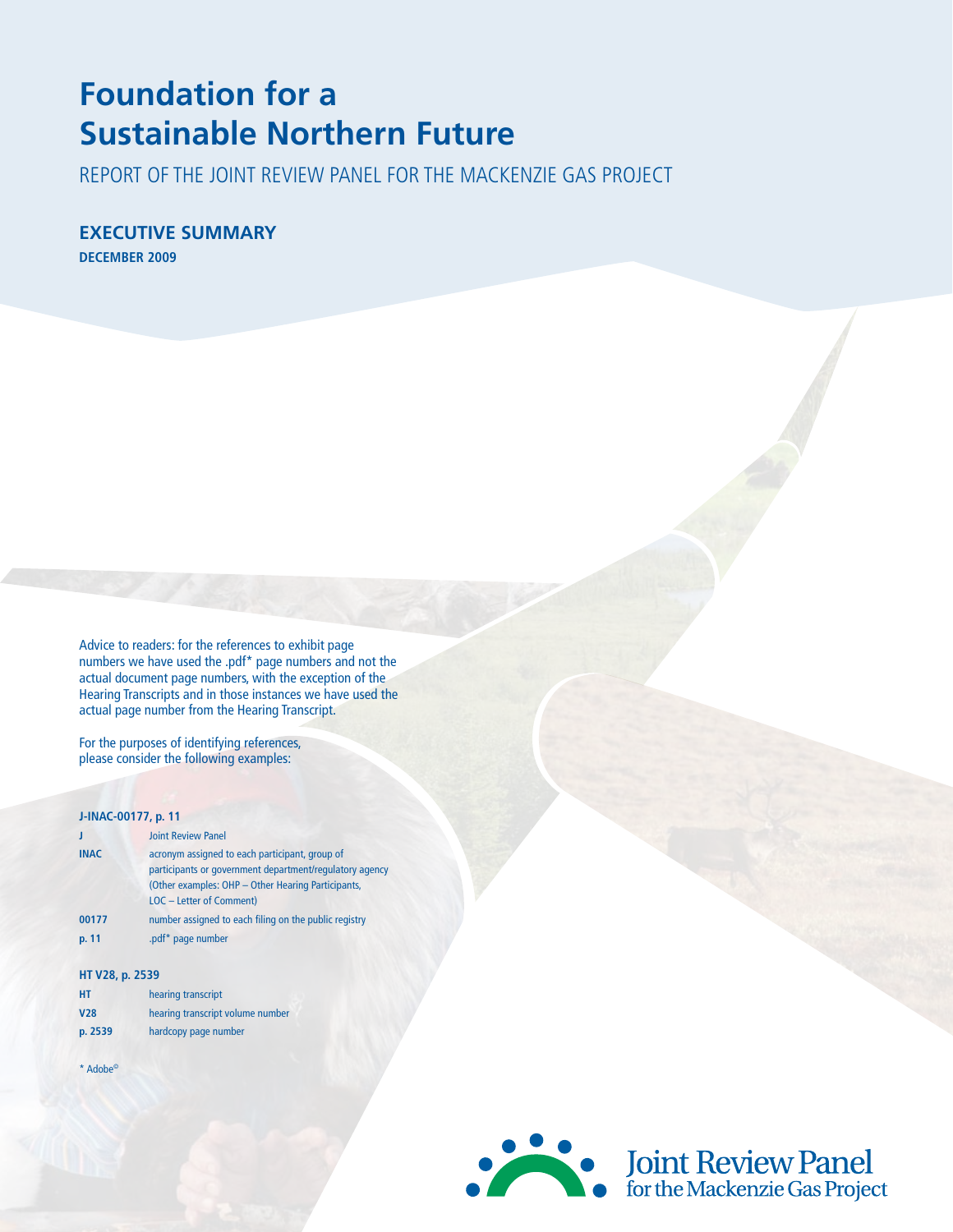#### **Foundation for a Sustainable Northern Future:**

**Report of the Joint Review Panel for the Mackenzie Gas Project**

**Published under the authority of the Minister of Environment, Government of Canada.**

**March 2010**

#### **www.ceaa-acee.gc.ca**

| Paper:    | ISBN En106-87/2009E     |
|-----------|-------------------------|
| Cat. no.: | 978-1-100-14372-9       |
| PDF:      | ISBN En106-87/2009E-PDF |
| Cat. no.: | 978-1-100-14373-6       |

© Her Majesty the Queen in Right of Canada

The opinions and views outlined in this report are those of the Joint Review Panel appointed to review the environmental impacts of the proposed Mackenzie Gas Project (the Joint Review Panel for the Mackenzie Gas Project). They are not necessarily the opinion or views of the Government of Canada.

This report was written and transmitted in English. This report has been translated into French. Audio-Interpretation of the Executive Summary is available in Inuvialuktun, Gwich'in, North Dene, South Dene and Dene Tha'.

#### Copies are available on request from:

#### **Northern Gas Project Secretariat offices**

Yellowknife: 5114 - 49th Street, Yellowknife, NT X1A 1P8 Canada Inuvik: Box 2412, Suite 302, 125 Mackenzie Road, Inuvik, NT X0E 0T0 Canada Norman Wells: Box 299, Norman Wells, NT X0E 0V0 Canada Fort Simpson: Box 120, Fort Simpson, NT X0E 0N0 Canada Electronic version of this report is also available at http://www.ngps.nt.ca/registryDetail\_e.asp

#### **Canadian Environmental Assessment Agency**

Place Bell Canada, 22nd floor, 160 Elgin Street, Ottawa ON K1A 0H3 Canada E-Mail Address: publications@ceaa-acee.gc.ca Telephone: 1-866-582-1884 Electronic version of this report is also available at www.ceaa-acee.gc.ca

#### **Inuvialuit Game Council**

Box 2120, Inuvik, NT X0E 0T0 Canada Telephone: (867) 777-2828 Electronic version of this report is also available at http://www.jointsecretariat.ca/documents.html

#### **Mackenzie Valley Environmental Impact Review Board**

200 Scotia Centre, Box 938, 5102-50th Ave, Yellowknife, NT X1A 2N7 Canada Telephone: (867) 766-7050 Electronic version of this report is also available at http://www.reviewboard.ca/registry/project\_php?project\_id=36

#### **National Energy Board**

Publications Office, 444 Seventh Avenue SE, Calgary, AB T2P 0X8 Canada Telephone: (403) 299-3562 Toll Free: 1-800-899-1265 Electronic version of this report is also available at http://www.neb-one.gc.ca

Design and Layout by AN Design Communications French translation by Renaud Expertise Inc Printed and bound in Canada on recycled paper Cover Photo: Elder (Terry Halifax), landscape (NGPS), caribou (Steven Baryluk), drift wood (JRP), Bison (JRP), grass (NGPS).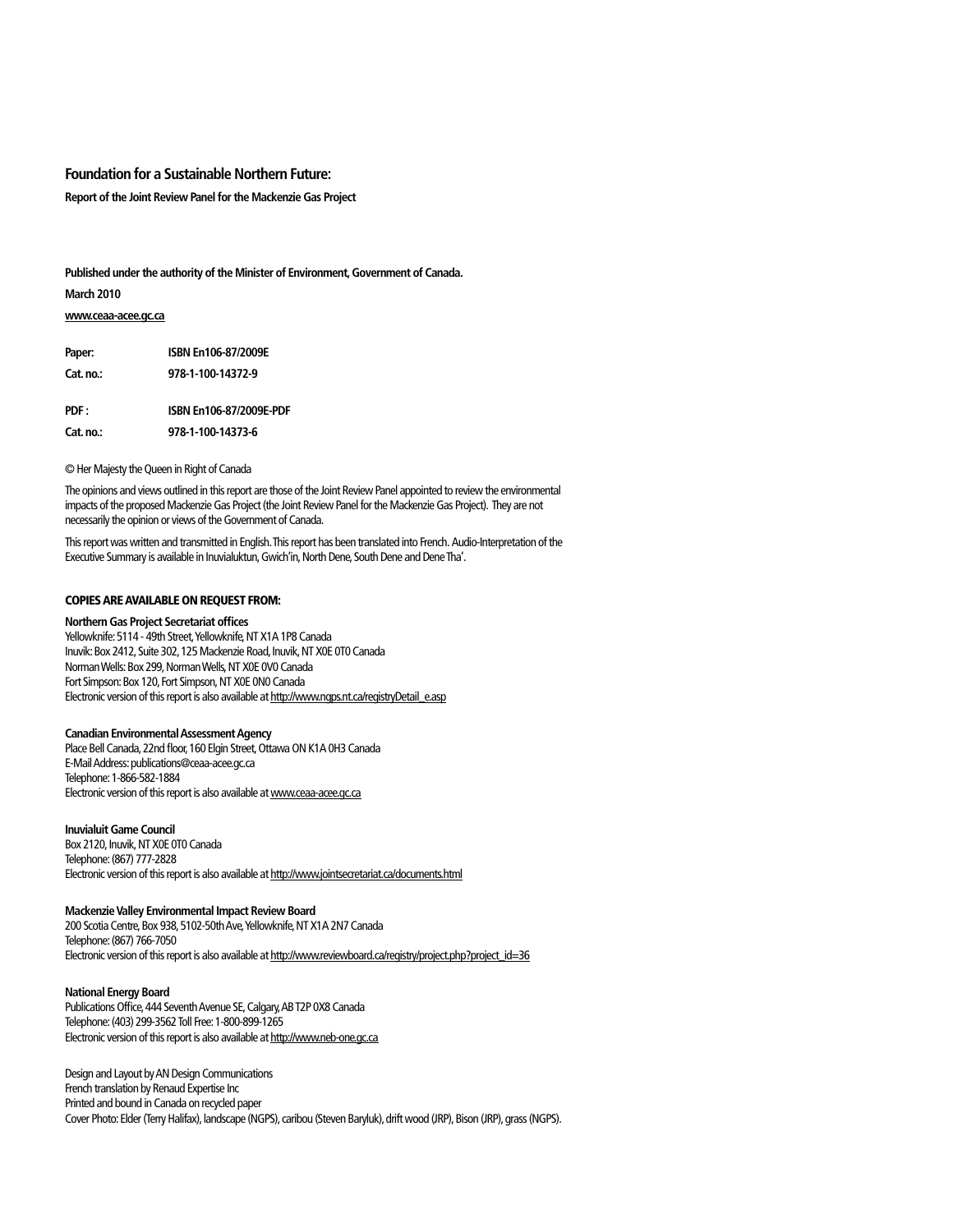# EXECUTIVE SUMMARY TABLE OF CONTENTS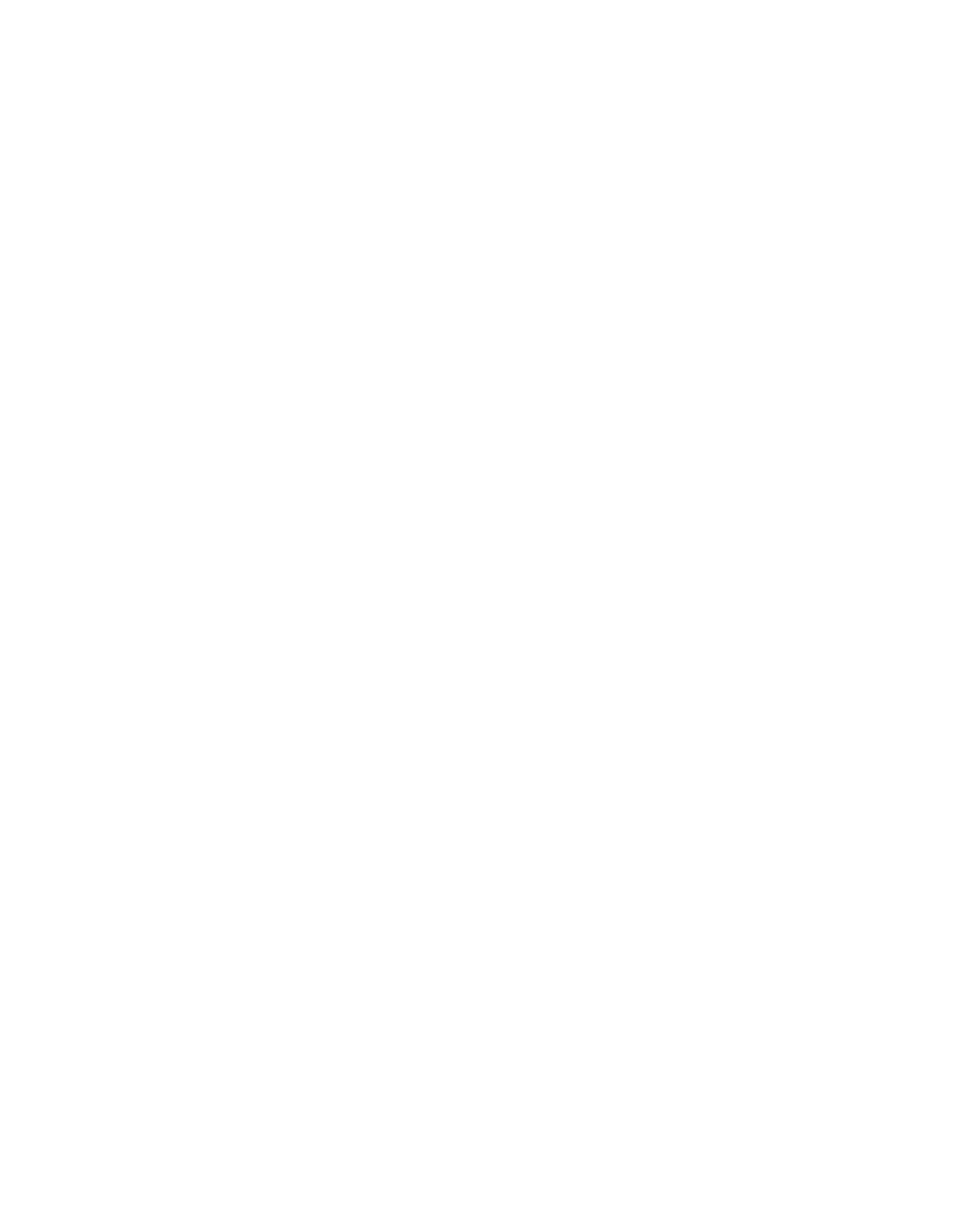# <span id="page-6-0"></span>**EXECUTIVE SUMMARY**

# **INTRODUCTION**

The Mackenzie Gas Project (MGP) offers a unique opportunity to build a sustainable future in the Mackenzie Valley and Beaufort Delta regions. The Project itself, as long-term infrastructure, provides a key basis for future economic development. This opportunity carries the risk of adverse impacts, however. The Proponents' mitigations and enhancements, the measures governments would put in place, and the Panel's recommendations would, in combination, mitigate adverse impacts, reduce the risk and enhance the opportunities. Together they would provide the foundation for a durable and sustainable future in the Mackenzie Valley and the Beaufort Delta regions. With these three elements in combination, the regions could benefit from the Project for a long time to come. Without them, the foundation for the future would be less secure, and the likelihood of significant adverse impacts much greater.

The Joint Review Panel for the MGP has concluded that, subject to the full implementation of the Panel's Recommendations, the adverse impacts of the MGP, and the associated Northwest Alberta Facilities, would not likely be significant and that the Project and those Facilities would likely make a positive contribution towards sustainability. In the Panel's view, the MGP could provide the foundation for a sustainable northern future.

Most of the Panel's recommendations to the Proponents are intended to ensure that, should the Project proceed, detailed Project designs, prevention or mitigation plans and baseline information not available at the time of the Panel's hearings would be provided as needed to regulators, as for the most part the Proponents committed to do. Some Panel recommendations would require monitoring during construction and operations. Some would require best practice or best available technology, or higher standards during construction and operations. The Panel's recommendations do not require major Project rerouting.

The Panel's recommendations regarding cumulative impacts are a critical element of the foundation for the future. Future developments would likely be largely or entirely those of parties other than the Proponents, and therefore these recommendations are directed to government and regulatory agencies or authorities

(federal, territorial and Aboriginal). It is those public agencies that would be charged with planning for and responding to the pace and scale of future developments and the impacts of those developments.

The Panel has made recommendations for monitoring, follow-up and adaptive management of Project-specific impacts. In addition, the Panel has made recommendations for more active and anticipatory actions by governments to use scenario-based planning and explicit transition planning as key components of a comprehensive regime for the management of cumulative impacts and for building a sustainable northern future.

The Panel has recommended that the Government of Canada engage in the activities and commit the funding required to implement things it has already committed to do, such as fulfilling its obligations under the *Species at Risk Act*, the *Mackenzie Valley Resource Management Act*, and the Protected Areas Strategy.

The Panel's recommendations to governments address mainly the need to be prepared for cumulative impacts of the Project in combination with future developments. There was a broad consensus among participants (although by no means unanimity) that the Project on its own, with few modifications and with the appropriate responses from governments, could be acceptable and indeed beneficial.

# **THE PROJECT**

The Proponents of the MGP have applied to the National Energy Board (NEB) for approvals necessary for five developments:

- three natural gas fields, referred to as the "Anchor Fields," located in the Mackenzie Delta;
- the Mackenzie Gathering System, consisting of gathering pipelines from the Anchor Fields to a processing facility near Inuvik and a natural gas liquids (NGLs) pipeline from Inuvik to connect with the existing Norman Wells oil pipeline at Norman Wells; and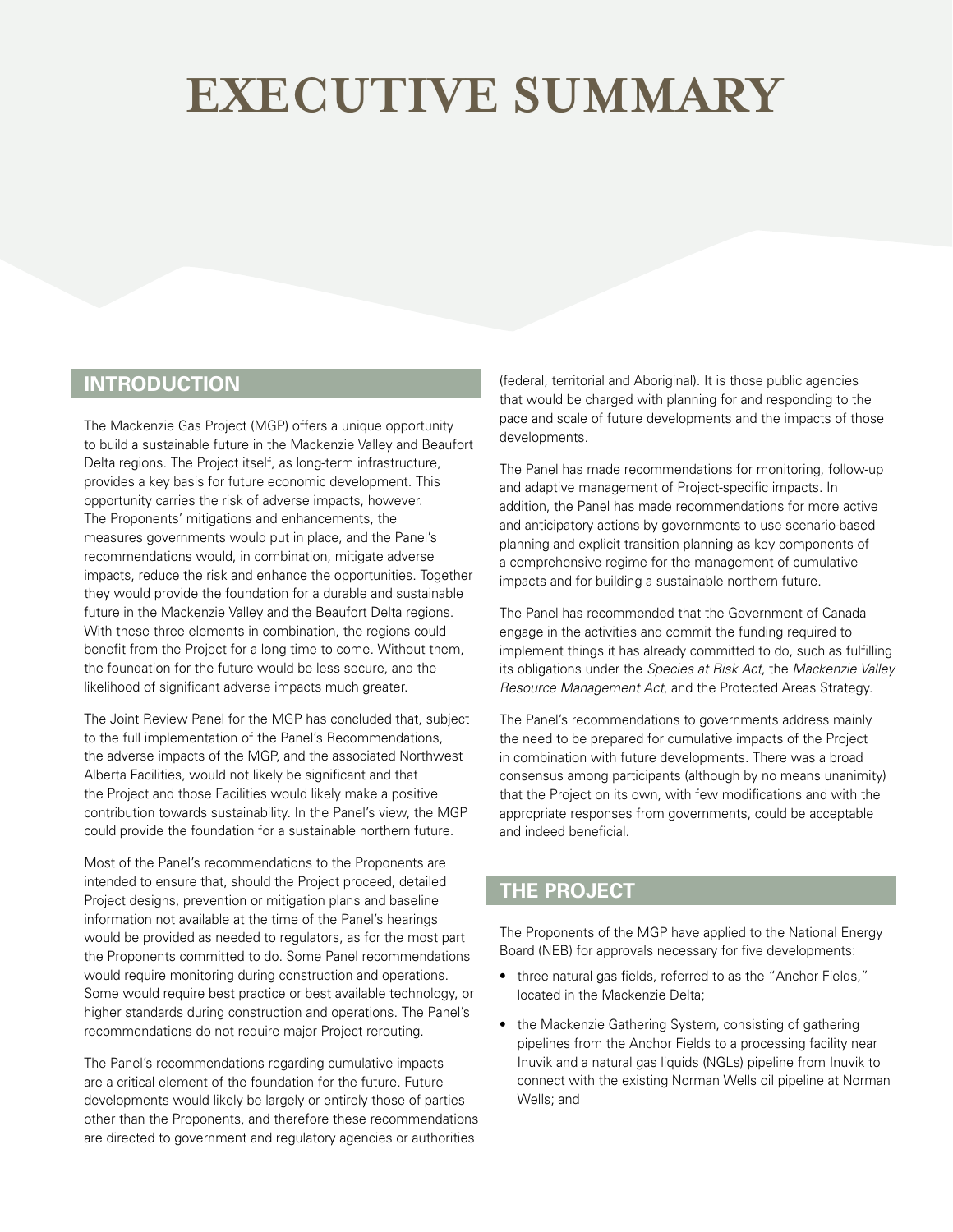<span id="page-7-0"></span>• the Mackenzie Valley Pipeline (MVP), a 30-inch pipeline with three compressor stations and a heater station, to carry processed natural gas from Inuvik approximately 1,196 km to a proposed interconnection 10 metres south of the Northwest Territories–Alberta border with new facilities to be constructed in Alberta.

These five developments together comprise the "Mackenzie Gas Project," referred to in the Panel's report as the MGP or the "Project."

NOVA Gas Transmission Ltd. (NGTL) applied to the relevant Alberta regulatory authority for approval of an associated project in Alberta to connect the MVP to the existing NGTL network. The Panel refers to this project as the "Northwest Alberta Facilities." The Northwest Alberta Facilities would in turn enable gas transported on the MVP to reach the North American market for natural gas, which is fully integrated and functions as a single market.

The MGP and the Northwest Alberta Facilities, as applied for, would have the capacity to transport 1.2 Bcf/d of natural gas, as well as the NGLs produced in association with that gas. Production from the Anchor Fields, however, is expected to be approximately 0.83 Bcf/d. Therefore, without further developments, the MGP and the Northwest Alberta Facilities, if fully built as applied for, would have a **capacity** of 1.2 Bcf/d but the available gas supply would provide a **throughput** of only approximately 70 percent of that capacity. Further developments to produce additional volumes of gas up to the capacity of the MVP at 1.2 Bcf/d had not been proposed at the close of the Panel's record. Those developments would require regulatory review and approvals in the future.

The MVP would be designed to allow for its future expansion, beyond its initial capacity, by the addition of up to 11 compressor stations, to a maximum capacity of 1.8 Bcf/d. There is currently no proposal to expand the MVP to this capacity. Such expansion would require the development of further gas fields within an accessible distance of the MVP, likely by parties other than the Proponents of the MGP. No specific developments for this purpose have been identified or proposed.

The specific proposed developments reviewed by the Panel are:

- the five components of the MGP:
	- the three Anchor Fields:
	- the Mackenzie Gathering System;
	- the MVP; and
- the Northwest Alberta Facilities.

The Panel has undertaken a comprehensive review of the direct impacts and cumulative impacts of these developments.

In order to clearly distinguish the specific developments that are the subject of current applications for regulatory approvals from future developments that may follow, the Panel sometimes refers to the MGP and the Northwest Alberta Facilities together as the "Project as Filed." The Project as Filed is the foundation of the Panel's review.

As noted, no specific developments to support throughput on the MVP beyond 0.83 Bcf/d had been identified or proposed at the close of the Panel's hearings. The Panel has not, therefore, reviewed the direct impacts associated with exploration, development and production activities that would be required to increase throughput on the MVP and the Northwest Alberta Facilities above the production volume of 0.83 Bcf/d from the Anchor Fields, either to the applied-for capacity of 1.2 Bcf/d or its maximum capacity of 1.8 Bcf/d.

However, the Panel has generally considered the impacts on the biophysical and socio-economic environment of facilities that could be added to the MVP (mainly 11 additional compressor stations and supporting infrastructure) and, with the limited information available on future developments, has considered the cumulative impacts of projects that might be undertaken in combination with the effects of the Project as Filed.

The distinction between the specific developments comprising the Project as Filed and future developments that would likely follow the construction of the Project presented challenges to participants in the review process and indeed to the Panel itself. The scope of such future developments ranges along a spectrum from highly likely to reasonably foreseeable to highly speculative. While the nature of developments in the highly likely category can be assumed (the development of additional gas fields to fill the MVP to its applied-for capacity of 1.2 Bcf/d), no specific locations had been identified at the close of the Panel's hearings.

Furthermore, while many participants expressed concerns about the impacts of the Project itself, the fundamental concerns of many were grounded in uncertainty about future developments that might follow from the Project as Filed. The specific challenge that faced both participants and the Panel in this regard was that less and less information was available the further one projected into the future. This reality was especially challenging in the context of assessing cumulative impacts of the Project as Filed in combination with future developments, the location and scale of which are not known.

### **THE PANEL'S REVIEW**

The Panel and its Mandate were established by the *Agreement for an Environmental Impact Review of the Mackenzie Gas Project* (JRPA) between the Mackenzie Valley Environmental Impact Review Board, the Inuvialuit as represented by the Inuvialuit Game Council and the federal Minister of the Environment. The JRPA, which came into force on August 18, 2004, resulted from the *Cooperation Plan for the Environmental Assessment and Regulatory Review of a Northern Gas Pipeline*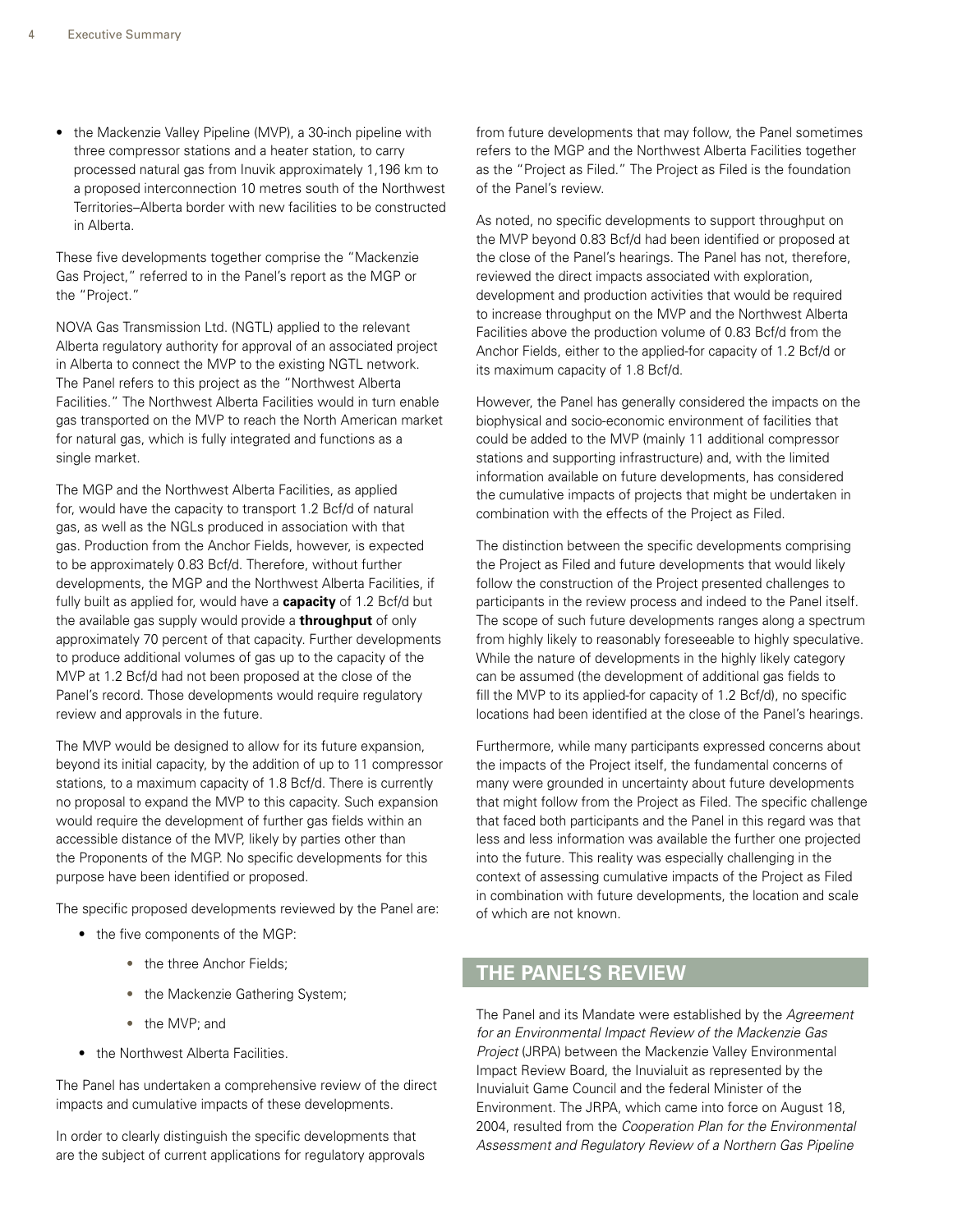<span id="page-8-0"></span>*Project through the Northwest Territories* (Cooperation Plan). The Cooperation Plan was released in June 2002. Its underlying principles included the desire of the relevant regulatory agencies to cooperate and the need for a "made-in-the-North" process.

The Cooperation Plan contemplated that the Panel's review process would consider all matters related to the environmental impact assessment of the Project and that there would be no need to revisit those matters during the final phases of the regulatory process. In the Panel's view, this goal has not been achieved through the Panel's review. Downstream regulators would play an important ongoing role in completing detailed impact assessments of certain elements of the Project when the necessary information becomes available as the Project proceeds, if it is approved.

The Proponents' Environmental Impact Statement (EIS) was submitted to the Panel on October 7, 2004. On July 18, 2005, the Panel issued a Sufficiency Determination in which it concluded that there was sufficient information to proceed to the hearings phase of its review, subject to certain further information being filed within a time frame prescribed by the Panel.

The Panel's public hearings began in Inuvik on February 14, 2006 and concluded in Inuvik on November 29, 2007. The Panel held 115 days of hearings in 26 centres and northern communities. The Panel heard directly from 558 presenters, as either individuals or as representatives of groups or organizations.

# **CUMULATIVE IMPACTS MONITORING AND MANAGEMENT**

The assessment and management of cumulative impacts resulting from the MGP was a central issue of heated debate and widespread public concern during the Panel's review. Much of this concern centred on a mix of hopes and fears about what the Project as a major industrial undertaking would introduce into northern regions and the environment that many communities were closely tied to. These hopes and fears rested largely on the possibilities implicit in the Project as Filed for future expansion and on competing ideas about the range of future scenarios that might be associated with any future expansion. The demands on cumulative impacts management are particularly challenging for this Project, given its scale, the possibilities for a range of further developments that might follow, the limited capacity of regional management agencies, and the lack of established thresholds and sources of monitoring information.

The Panel has considered the ability of governments and other agencies to anticipate, monitor and manage the cumulative impacts of the Project. This includes the impacts associated with the pace and scale of development and climate change, and applies both at a Project specific and cumulative regional scale.

The Panel has made recommendations for the full implementation and funding of the Northwest Territories (NWT)

Cumulative Impacts Monitoring Program (CIMP) required by the *Mackenzie Valley Resource Management Act*. CIMP would provide the framework for the follow-up program for the Project's cumulative impacts management regime. Panel recommendations related to the CIMP focus on incorporating scenario-based cumulative impacts assessment and monitoring programs, the establishment of cumulative impact thresholds, and clear integration with land use plans linked to regional land use planning boards and regulatory bodies responsible for project authorizations. Although this regime has the potential to avoid significant adverse cumulative impacts and to enhance the Project's contribution to sustainability, the Panel recognizes the complexity of the monitoring and modelling efforts, and finds cause for concern in the delays in CIMP implementation to date. These delays have hindered timely project reviews and fuelled public anxieties about the pace and scale of future developments, and left unfulfilled commitments in land claim agreements which were agreed to by governments in order to address these concerns.

Given the Project's scale and the implicit possibilities for further developments, as well as the capacity and preparedness of regional management agencies, the demands of cumulative impacts management in the NWT would be particularly challenging if the MGP is approved and built. In the Panel's view, a follow-up program to support adaptive management measures, provide information to improve future environmental assessments and support management systems to manage cumulative impacts would be required. Considering the abilities of governments and other agencies, the Panel has concluded that the CIMP would provide the logical platform to implement the follow-up program as the focal point for the monitoring and management of the MGP's cumulative impacts. Actual management of cumulative impacts would be the responsibility of the appropriate regulators. However, the key responsibility for monitoring and analysis would rest with the Responsible Authority for the CIMP, and would require the strong support of governments.

It is crucial that, before Project construction begins, governments have in place mechanisms to anticipate and respond to the pace and scale of development and to monitor and adjust mitigation measures. Successful implementation would not only enhance the potential positive contribution of this Project, but would also allow higher quality and accelerated decision making on future development opportunities.

### **SUSTAINABILITY**

The Panel advised in its Sufficiency Determination of July 18, 2005, of its intention to adopt a sustainability framework for its assessment of the Project. The Panel recognized that key sustainability objectives are to ensure net gains without significant adverse impacts during the life of the Project and effective use of the Project and associated opportunities as a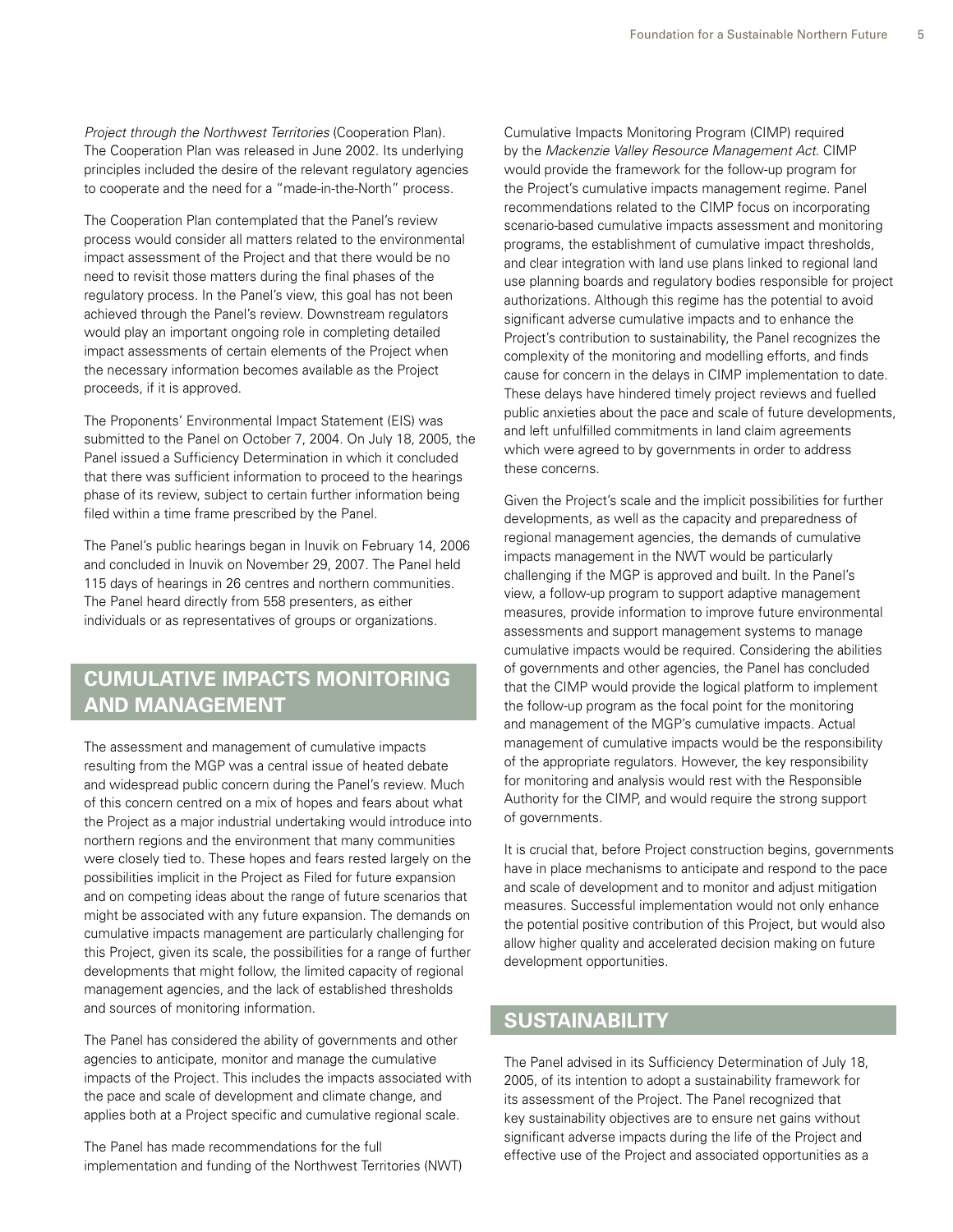bridge to a desirable and durable future, especially in the Project Review Area. In light of these objectives, the core question asked by the Panel was:

**Can we be reasonably confident that the Project as Filed, if built and operated with full implementation of the Panel's recommendations, would deliver valuable and lasting overall benefits, and avoid significant adverse environmental impacts?**

The Panel identified five key sustainability issues:

- cumulative impacts on the biophysical environment;
- cumulative impacts on the human environment;
- equity impacts;
- legacy and bridging; and
- cumulative impacts management and preparedness.

#### **Cumulative Impacts on the Biophysical Environment**

These include impacts on the longer-term resilience of ecosystems and what they provide (as recognized in special conservation areas, protected areas and land use plans) and on the wildlife harvesting and other traditional land-based cultural and livelihood activities that they support during Project life and beyond.

The Panel's summary conclusions are:

- With Panel recommendations, the Project would provide a basis for managing cumulative impacts and for maintaining the capacity of renewable resources that are likely to be significantly affected by the Project to meet existing and future needs.
- The Project would involve and likely induce increased levels of industrial activity but also provide an opportunity for effective action on measures to address continuing declines in the *Species at Risk Act* (SARA)-Listed species and measures to prepare for the management of future cumulative environmental impacts. These measures include the use of habitat offsets, the development of cumulative impact thresholds, interim and permanent land withdrawals, the updating and completion of conservation and land use plans, and the establishment of a special conservation regime for the Mackenzie Delta.
- Avoidance of significant adverse cumulative impacts from the Project depends on full implementation of the Panel's recommendations.
- The pace and scale of future developments are unknown and the potential effectiveness of the Panel's recommendations is therefore uncertain beyond 1.2 Bcf/d.

#### **Cumulative Impacts on the Human Environment**

These include impacts on community economic and sociocultural well-being during the stages of the Project life and beyond, including vulnerability to cumulative impacts on community economic and socio-cultural well-being and vulnerability to boom and bust impacts.

The Panel's summary conclusions are:

- Without Panel recommendations, the Project would bring important economic opportunities along with some negative impacts and risks.
- With Panel recommendations, the Project would distribute resource revenues more equitably among governments and Aboriginal authorities, and would improve labour force development in the NWT.
- With Panel recommendations, the Project would assist governments and regulators to respond to future developments at the Project level and at the regional and local levels.

The Project has the potential to transform the economy of the NWT. Along with these potential benefits would come potential adverse impacts on social well-being. The importance of effective benefits capture and protection of social well-being in building a self-reliant and sustainable economic future is recognized in a number of commitments from the Proponents and governments. They include: the \$500 million Mackenzie Gas Project Impacts Fund to mitigate adverse socio-economic impacts; a Socio-Economic Agreement to improve training, employment and business opportunities; access and benefits agreements; and the equity stake of the Aboriginal Pipeline Group in the Mackenzie Valley Pipeline. The Panel's recommendations would augment these commitments and extend social and cultural protections.

#### **Equity Impacts**

These include the distribution of positive and negative impacts (especially concerning access to opportunities and resources, revenue flows, and exposure to burdens and risks) within and among communities, and between men and women, youth and Elders, and present and future generations, including the impacts of the anticipated use of hydrocarbon resources (upstream and downstream impacts of product life cycle from gas exploration to end use of gas) and greenhouse gas loadings.

The Panel's summary conclusions are:

- The null alternative would continue and perhaps deepen existing disparities between regional centres and small communities.
- Without Panel recommendations, the Project may have a mixed impact on the reduction of territorial, regional and community disparities based on Proponent commitments and certain established government measures. These disparities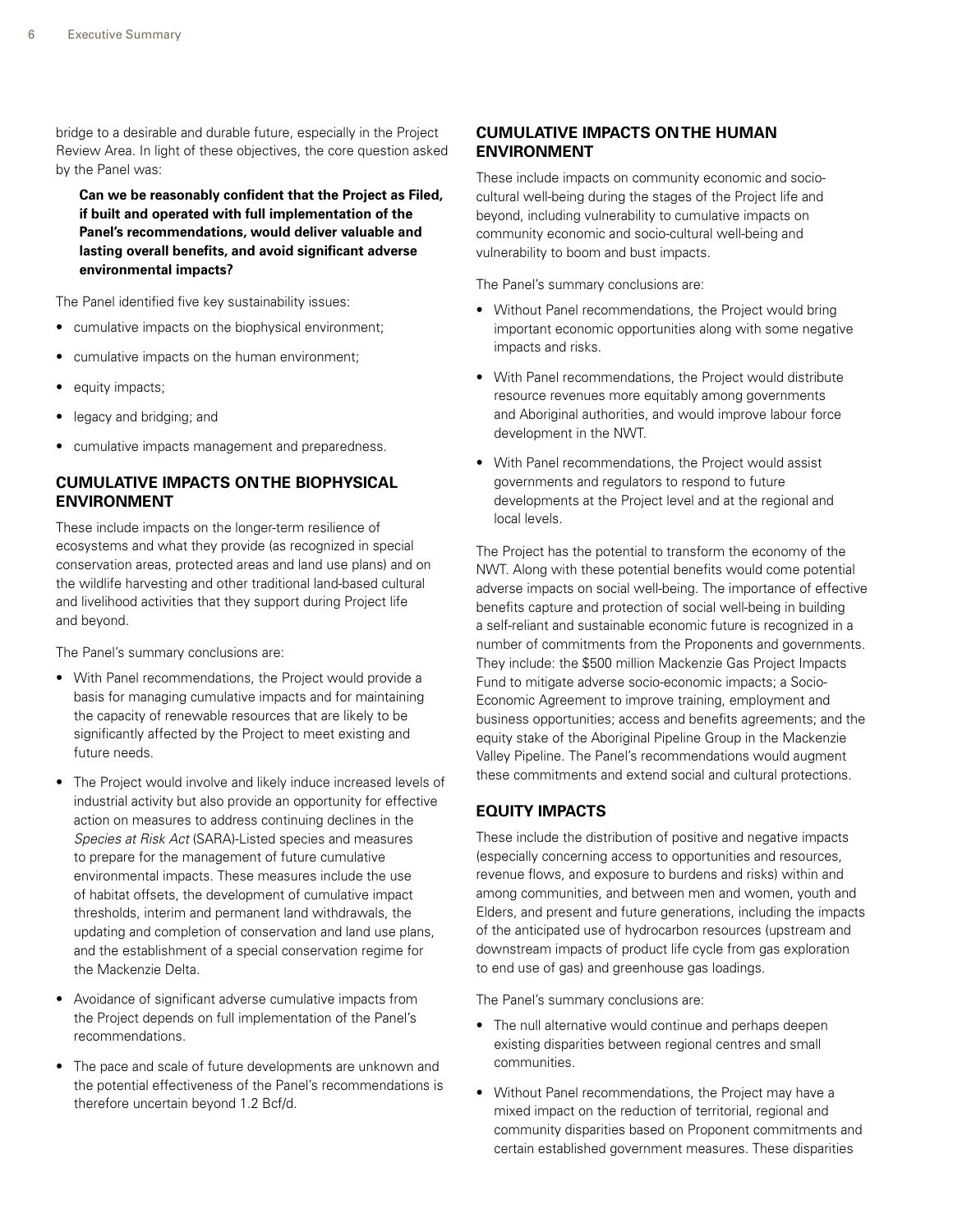<span id="page-10-0"></span>could be reduced depending on the future investment of Project-related revenues received by the GNWT and Aboriginal authorities.

- With Panel recommendations, positive equity impacts are likely to be enhanced in areas concerning federal–territorial resource revenue disparities, diversity plans, especially for gender equity, and transition planning and funding, especially for future generations.
- With Panel recommendations, risks are reduced and opportunities are enhanced for a positive Project contribution to sustainability.

#### **Legacy and Bridging**

These include impacts from use of the Project and associated revenues and other impacts as a bridge to more sustainable livelihoods and generally more sustainable futures for the Beaufort Delta and Mackenzie Valley regions. They also include use of the Project and associated activities for building capacities of individuals, communities, agencies and other organizations to manage impacts, and to obtain and retain benefits from Projectrelated opportunities.

The Panel's summary conclusions are:

- Without recommendations, the Project has valuable labour force development components which should enhance lasting capacities, but is otherwise not accompanied by measures to promote economic diversification beyond exploitation of the region's non-renewable hydrocarbon resources to a more diverse, flexible and lasting basis for livelihoods in the region.
- With Panel recommendations, the Project would make a more positive contribution to a transition to a sustainable future, though some uncertainties would remain, especially with expansion beyond 1.2 Bcf/d if this occurred at an unrestrained pace and scale of development. Recommended measures include utilizing future Project revenues to promote economic diversification and a Project legacy that would mitigate lasting burdens, and investing in initiatives that would enhance regional and local capacity, community resilience and economic self-reliance.

#### **Cumulative Impacts Management and Preparedness**

These include the preparedness of government agencies and other responsible authorities to manage the cumulative impacts of the Project and associated activities in a way that ensures lasting, multiple, mutually reinforcing gains, including their capacity and preparedness to apply, monitor, enforce and adjust necessary terms and conditions. They also include carrying out the design and delivery of impact mitigation or enhancement programs, planning and management for acceptable development scale and pacing, and dealing with uncertainties and surprises, positive and negative.

The Panel's summary conclusions are:

- With Panel recommendations, the management of the cumulative impacts of the Project would be enhanced, especially in anticipating, monitoring, and responding to uncertainty associated with the pace and scale of future development, transition and legacy planning, and management. The adequacy of the recommended measures would need to be subject to regular review and improvement. Recommended measures include full implementation and funding of the NWT's Cumulative Impacts Monitoring Program (CIMP), and an MGP-specific follow-up program which would be implemented via the CIMP and entail scenario-based cumulative impacts assessment, the establishment of socioeconomic and biophysical cumulative impacts thresholds, the updating and completion of land use and conservation plans and the implementation of a system of protected areas. Recommended anticipatory actions to avoid cumulative impacts resulting from future developments at an unrestrained pace and scale are essential as are actions to enhance positive cumulative impacts and transition planning for a more diversified and self-reliant economic base.
- Effective mitigation of the greenhouse gas emissions of the Project remains an area of uncertainty in the absence of federal government policy, legislation and regulation.

Although the Panel has recommended industry-wide policies with respect to gas as a transition fuel and the regulation of GHG emissions, it is not confident that the likely results would deal adequately with the use of Mackenzie gas as a transition fuel for sustainability purposes.

## **NATURAL ENVIRONMENT**

#### **Project Design, Construction and Operations**

The MGP would be the largest construction project to date in the NWT. The construction and operation of a buried nonambient temperature gas pipeline in a permafrost environment has no direct precedent in North America. It could thaw frozen ground and freeze unfrozen ground, destabilizing terrain and disrupting water courses. The Project thus poses distinctive engineering and environmental challenges. In view of the limited experience of constructing and operating such a pipeline in a northern environment, the Panel considers that there is a need for conservatism in Project design and construction methods, caution in impacts prediction and mitigation, and well-designed and effectively implemented monitoring programs.

The Panel is largely confident in the Proponents' understanding of the engineering challenges related to the Project, and in their design approach to addressing these challenges. Even if there were to be an accident or malfunction, such as a pipeline rupture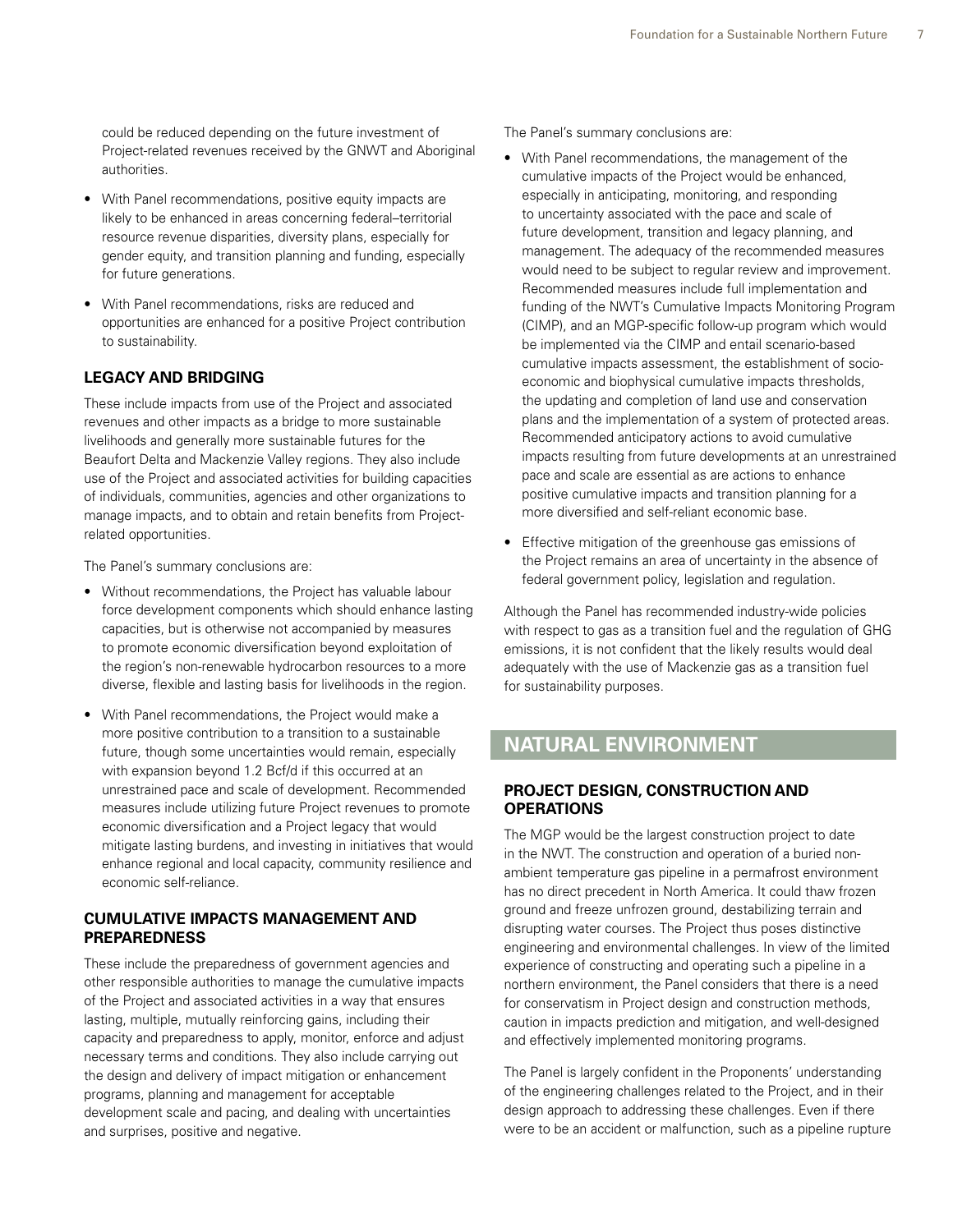or well blow-out, the environmental impacts would likely be localized and short-lived.

The Panel accepts the Proponents' approach to right-of-way construction and site preparation, except where a higher standard would be required in order to preserve critical or otherwise important wildlife habitat. In the Panel's view, this would apply to Project facilities in the Kendall Island Bird Sanctuary (KIBS) and to the portion of the gathering system that crosses Fish Island, and the Panel has therefore recommended that the Proponents implement a higher construction standard for that segment of the gathering system.

The Panel concludes that extraction-induced subsidence at both Niglintgak and Taglu could exceed the Proponents' estimates, although by how much, with what probability and with precisely what impact cannot be stated with certainty, except to note that the areal extent of submergence that would result from subsidence would be substantially greater than the physical footprint of Niglintgak and Taglu.

#### **Migratory Bird Habitat and the Kendall Island Bird Sanctuary**

The Panel concludes that bird habitat would be lost or reduced in its effectiveness within KIBS and adjacent Fish Island due to a combination of extraction-induced subsidence, the footprint and zone of influence of the facilities and pipelines, and predators attracted to facilities because of increased access and enhanced opportunities. Although the actual extent of this loss is uncertain, the Panel found some participants' identification of the factors contributing to the loss of effective habitat — and the likely zone of influence of those factors — more persuasive than the Proponents'.

KIBS is the only protected area within the outer Mackenzie Delta, which is one of the most significant wetland complexes in North America. Environment Canada's approach to managing long-term impacts to KIBS involves two interrelated elements: limiting development to not more than a 1% threshold for direct physical impacts, and requiring habitat offsets for subsidenceinduced flooding impacts. The Panel endorses this approach and considers that it should be applied in future to any and all future developers operating within the boundaries of KIBS. In the Panel's view, the impact of extraction-induced subsidence on migratory bird habitat could be mitigated only by a firm commitment on Canada's part to give force and effect to Environment Canada's proposed approach to habitat offsets. The Panel has therefore recommended measures to that end.

In the Panel's view, the *Migratory Bird Sanctuary Regulations* as currently written are not sufficiently robust to provide Environment Canada with the necessary capacity to achieve its objectives, either with respect to the Project as Filed or to future developments related to Significant Discovery Licences in KIBS and the Beaufort Sea. Additional measures would be required, particularly with respect to the potential impacts on birds and

bird habitat within KIBS. The Panel therefore recommends that Canada take the necessary steps to implement and give force and effect to Environment Canada's management policies for KIBS, and to promulgate regulations applicable to KIBS for that purpose.

#### **Species at Risk**

The Panel notes that the results of its review do not and cannot provide the competent Ministers with the full range of information required to exercise their legal responsibilities under the SARA for Listed species relevant to the Project. The Panel has recommended that Environment Canada complete recovery strategies and action plans as required by the SARA, including the determination of critical habitat for woodland caribou, wood bison and peregrine falcon, within one year of the Government Response to the Panel's Report.

#### **Woodland Caribou**

Woodland caribou (boreal population) is listed as "threatened" under the SARA. As of the close of the Panel's record, however, neither a completed national recovery strategy for woodland caribou (boreal population) nor regional action plans and management strategies for the NWT or northwest Alberta woodland caribou populations were in place. The absence of these key initiatives means that Proponents and resource managers lack the tools necessary to address Project-specific impacts.

The Panel concludes that, despite the level of protection potentially available under the SARA and various attempts by industry to mitigate industrial impacts, experience in Alberta and elsewhere shows either continuing declines in caribou range or declines in abundance, or at best, no progress in recovery. The Panel considers that implementation of its recommendation that Canada complete the actions required of it under the SARA is a necessary condition for ensuring that future developments that are implicit in the Project as Filed would not have significant adverse impacts on woodland caribou. However, this action alone is not sufficient.

In the Panel's view, the lack of effective activity-specific mitigations lends urgency to the adoption of land use plans that incorporate threshold limits for certain activities. The effect would be to restrict certain types of activities, within limits, on lands that are not otherwise protected. Thus, linear developments would be permitted up to a limit, allowing for development on those lands at a reduced pace and scale. The objective would be to ensure that caribou populations could coexist with limited development. For the time being, however, in order to protect woodland caribou from significant adverse cumulative impacts associated with future developments, the Panel has recommended that such developments in woodland caribou range in the Project Review Area be subject to at least the same level of protection that the Panel recommends be applied to the activities of the Proponents.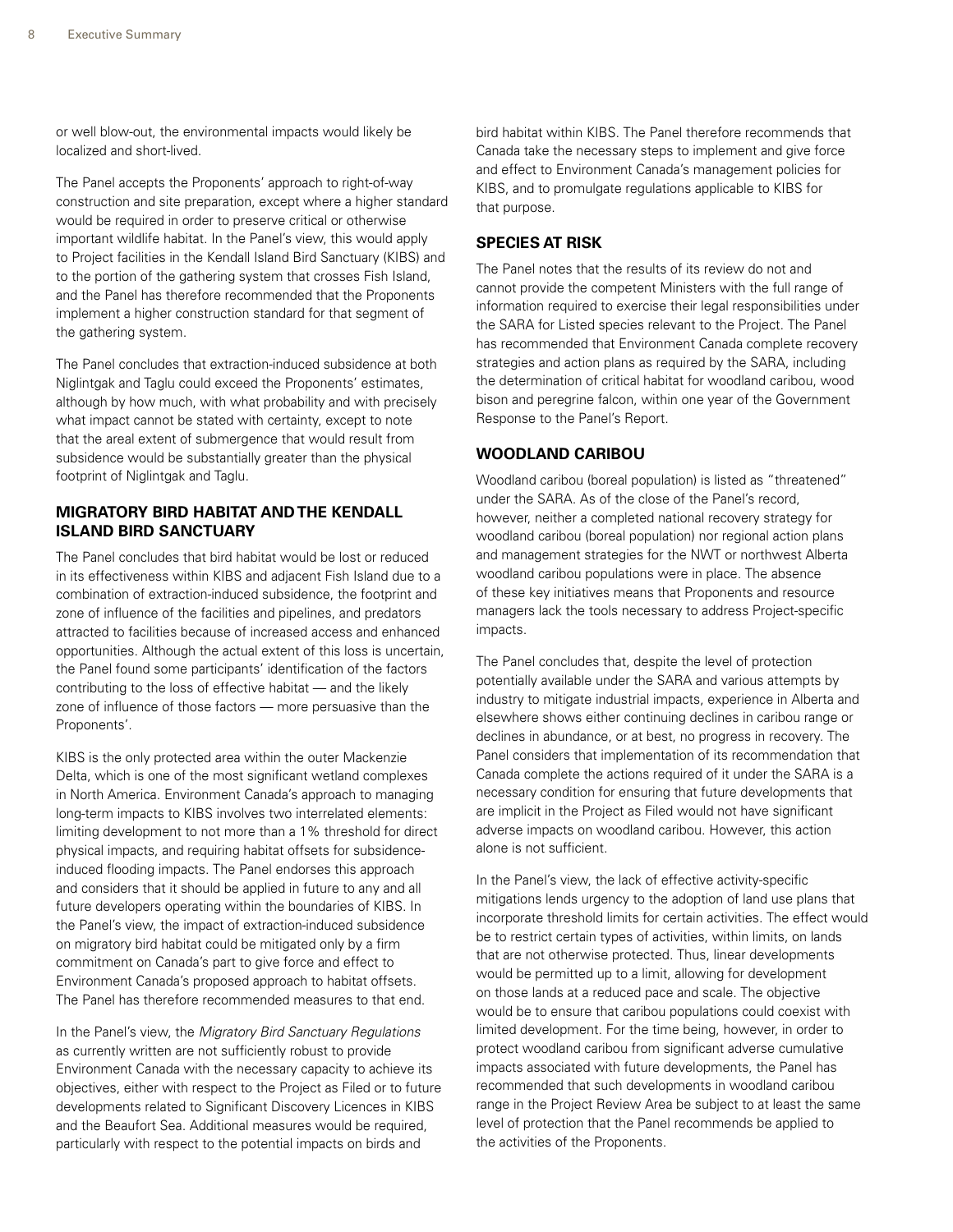The Panel has recommended that governments develop range management plans that would include threshold limits for certain activities, in relation to barren-ground caribou, grizzly bear and polar bear. These limits would provide a means of ensuring the sustainability of these populations considering the potentially significant cumulative impacts of the Project in combination with future developments.

#### **Marine and Aquatic Environments**

Polar bears, beluga and bowhead whales are highly valued marine species that are vulnerable to the combined impacts of climate change and future industrial development. The Panel is concerned that in the event of future expansions in throughput beyond 0.83 Bcf/d, the threat of adverse cumulative impacts would be uncertain, and would increase with the pace and scale of development, particularly offshore. In order to mitigate these threats to some degree, the Panel has recommended establishment of a range plan for Southern Beaufort polar bears to guide management of future offshore developments, a program to assess the level of risk to the sustainability of the Southern Beaufort Sea polar bear population from offshore development and climate change, and the completion of a strategic environmental assessment of future offshore developments. The Panel has also recommended a Marine Mammal Protection Plan for the MGP that would apply prescribed measures for monitoring and reporting the location of whales; adjust the routing, frequency and timing of marine transits; and manage the timing of dredging activities to avoid interference.

No significant adverse impacts on fish and fish habitat are anticipated if the Proponents' proposed mitigation is completed and implemented subject to Fisheries and Oceans Canada (DFO) agreement, and a phased approach to construction over four winter seasons. To address the combined adverse impacts of pipeline construction activities on fish habitat over hundreds of streams and rivers, the Panel has recommended that DFO develop a strategic approach for impacts management of all water crossings on a regional basis.

#### **Greenhouse Gases**

The Panel is confident that commitments by the Proponents and Panel recommendations could result in further reductions in GHG emissions from the Project's construction and operations phases.

However, the Project's upstream emissions represent a small percentage of its total life-cycle emissions. Some participants were concerned about the end use of the gas transported in the MVP on two grounds: first, that it would be used as a fuel source in Alberta oil sands developments, and secondly that it would increase global outputs of GHGs and contribute to climate change.

The Panel is not persuaded that gas from the MGP would in fact be used in the exploitation of the oil sands. Further, the Panel sees no viable way by which specific end uses could be assigned

to or excluded from Project gas. The Panel acknowledges the Proponents' concern that, until a national climate change policy and regulatory framework are in place, they would not be participating on a level playing field if the Project were to have requirements placed upon it that would be significantly different from those placed on other energy projects serving similar markets. Therefore, the Panel has not recommended that the Project be required to offset its GHG emissions at this stage, although the Panel has recommended that national standards be developed. The Panel also concludes that mandating carbon neutrality and intervening in the market to specify preferred end uses for natural gas cannot be resolved on a project-byproject basis through the environmental assessment process. Rather, these matters must be addressed by governments through comprehensive climate change strategies. The Panel has recommended that Canada's climate change policies include provisions for optimizing the benefits of using natural gas as a transition fuel to developing a sustainable low-carbon economy.

At the same time, the Panel observes that in the absence of global controls on energy consumption, if the Project were not to proceed, it is likely that the energy production foregone would be replaced by other energy sources to meet global demand. There is no assurance that these other energy sources would not be more GHG-intensive than Mackenzie gas. Consequently there is no assurance that, without the Project, there would be any measurable abatement of the global level of GHGs, or any amelioration of climate change effects in the Mackenzie Valley and Beaufort Delta regions.

For the NWT and the rest of Canada, the Project represents both an opportunity and a challenge to achieve sustainability objectives associated with resource use efficiency and to enhance any future positive trends of emissions reductions directed at achieving international and national targets. Depending on how emissions from the Project are managed over its life, the Project also has the potential to erode and delay progress on future emissions reductions.

#### **Conservation**

In the Panel's view, regional land use plans and a network of protected areas are important and possibly the most effective conservation measures for managing cumulative impacts on areas of ecological and cultural importance. Taken in isolation, the Panel accepts that impacts from the Project on existing and proposed protected areas and on the establishment of a network of protected areas in the Mackenzie Valley would not likely be significantly adverse. However, the Panel also considers that this Project brings into sharp relief the need for conservation planning at the landscape level to be put in place now, in order to manage cumulative impacts from the Project in combination with other developments. The Panel has recommended timelines for the completion of the establishment of a protected area network within the Mackenzie Valley.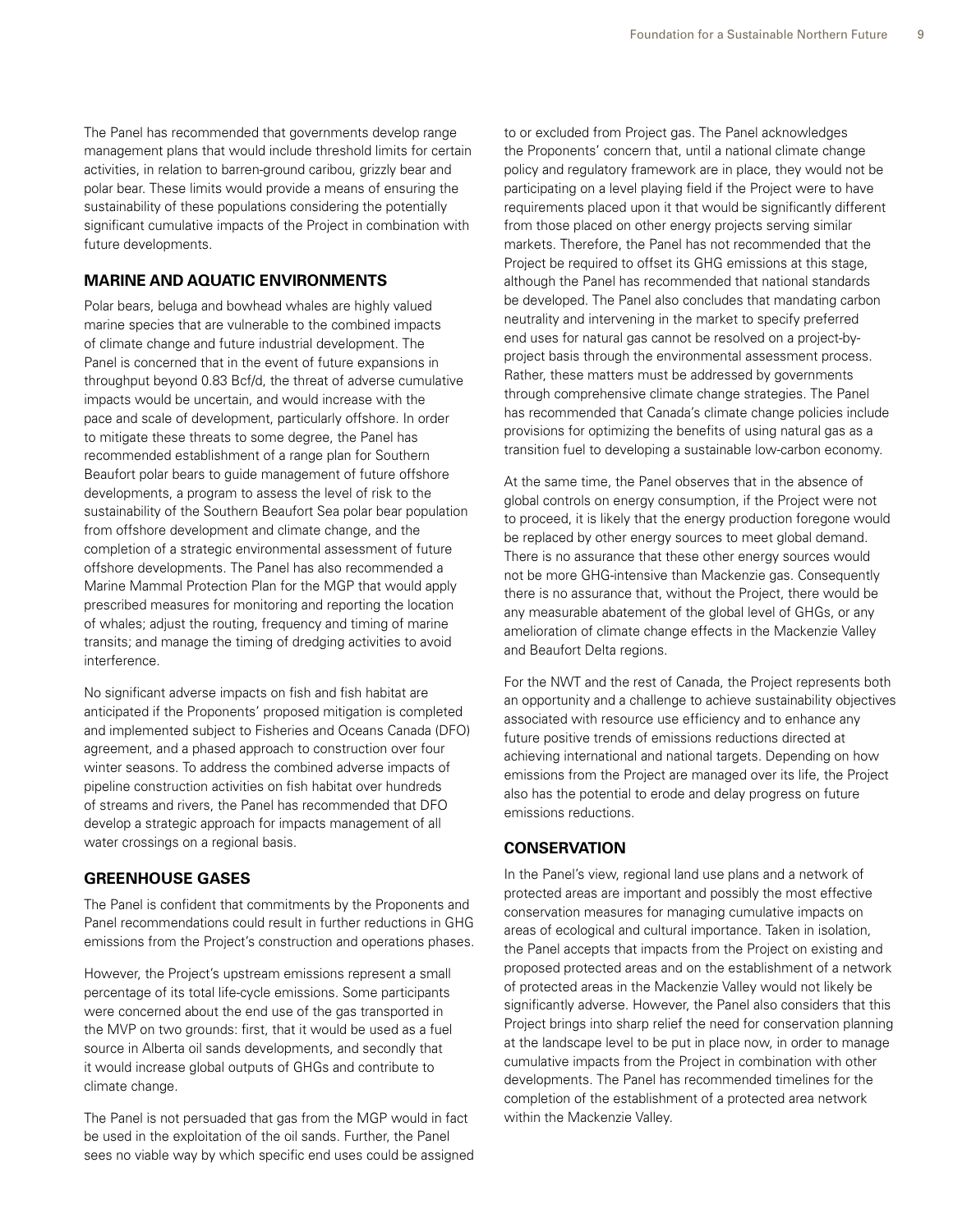<span id="page-13-0"></span>With respect to land use plans and Community Conservation Plans, the Panel has recommended the introduction of socioeconomic and ecological thresholds within these plans, the strengthening of the Community Conservation Plans in the Inuvialuit Settlement Region (ISR), the completion of the strategic environmental assessment of future oil and gas exploration and development in the Beaufort Sea, and the completion of the Sahtu and Dehcho land use plans.

Although there are extensive provisions for protected areas in the ISR, the Mackenzie Delta itself — an exceptionally productive and diverse environment — is, with the exception of the small area of KIBS, essentially unprotected. The Panel has therefore recommended the creation of a Mackenzie Delta special management area, the purpose of which would be to accommodate and protect important wildlife, environmental and cultural values, and traditional uses in the area while allowing controlled development to continue.

### **ECONOMY**

#### **Procurement and Business**

Northern business would benefit significantly during the construction period. Indeed, Project requirements during those years would greatly exceed the current capacity of northern business. Benefits Agreements negotiated between the Proponents and Aboriginal authorities would ensure a share of opportunities to northern Aboriginal businesses. Although Project procurement requirements would be much lower during operations, this would not necessarily result in a downturn for northern businesses because Project demand might still exceed regional business capacity. Project-generated expenditures in relation to Anchor Field development requirements should continue to generate substantial business opportunities in the Beaufort Delta region and probably also Yellowknife.

The direct revenues from gas production would flow largely to producers headquartered outside the NWT. However the Aboriginal Pipeline Group (APG), which would own a share of the MVP, provides a means of capturing a portion of those revenues for Aboriginal beneficiaries in each of the four regions traversed by the pipeline in the NWT. Should MVP throughput not expand beyond 0.83 Bcf/d, these benefits would be modest. However, with throughput increases even to the 1.2 Bcf/d level, the APG's ownership share and its dividend levels would rise sharply. Expansion of capacity to the MVP's design potential of 1.8 Bcf/d could yield very substantial benefits to APG shareholders, but only if sufficient additional gas is contracted to shippers within ten years of Project start-up.

#### **Employment and Income**

During construction, the Project would likely employ over 1,000 NWT residents annually. Most of these jobs would be on a rotational basis at remote sites, and many would be seasonal. The Proponents' commitments to hire northern workers and to pay for their travel to work from their home communities would make these jobs available on an equitable basis throughout the NWT. Direct Project employment during the operations phase of the Project would be much lower, although much of it would be available on a full-time and long-term basis. Expansion beyond the Project as Filed would likely generate more indirect employment in the NWT on a continuing basis, not only in exploration and development but also a variety of services.

The greatest need and desire for Project employment appears to be in the smaller communities. However, low levels of literacy and educational attainment in those communities are key barriers to Project employment. The Proponents' employment projections assumed that the entire potential labour pool in the NWT would have been offered training opportunities. In view of the uncertainty as to whether and when the Proponents would make a decision to construct, the likely short window between such a decision and the actual commencement of construction, and the short duration of the construction phase itself, the Panel considers the timely realization of this objective unlikely. Attention to training and education that would enable northern residents to take advantage of the more durable employment opportunities that would likely follow Project construction would be as important as or more so than focusing on the short-run opportunities in the construction phase.

The Proponents and the GNWT have committed to implementing a training fund for oil and gas industry employment. These, along with other training programs already initiated, and which the Panel has recommended be continued, would contribute to NWT residents gaining durable skills and employment during the operations phase. The Panel has recommended that the Proponents' commitment to pay the costs of employee travel between their home communities and the work sites become standard practice in industry, to ensure that rotational employment opportunities continue to be made available to residents of small communities. The Panel has also recommended that the Proponents develop diversity programs, inclusive of gender equity, to reduce barriers to Project employment.

#### **Revenues to Governments**

Revenues to governments would consist primarily of corporate and personal income taxes and, in the case of the federal government, royalties. The Proponents' forecasts of revenues to the GNWT were based on a gas sales point in the NWT, but the validity of this assumption was not confirmed by the close of the Panel's record. To the extent that some portion of the Proponents' corporate taxes on gas revenues generated in the NWT become payable in some other jurisdiction, the potential benefits to the GNWT would be reduced.

The GNWT would carry the chief burden of costs in dealing with the Project (except for the Mackenzie Gas Project Impacts Fund (MGPIF)), but would receive little of the revenue share directly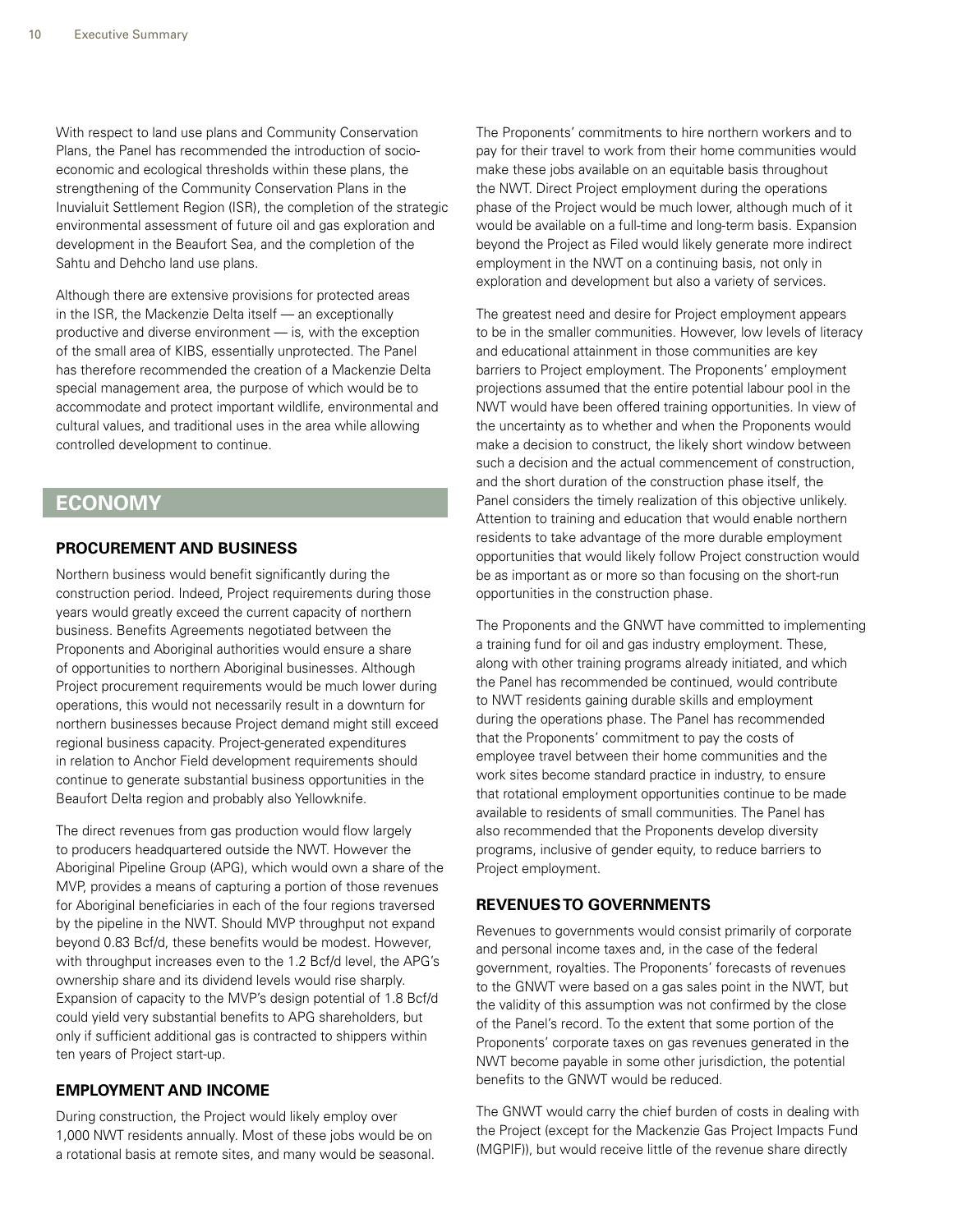<span id="page-14-0"></span>and, to the extent its revenues are increased, this is offset by the Territorial Formula Financing grant. The Panel has recommended a revenue sharing agreement between Canada and the GNWT as a means of increasing the revenues flowing directly to governments in the NWT.

Over the long term, Project increments to government revenues would more than offset ongoing costs to governments associated with the Project, and probably by an increasing margin over time. In the Panel's view, some portion of these funds should be dedicated to planning and investing in a transition from the eventual winding down of the Project. The Panel has recommended that the GNWT establish mechanisms for funding transition programs, based on revenues it would obtain from non-renewable resource royalties.

#### **Project Legacy**

The key Project legacy would be the gas delivery system itself the MVP and the Mackenzie Gathering System — which provides essential infrastructure for future gas development in the NWT. Construction of these pipelines would be a long-term investment in infrastructure that would likely operate much longer than the Project as Filed. The MVP would likely lead to more development of gas resources in the Mackenzie Delta and off-shore, and perhaps in the Colville Hills, as well as the Eagle Plains and Peel Plateau areas of the northern Yukon. Without the MVP, such developments are much less likely, at least in the foreseeable future. In the Panel's view, it is the pipeline infrastructure that holds the promise of continuing exploration and development and the possibility of sustained and durable economic activity throughout much of the Project Review Area. Exploration and development at an unrestrained pace and scale are of concern, and the Panel has made recommendations to address this concern. The alternative, however, is a continuation of the current pattern of episodic bursts of short-term exploration activity followed by economic slowdowns, with few durable and lasting benefits to the NWT's economy and social well-being.

The operations phase of the Project would provide sustained benefits to the NWT for at least twenty years. Procurement and business opportunities would be enhanced for the entire period. Training initiatives would more likely lead to employment because as job opportunities become available on a continuing basis, the timing constraint of a single, limited opportunity disappears, and possibly also as the demand for skills becomes more diverse. In this regard, the training fund that would be jointly established by the Proponents and the GNWT under the Socio-Economic Agreement (SEA) would be an important legacy of the Project, because it is not directed primarily to the needs of construction or operations but rather to employment that could become available with future developments. The program would endure through to decommissioning and the potential benefits would likely be more evenly distributed throughout the Project Review Area.

The Panel is confident that there would be enhanced economic benefits with future expansions of the Project as Filed, certainly up to 1.2 Bcf/d and probably up to 1.8 Bcf/d. In the Panel's view, however, it does not necessarily follow that other future developments at an unrestrained pace and scale would be similarly beneficial at the regional scale. Optimum and sustainable long-run benefits are more likely to be achieved if economic growth and economic and social capacity move ahead consistently. It is conceivable that the pace and scale of future developments could be so large and so rapid as to outstrip the capacities and resilience of northern people, firms and governments to adapt and to ensure that economic benefits continue to outweigh fiscal and other costs.

An important element of the Project's legacy is that of using the Project and associated activities for building capacities of individuals, communities, businesses, governments and other organizations in the NWT to manage impacts and to optimize and retain benefits from the Project and future development opportunities. Realizing this legacy would depend heavily on the effective implementation of the Panel's recommendations for anticipatory planning and management of cumulative impacts from future developments, and for transition initiatives that would plan a more diverse, flexible and lasting basis for livelihoods in the NWT.

# **SOCIAL AND CULTURAL ENVIRONMENT**

The Panel heard widespread concerns about current conditions of social well-being in the Project Review Area, and the potential for the Project to aggravate them. Another focus of concern was that the Project would result in increased demands on the provision of health care, social services and policing — services which in the view of many are already overburdened and understaffed.

In the Panel's view, if the Project did not proceed, it is unlikely that either the conditions of social well-being or the provision of health and social services would improve. While the Panel acknowledges that, without mitigation, the Project could exacerbate current conditions, the Panel considers that the Project also provides an opportunity to improve those conditions.

The Panel considers that the Proponents have made reasonable efforts to address these concerns, within the areas of their responsibility, especially in the work place and in transportation arrangements to and from work. The Proponents have committed to taking appropriate measures to minimize the direct impacts of an influx of temporary construction workers, by establishing closed work camps and by hiring southern workers at southern locations rather than encouraging speculative in-migration.

The Panel considers that the SEA between the GNWT and the Proponents addresses the potential additional burdens that the Project might place directly on the provision of public services.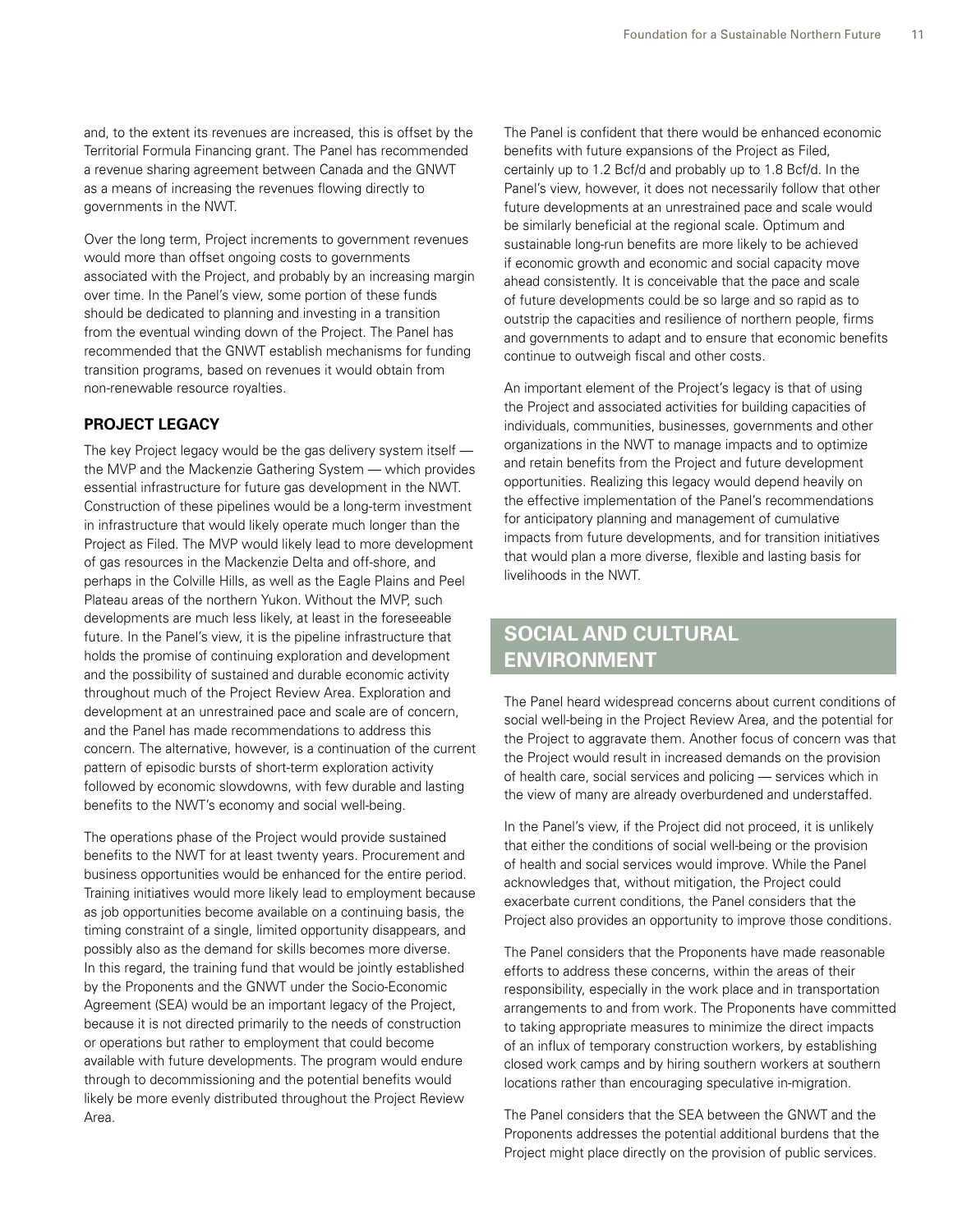<span id="page-15-0"></span>However, the indirect impacts of the Project would likely place additional burdens on existing service levels. The Panel therefore considers that there would likely be some adverse impacts, at least during the construction phase, on vulnerable sectors of the population and on the services available to them. The Panel has made recommendations to reduce these with respect to women, children, Elders and the homeless.

The creation of the MGPIF is a recognition by the Government of Canada that resources far beyond those currently available to the GNWT or to NWT communities would be required to address the combination of potential Project impacts and the existing conditions of social well-being. The MGPIF, as a response to the potential impacts of a large project in Canada, is unprecedented both in magnitude and design. It provides for \$500 million in expenditures over ten years, following a decision to construct. The MGPIF provides for the allocation of funds directly to the five regional organizations, thereby giving those most likely to be affected by the Project some control over the mitigation process. Because the program would be in place in advance of construction, it provides a basis for planned expenditures to anticipate as well as respond to Project impacts. The MGPIF is not a compensation fund requiring proof of impacts or the cause of those impacts after the fact. In view of the innovative nature and the magnitude of the MGPIF, the Panel considers that it would be important to monitor and evaluate its contribution to well-being closely to ensure its success.

The Panel is of the view that additional measures would be necessary to address the potential adverse socio-cultural impacts of the Project and has recommended that, prior to the commencement of construction, the GNWT demonstrate that it has the capacity to meet both existing service demands and the incremental demand that would be imposed by the Project in the areas of health care, drug and alcohol treatment, policing, child care, homeless and women's shelters, Elder care and suicide prevention. In the longer run, the Panel is of the view that the increases in employment and personal income, as well as the increases in government revenue likely to be generated by the Project over its life, could serve to improve conditions of personal, social and community well-being in the Project Review Area.

# **PUBLIC CONFIDENCE IN GOVERNMENT PREPAREDNESS**

Many participants in the Panel's review expressed a major concern about the readiness of governments to respond to and adequately manage the impacts of the MGP. As a result, many of the Panel's recommendations are directed to governments. The Panel is generally satisfied that, if these recommendations are adopted and implemented, governments would be effective in addressing the concerns to which the recommendations are directed. The Panel is also satisfied that, if governments accept and act on the recommendations that are directed

to them, governments would be ready and prepared, in the sense of being **able**, to respond to the challenges that the Project would present. In this narrow meaning of "government preparedness," the Panel is satisfied that implementation of its recommendations would address the issue.

However, in the Panel's view the issue of "government preparedness" has a broader, systemic dimension, to do with the degree of government **commitment to implementation** of the recommendations that it accepts. It is one thing for governments to accept recommendations. It is another to ensure their timely and effective implementation, and to provide the funding and other resources that serious commitment to implementation would entail. The Panel was provided with documentary evidence of criticism from independent sources of government shortcomings in delivering on its legislated obligations and its existing commitments, and meeting the spirit of those commitments.

This has led the Panel to conclude that an additional measure is required in order to give confidence to the Panel and others that the Panel's recommendations that are accepted will in fact be fully and effectively implemented. Specifically, the Panel recommends the establishment of an independent mechanism to monitor the performance of governments in implementing the Panel's recommendations.

# **CONCLUSION**

The Panel is confident in its assessment of the impacts of the Project as Filed and its likely contribution to sustainability. Because of the lack of or unreliability of information about future developments, particularly such developments as would be required to support an increase of throughput on the MVP beyond 1.2 Bcf/d, the Panel has made a number of recommendations specifically directed towards anticipating and allowing for appropriate mitigation of any adverse impacts of those developments. With the full implementation of these recommendations, governments and regulatory authorities responsible for reviewing and approving proposals for future developments would be better informed and would be equipped to ensure that appropriate and effective mitigation measures were in place before such developments were authorized to proceed.

The Panel acknowledges the uncertainty that is inherent in predicting the future and has approached the challenge that this presents as an opportunity/risk matrix. Accordingly, the Panel has given careful attention to means of anticipating and managing cumulative impacts and ensuring a positive legacy from the Project, possible expansions and other future developments. The Panel is confident that, with appropriate policy and regulatory initiatives and responses to manage future developments built on the implementation of the Panel's recommendations, the MGP, and future developments that might follow from the Project, could proceed in an acceptable manner.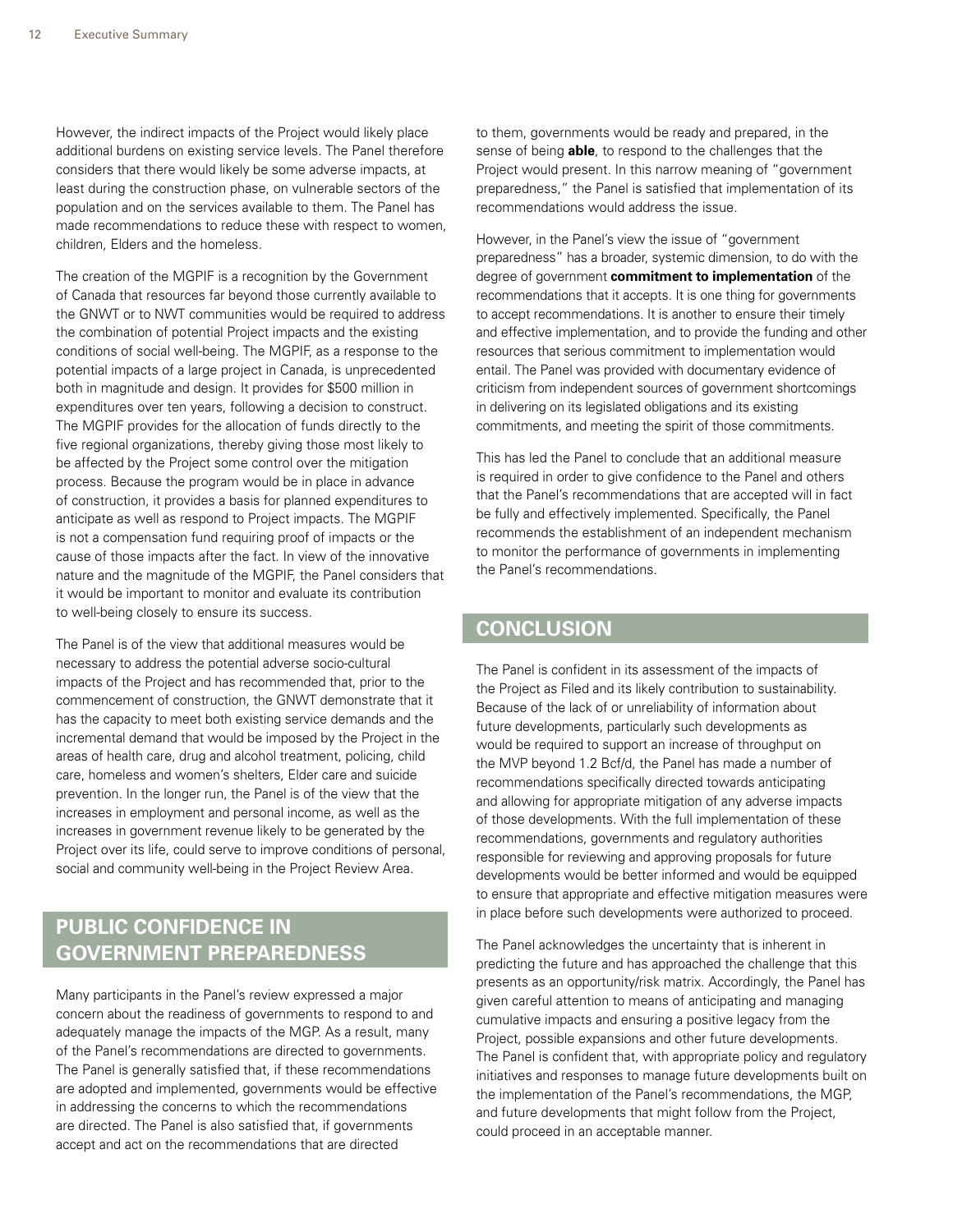Overall, subject to the full implementation of the following recommendations, the Panel has concluded that the adverse impacts of the Mackenzie Gas Project and the Northwest Alberta Facilities would not likely be significant and that the Project and those Facilities would likely make a positive contribution towards a sustainable northern future.

In the Panel's view, the Mackenzie Gas Project and the associated Northwest Alberta Facilities would provide the foundation for a sustainable northern future. The challenge to all will be to build on that foundation.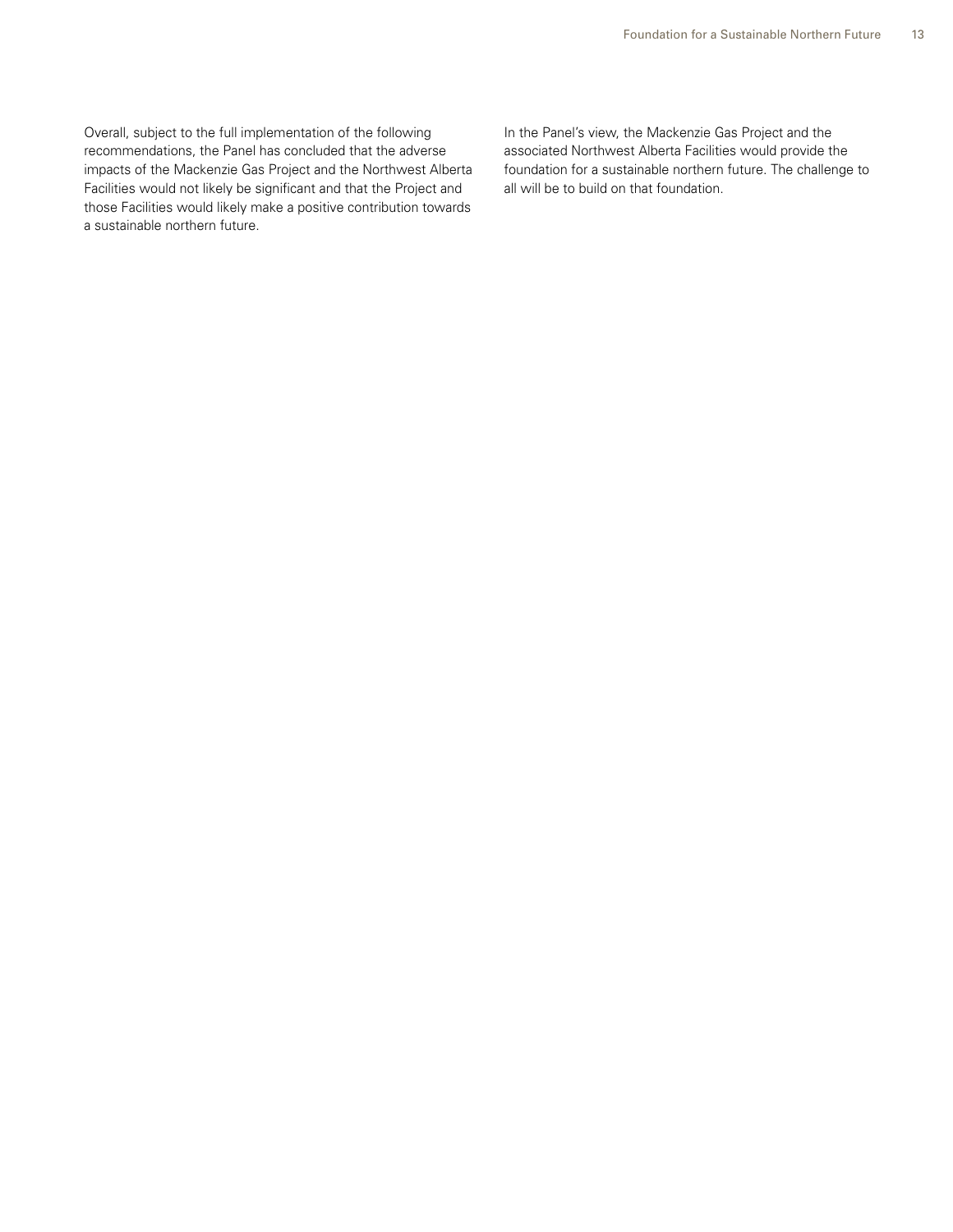# <span id="page-17-0"></span>JOINT REVIEW PANEL RECOMMENDATIONS

| <b>CHAPTER 5 - APPROACH AND METHODS</b>                         |         |                                                                                                                                                                                                                                                                                                                                                                                                                                                                                                                                                                                                                                                                  |
|-----------------------------------------------------------------|---------|------------------------------------------------------------------------------------------------------------------------------------------------------------------------------------------------------------------------------------------------------------------------------------------------------------------------------------------------------------------------------------------------------------------------------------------------------------------------------------------------------------------------------------------------------------------------------------------------------------------------------------------------------------------|
| <b>Proponents' Commitments</b>                                  | $5-1$   | The Panel recommends that the National Energy Board's proposed conditions tabled by the Board<br>in the Mackenzie Gas Project Hearing Order GH-1-2004 proceeding be amended for each of the<br>Proponents to the Mackenzie Gas Project as follows:                                                                                                                                                                                                                                                                                                                                                                                                               |
|                                                                 |         | 1. Unless the National Energy Board (or Chief Conservation Officer) otherwise directs, or except<br>where the Joint Review Panel for the Mackenzie Gas Project (the Panel) has recommended<br>otherwise, [the Proponents] shall cause the approved facilities to be designed, located,<br>constructed, installed and operated in accordance with the specifications, standards, policies,<br>mitigation measures, procedures, and other information referred to in their application or in<br>the Environmental Impact Statement or other filings with the Panel or as otherwise agreed<br>to during the GH-1-2004 Hearing or the review conducted by the Panel. |
| <b>NGTL Approval Conditions</b>                                 | $5-2$   | The Panel recommends that the National Energy Board include in any certificate or approvals<br>it might issue in relation to the Northwest Alberta Facilities those conditions the Panel has<br>recommended for inclusion in any certificate or approvals for the Mackenzie Gas Project that could<br>be applied to the Northwest Alberta Facilities, with such modification as the National Energy Board<br>may determine is appropriate having regard to the location, nature and scope of those facilities.                                                                                                                                                   |
| <b>CHAPTER 6 - PIPELINE DESIGN, CONSTRUCTION AND OPERATIONS</b> |         |                                                                                                                                                                                                                                                                                                                                                                                                                                                                                                                                                                                                                                                                  |
| <b>Baseline</b>                                                 | $6-1$   | The Panel recommends that the National Energy Board, as a condition of any certificate or<br>approvals it might issue in relation to the Mackenzie Gas Project, require the Proponents to provide<br>prior to the commencement of trenching:                                                                                                                                                                                                                                                                                                                                                                                                                     |
|                                                                 |         | • an updated inventory and assessment of baseline permafrost, ground-ice and terrain conditions<br>along the Project corridor;                                                                                                                                                                                                                                                                                                                                                                                                                                                                                                                                   |
|                                                                 |         | an updated delineation of massive ground ice along the Mackenzie Gathering System and at<br>associated facilities, based on all available data sources and any additional field data collected<br>as part of the Geotechnical Verification Program; and                                                                                                                                                                                                                                                                                                                                                                                                          |
|                                                                 |         | information on the stratigraphy, locations and extent of ice-rich soils at stream crossings.                                                                                                                                                                                                                                                                                                                                                                                                                                                                                                                                                                     |
|                                                                 |         | The information filed in accordance with this National Energy Board condition should also be<br>provided to other appropriate regulators for review.                                                                                                                                                                                                                                                                                                                                                                                                                                                                                                             |
| Final Designs, Impact Assessments,<br><b>Mitigation Plans</b>   | $6 - 2$ | The Panel recommends that the National Energy Board, as a condition of any certificate or<br>approvals it might issue in relation to the Mackenzie Gas Project, require the Proponents to file,<br>for approval, six months prior to the commencement of trenching:                                                                                                                                                                                                                                                                                                                                                                                              |
|                                                                 |         | • final designs that incorporate updated characterization of ground-ice conditions, including<br>delineation of massive ground-ice occurrence at the gathering system facilities and along<br>the gathering system route, fully utilizing published data as well as any additional field data<br>collected by the Proponents prior to or post-right-of-way clearing;                                                                                                                                                                                                                                                                                             |
|                                                                 |         | an update of their ground stability and drainage impact assessments and of their environmental<br>$\bullet$<br>management and mitigation plans based on this additional baseline information on ground-ice<br>conditions, including massive ice;                                                                                                                                                                                                                                                                                                                                                                                                                 |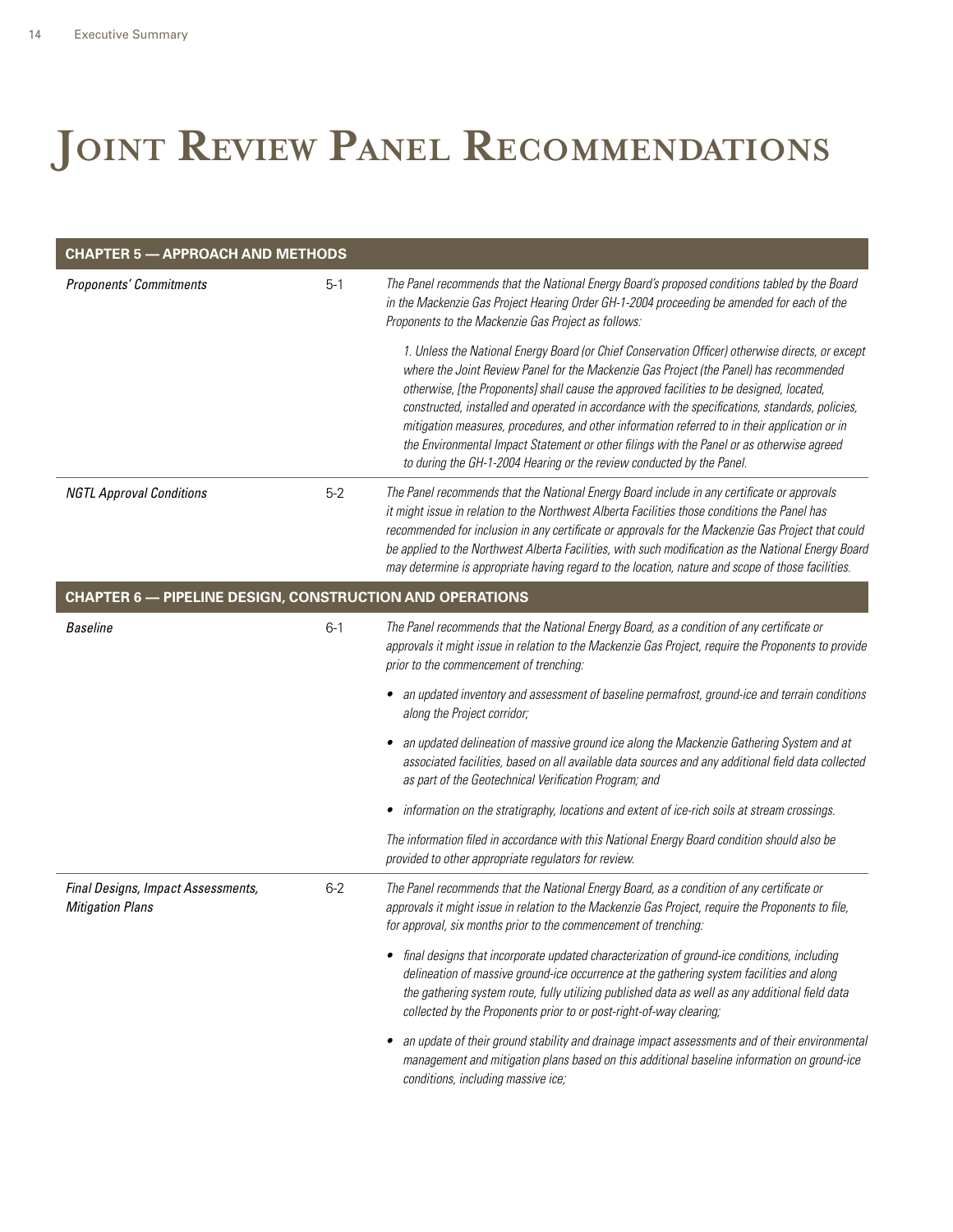|                                                         |         | identification of areas where impacts related to permafrost thaw and frost bulb formation along<br>the right-of-way could be most severe (e.g. settlement, heave, ponding, erosion and drainage<br>alteration) and where pre-burial or early mitigation might be required. This assessment<br>should incorporate updated baseline information and thermal modelling. The assessment<br>should examine a range of pipe temperatures along the route over the Project's life, including<br>scenarios of adding compressor stations with various configuration durations, and the potential<br>for associated impacts on right-of-way and pipe integrity, including those sections of the route<br>where a period of freezing (and frost bulb formation) is followed by a reversal to thawing;                                                                                                                                                                                              |
|---------------------------------------------------------|---------|------------------------------------------------------------------------------------------------------------------------------------------------------------------------------------------------------------------------------------------------------------------------------------------------------------------------------------------------------------------------------------------------------------------------------------------------------------------------------------------------------------------------------------------------------------------------------------------------------------------------------------------------------------------------------------------------------------------------------------------------------------------------------------------------------------------------------------------------------------------------------------------------------------------------------------------------------------------------------------------|
|                                                         |         | • an effects monitoring plan that includes, in addition to pipeline integrity monitoring, monitoring<br>of permafrost, terrain and geotechnical parameters (such as ground temperatures, thaw bulb<br>size, frost bulb size, ground movements and drainage and erosion changes) relevant to thaw<br>bulb and frost bulb impact assessment;                                                                                                                                                                                                                                                                                                                                                                                                                                                                                                                                                                                                                                               |
|                                                         |         | environmental management and mitigation plans based on the updated baseline information<br>and geohazard assessment; and                                                                                                                                                                                                                                                                                                                                                                                                                                                                                                                                                                                                                                                                                                                                                                                                                                                                 |
|                                                         |         | • a mitigation "tool kit" that includes the thresholds for monitored permafrost, terrain and<br>geotechnical parameters (e.g. ground temperatures, thaw depth and ground movement) that,<br>once reached, will trigger the need for mitigation, as well as the criteria for selecting the most<br>appropriate mitigation technique.                                                                                                                                                                                                                                                                                                                                                                                                                                                                                                                                                                                                                                                      |
|                                                         |         | The information filed in accordance with this National Energy Board condition should be provided<br>to other appropriate regulators and agencies in sufficient time for them to review and provide input<br>to the National Energy Board.                                                                                                                                                                                                                                                                                                                                                                                                                                                                                                                                                                                                                                                                                                                                                |
| <b>Impacts of Climate Change</b>                        | $6 - 3$ | The Panel recommends that the National Energy Board, as a condition of any certificate or<br>approvals it might issue in relation to the Mackenzie Gas Project, require the Proponents to file,<br>for approval, prior to the commencement of trenching or well pad and facility construction, final<br>design plans that incorporate further analysis of the impacts of climate change on permafrost and<br>terrain stability over the design life of the Project and post-abandonment. This analysis should<br>be conducted for a series of representative locations, conditions and terrain types and should<br>incorporate climate variability and, in particular, upper limit temperature scenarios to account<br>for the range of future temperature conditions, including their variability and extremes, and the<br>impact of this variability on stream flow regimes. The results should also be incorporated into the<br>monitoring, mitigation and adaptive management plans. |
|                                                         |         | The information filed in accordance with this National Energy Board condition should be provided<br>to other appropriate regulators in sufficient time for them to review and provide input to the<br>National Energy Board.                                                                                                                                                                                                                                                                                                                                                                                                                                                                                                                                                                                                                                                                                                                                                             |
| Construction and Operations Plan - KIBS/<br>Fish Island | $6 - 4$ | The Panel recommends that the National Energy Board, as a condition of any certificate or<br>approvals it might issue in relation to the Mackenzie Gas Project, require the Proponents to file,<br>for approval, six months prior to the commencement of construction, a construction and operations<br>plan for the Project facilities in Kendall Island Bird Sanctuary and for the Fish Island segments<br>of the Mackenzie Gathering System that has been developed in consultation with, and to the<br>satisfaction of, Environment Canada and that includes:                                                                                                                                                                                                                                                                                                                                                                                                                        |
|                                                         |         | • the goals of the plan;                                                                                                                                                                                                                                                                                                                                                                                                                                                                                                                                                                                                                                                                                                                                                                                                                                                                                                                                                                 |
|                                                         |         | • the manner in which the Proponents will address the recommendations of Environment Canada<br>with respect to construction and operations of the Kendall Island Bird Sanctuary and the Fish<br>Island segment of the Mackenzie Gathering System;                                                                                                                                                                                                                                                                                                                                                                                                                                                                                                                                                                                                                                                                                                                                        |
|                                                         |         | measures to avoid, prevent or mitigate adverse impacts to migratory birds, their nests, eggs or<br>habitat in Kendall Island Bird Sanctuary and on Fish Island;                                                                                                                                                                                                                                                                                                                                                                                                                                                                                                                                                                                                                                                                                                                                                                                                                          |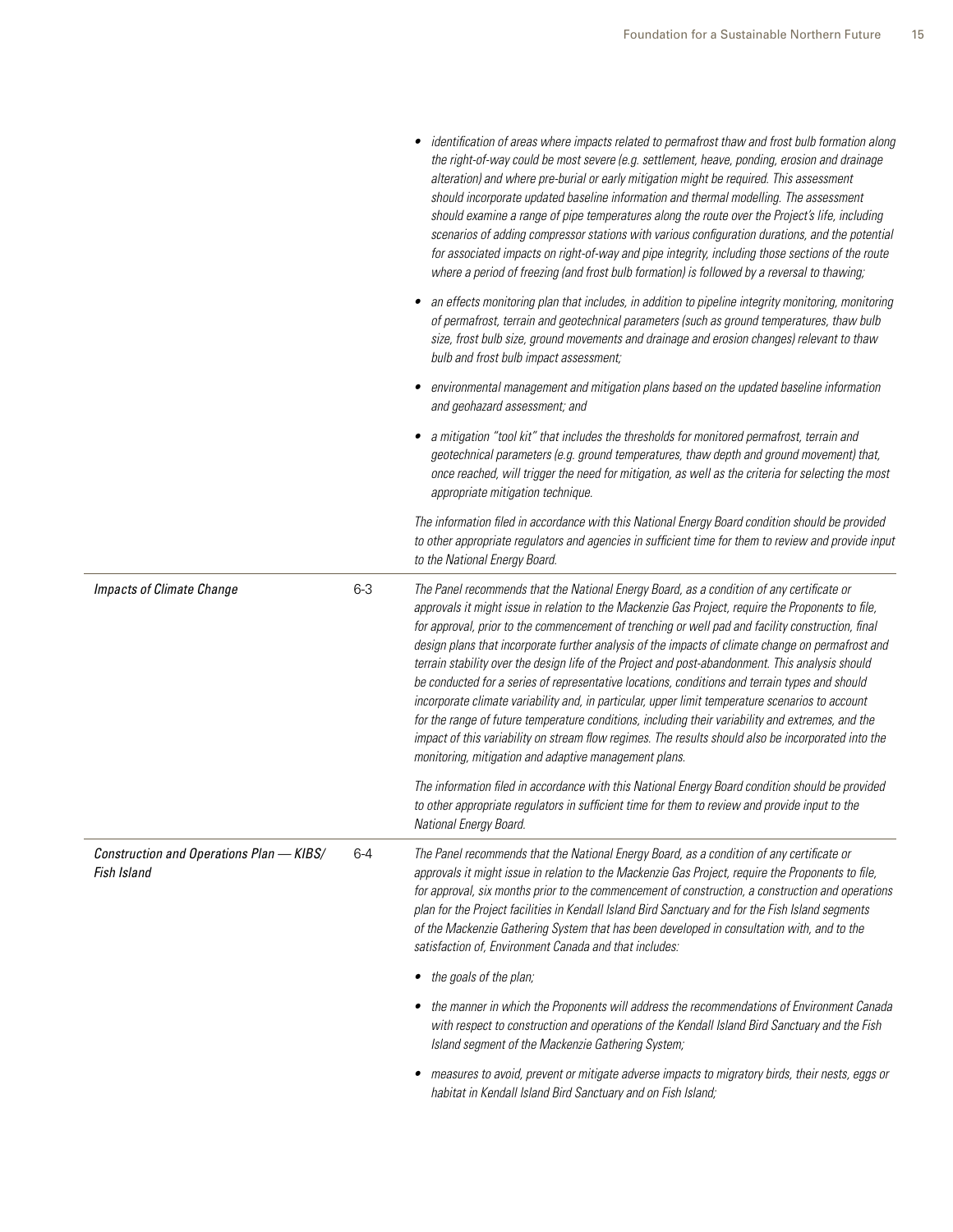|                                  |         | plans for monitoring compliance and impacts during construction and operations, as well<br>٠<br>as proposed responses to address unanticipated impacts; and                                                                                                                                                                                                                                                                                                                                                                                                                                                    |
|----------------------------------|---------|----------------------------------------------------------------------------------------------------------------------------------------------------------------------------------------------------------------------------------------------------------------------------------------------------------------------------------------------------------------------------------------------------------------------------------------------------------------------------------------------------------------------------------------------------------------------------------------------------------------|
|                                  |         | reporting frequency and content.<br>٠                                                                                                                                                                                                                                                                                                                                                                                                                                                                                                                                                                          |
|                                  |         | The plan must also include details on how it will be implemented. When implemented, the<br>Proponents must file copies of their monitoring reports with Environment Canada.                                                                                                                                                                                                                                                                                                                                                                                                                                    |
| Fill and Ditch Subsidence        | $6-5$   | The Panel recommends that the National Energy Board, as a condition of any certificate or<br>approvals it might issue in relation to the Mackenzie Gas Project, require the Proponents to file, for<br>approval, six months prior to the commencement of construction, plans that describe, with respect<br>to the entire right-of-way, including watercourse crossings:                                                                                                                                                                                                                                       |
|                                  |         | the methods for determining the quality and quantity of imported fill that may be required to<br>٠<br>minimize the need for subsequent refilling and regrading;                                                                                                                                                                                                                                                                                                                                                                                                                                                |
|                                  |         | the timing and methods for hauling and stockpiling those fill requirements;<br>٠                                                                                                                                                                                                                                                                                                                                                                                                                                                                                                                               |
|                                  |         | the methods for monitoring for and remediating ditch subsidence in the first year after<br>construction and as required during operations; and                                                                                                                                                                                                                                                                                                                                                                                                                                                                 |
|                                  |         | the methods for disposal of excavated material not required for backfill.                                                                                                                                                                                                                                                                                                                                                                                                                                                                                                                                      |
|                                  |         | The information filed in accordance with this National Energy Board condition should be provided<br>to other appropriate regulators and land managers in sufficient time for them to review and provide<br>input to the National Energy Board.                                                                                                                                                                                                                                                                                                                                                                 |
| Frost Bulb and Aufeis Mitigation | $6-6$   | The Panel recommends that the National Energy Board, as a condition of any certificate or<br>approvals that it might issue in relation to the Mackenzie Gas Project, require the Proponents to<br>file, for approval, six months prior to the commencement of construction, their plans for identifying<br>the potential for and preventing or mitigating any impacts to stream flow or diversion from frost<br>bulb and aufeis creation as a result of the Project. The plans should be developed in consultation<br>with, and to the satisfaction of, Fisheries and Oceans Canada. The plans should include: |
|                                  |         | • field procedures to be utilized in determining the potential locations where a frost bulb may<br>impede drainage;                                                                                                                                                                                                                                                                                                                                                                                                                                                                                            |
|                                  |         | proposed design and construction methods for frost bulb and aufeis prevention and mitigation<br>and the criteria for their selection;                                                                                                                                                                                                                                                                                                                                                                                                                                                                          |
|                                  |         | selection of pipe insulation materials and methods of application and installation, including<br>the rationale for same, and the estimated longevity of their effectiveness; and                                                                                                                                                                                                                                                                                                                                                                                                                               |
|                                  |         | proposed mitigations for reduced effectiveness of pipe insulation, should it occur, and the<br>criteria for initiating those mitigations.                                                                                                                                                                                                                                                                                                                                                                                                                                                                      |
|                                  |         | The crossing designs and criteria for frost bulb and aufeis mitigation should also address changes<br>in the thermal regime of the pipe associated with the installation of any additional compressor<br>stations required to enable the throughput of the Mackenzie Valley Pipeline to be increased above<br>1.2 Bcf/d.                                                                                                                                                                                                                                                                                       |
| <b>Groundwater Mitigation</b>    | $6 - 7$ | The Panel recommends that the National Energy Board, as a condition of any certificate or<br>approvals it might issue in relation to the Mackenzie Gas Project, require the Proponents to file,<br>for approval, six months prior to the commencement of construction, detailed descriptions of:                                                                                                                                                                                                                                                                                                               |
|                                  |         | installation procedures and limitations of using ditch plugs to mitigate groundwater flow along<br>٠<br>the pipeline ditch and horizontal directional drilling pathways;                                                                                                                                                                                                                                                                                                                                                                                                                                       |
|                                  |         | alternative methods for the control of groundwater infiltration and flow along the ditch and<br>horizontal directional drilling pathways and evaluation of the methods' effectiveness in<br>northern conditions; and                                                                                                                                                                                                                                                                                                                                                                                           |
|                                  |         | how monitoring will be implemented to ensure the effectiveness of these mitigations.                                                                                                                                                                                                                                                                                                                                                                                                                                                                                                                           |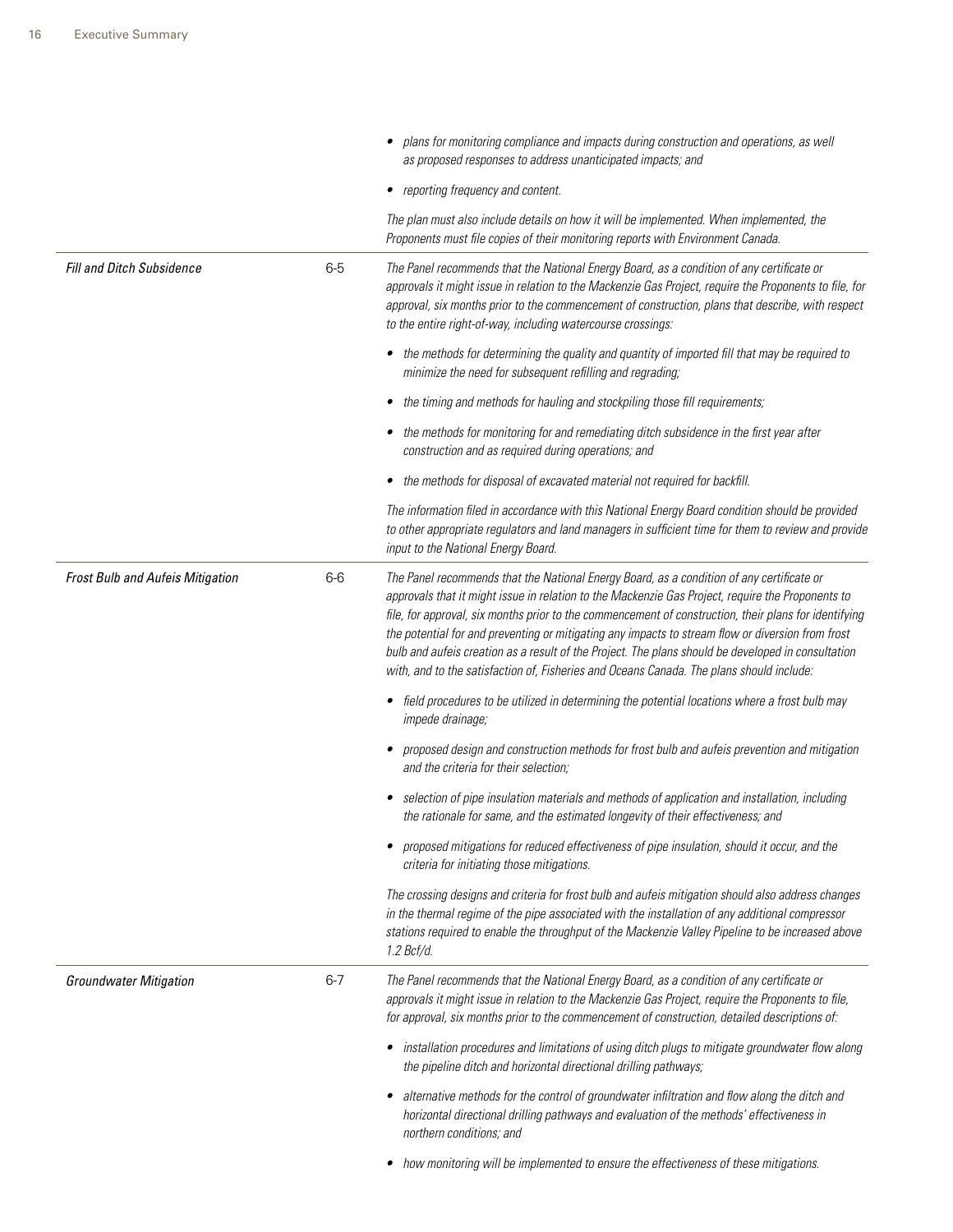|                                                                  |          | The information filed in accordance with this National Energy Board condition should be provided<br>to other appropriate regulators in sufficient time for them to review and provide input to the<br>National Energy Board.                                                                                                                                                                                                                                                                                                                                                                                                                                                                                                                                                                                                                                                                                                                                       |
|------------------------------------------------------------------|----------|--------------------------------------------------------------------------------------------------------------------------------------------------------------------------------------------------------------------------------------------------------------------------------------------------------------------------------------------------------------------------------------------------------------------------------------------------------------------------------------------------------------------------------------------------------------------------------------------------------------------------------------------------------------------------------------------------------------------------------------------------------------------------------------------------------------------------------------------------------------------------------------------------------------------------------------------------------------------|
| <b>Sediment Mitigation</b>                                       | $6 - 8$  | The Panel recommends that the National Energy Board, as a condition of any certificate or<br>approvals it might issue in relation to the Mackenzie Gas Project, require the Proponents to<br>file, for approval, six months prior to the commencement of construction, detailed mitigation<br>plans to reduce the release of sediments at stream crossings during construction and in the<br>post-construction phase.                                                                                                                                                                                                                                                                                                                                                                                                                                                                                                                                              |
|                                                                  |          | The plans filed in accordance with this National Energy Board condition should be provided<br>to other appropriate regulators in sufficient time for them to review and provide input to the<br>National Energy Board.                                                                                                                                                                                                                                                                                                                                                                                                                                                                                                                                                                                                                                                                                                                                             |
| Acid Rock Drainage Mitigation                                    | $6-9$    | The Panel recommends that the National Energy Board, as a condition of any certificate or<br>approvals it might issue in relation to the Mackenzie Gas Project, require the Proponents to file,<br>for approval, prior to the commencement of quarrying or trenching:                                                                                                                                                                                                                                                                                                                                                                                                                                                                                                                                                                                                                                                                                              |
|                                                                  |          | the results of acid rock drainage surveys and/or analyses performed to identify Project activity<br>$\bullet$<br>areas with potential for acid rock drainage;                                                                                                                                                                                                                                                                                                                                                                                                                                                                                                                                                                                                                                                                                                                                                                                                      |
|                                                                  |          | detailed mitigation and management plans for acid rock drainage prevention or disposal of<br>potentially acid-generating materials, in the event that either expected or unexpected sulphide-<br>rich bedrock is exposed during construction; and                                                                                                                                                                                                                                                                                                                                                                                                                                                                                                                                                                                                                                                                                                                  |
|                                                                  |          | an outline of a monitoring program that would be implemented during operations to assess<br>٠<br>the effectiveness of mitigation measures.                                                                                                                                                                                                                                                                                                                                                                                                                                                                                                                                                                                                                                                                                                                                                                                                                         |
|                                                                  |          | The information filed in accordance with this National Energy Board condition should be provided<br>to the other appropriate regulators in sufficient time for them to review and provide input to the<br>National Energy Board.                                                                                                                                                                                                                                                                                                                                                                                                                                                                                                                                                                                                                                                                                                                                   |
| Taglu/Niglintgak Subsidence and Flooding                         | $6 - 10$ | The Panel recommends that the National Energy Board, as a condition of any certificate or<br>approvals it might issue in relation to the Mackenzie Gas Project, require the Proponents to file,<br>for approval, prior to the commencement of construction of the facilities at the Taglu or Niglintgak<br>Anchor Fields, a program to monitor subsidence and flooding related to hydrocarbon extraction<br>generated reservoir consolidation for the purpose of verifying predictions of flooding impacts. The<br>monitoring program, developed in collaboration with the appropriate regulators, should include<br>a description of the monitoring techniques that will be used to monitor the ground and water<br>level surfaces and movements, the current accuracy of each monitoring technique, the frequency<br>with which each monitoring technique will be applied, and details on periodic reporting on the<br>monitoring to the appropriate regulators. |
| Permafrost and Terrain Research and<br><b>Monitoring Program</b> | $6 - 11$ | The Panel recommends that, as part of the follow-up program for the Mackenzie Gas Project,<br>the Government of Canada establish, prior to the commencement of construction, a multi-year<br>permafrost and terrain research and monitoring program for collaborative government-industry<br>monitoring that engages government agencies with relevant scientific expertise in the development<br>of and participation in the follow-up monitoring program. This program should continue into the<br>post-abandonment phase of the Mackenzie Gas Project.                                                                                                                                                                                                                                                                                                                                                                                                          |
| <b>Adoption of Proposed NEB Conditions</b>                       | $6 - 12$ | The Panel recommends that, in addition to the foregoing Panel recommendations, the National<br>Energy Board adopt its Proposed Conditions 10, 11, 12, 13, 14, 15, 16, 17, 18, 39, 40, 41, 42 and 43<br>as set out in the Proposed Conditions for the Mackenzie Valley Pipeline and Mackenzie Gathering<br>System, and Proposed Condition 7 as set out for the Proposed Conditions for Shell Canada Limited<br>(Shell) Development Plan for the Niglintgak Field and for Imperial Oil Resources Limited (IORL)<br>Development Plan for the Taglu Field, amended to apply to the relevant proponent and component<br>of the Mackenzie Gas Project and the Northwest Alberta Facilities, as final conditions in any<br>certificate or approvals it might issue in relation to the Project or the Northwest Alberta Facilities.                                                                                                                                        |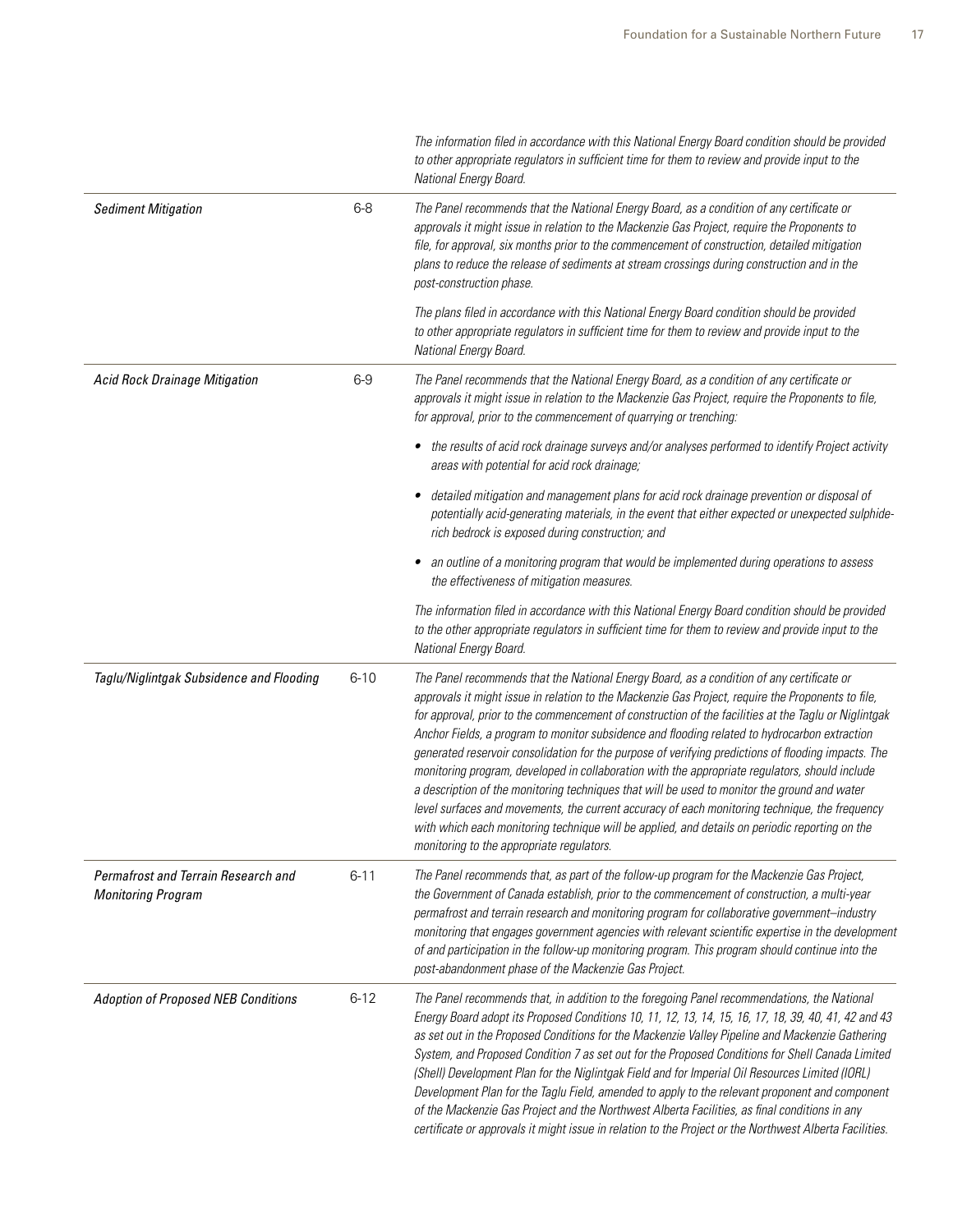| <b>Arctic Marine Spills and Accidents</b>                            | $7-1$   | The Panel recommends that, within one year of the date of the Government Response to the                                                                                                                                                                                                                                                                                                                                                                                                                                                                                                                                                                                                                                                                                                                                                                           |
|----------------------------------------------------------------------|---------|--------------------------------------------------------------------------------------------------------------------------------------------------------------------------------------------------------------------------------------------------------------------------------------------------------------------------------------------------------------------------------------------------------------------------------------------------------------------------------------------------------------------------------------------------------------------------------------------------------------------------------------------------------------------------------------------------------------------------------------------------------------------------------------------------------------------------------------------------------------------|
|                                                                      |         | Panel's Report, the Government of Canada publish a plan that demonstrates that Transport Canada<br>has adequate capacity in place to ensure that spills and accidents in the Arctic marine environment<br>are appropriately prevented, detected and remediated, and that contraventions of existing<br>legislation will be prosecuted.                                                                                                                                                                                                                                                                                                                                                                                                                                                                                                                             |
| Spill Contingency Planning and Reporting                             | $7 - 2$ | The Panel recommends that the National Energy Board, as a condition of any certificate or<br>approvals it might issue in relation to the Mackenzie Gas Project, require the Proponents to<br>file, prior to the commencement of construction and in conjunction with their Environmental<br>Management Plans, the results of their discussions with the Government of the Northwest<br>Territories regarding spill contingency planning and consolidated spills reporting and how the<br>Proponents have addressed the concerns of the Government of the Northwest Territories in<br>these areas.                                                                                                                                                                                                                                                                  |
| Spill Prevention and Response - Highways                             | $7 - 3$ | The Panel recommends that the National Energy Board, as a condition of any certificate or<br>approvals it might issue in relation to the Mackenzie Gas Project, require the Proponents to file,<br>prior to the commencement of construction and as part of their Environmental Management Plans,<br>adequate mitigation measures for spill response for any bulk carriage of diesel or gasoline on<br>roads within the Northwest Territories. At minimum, such mitigation should include the carriage<br>of appropriate spill response kits on all trucks transporting diesel or gasoline and the development<br>of a Spill Contingency Plan to be implemented in the event of a spill. Further, these mitigation<br>measures should receive endorsement from the Government of the Northwest Territories prior to<br>being filed with the National Energy Board. |
| Spill Prevention and Response - Hazardous<br><b>Materials</b>        | $7 - 4$ | The Panel recommends that the National Energy Board, as a condition of any certificate or<br>approvals it might issue in relation to the Mackenzie Gas Project, require the Proponents to file,<br>prior to the commencement of construction and as part of their Environmental Management Plans,<br>the qualifications of the trained personnel monitoring the movement of controlled and hazardous<br>goods and their plan for ensuring compliance with regulations and land use permits.                                                                                                                                                                                                                                                                                                                                                                        |
| Spill Prevention and Response - Bulk Fuel<br>Storage on Ice or Water | $7-5$   | The Panel recommends that the National Energy Board, as a condition of any certificate or<br>approvals it might issue in relation to the Mackenzie Gas Project, prohibit the Proponents from<br>storing Project-related bulk fuel or dangerous goods in or on ice or in or upon water without the<br>prior approval of Transport Canada.                                                                                                                                                                                                                                                                                                                                                                                                                                                                                                                           |
|                                                                      |         | The Panel further recommends that Transport Canada, when considering whether to grant an<br>approval for storage of Project-related bulk fuel or dangerous goods in or on ice or in or upon water,<br>have regard to whether there are logistically or economically practical alternatives to such storage.<br>Where such storage is permitted, the Panel recommends that such storage not be allowed to occur<br>in single-hulled barges and that the following mitigation is in place:                                                                                                                                                                                                                                                                                                                                                                           |
|                                                                      |         | appropriate secondary containment;                                                                                                                                                                                                                                                                                                                                                                                                                                                                                                                                                                                                                                                                                                                                                                                                                                 |
|                                                                      |         | an appropriate spill response kit; and                                                                                                                                                                                                                                                                                                                                                                                                                                                                                                                                                                                                                                                                                                                                                                                                                             |
|                                                                      |         | • a minimum of weekly monitoring for any spills or leaks.                                                                                                                                                                                                                                                                                                                                                                                                                                                                                                                                                                                                                                                                                                                                                                                                          |
| Spill Prevention and Response - Bulk Fuel<br>Storage on Land         | $7-6$   | The Panel recommends that the National Energy Board, as a condition of any certificate or<br>approvals it might issue in relation to the Mackenzie Gas Project, require the Proponents, prior to<br>the commencement of construction, to incorporate the following best management practices into<br>management planning for refined petroleum products, hazardous materials and dangerous goods:                                                                                                                                                                                                                                                                                                                                                                                                                                                                  |
|                                                                      |         | • new bulk fuel storage facilities and any newly placed storage tanks meet the requirements of:                                                                                                                                                                                                                                                                                                                                                                                                                                                                                                                                                                                                                                                                                                                                                                    |
|                                                                      |         | • the most recent version of the National Fire Code of Canada;                                                                                                                                                                                                                                                                                                                                                                                                                                                                                                                                                                                                                                                                                                                                                                                                     |

<u> 1989 - Johann Stein, marwolaethau a bh</u>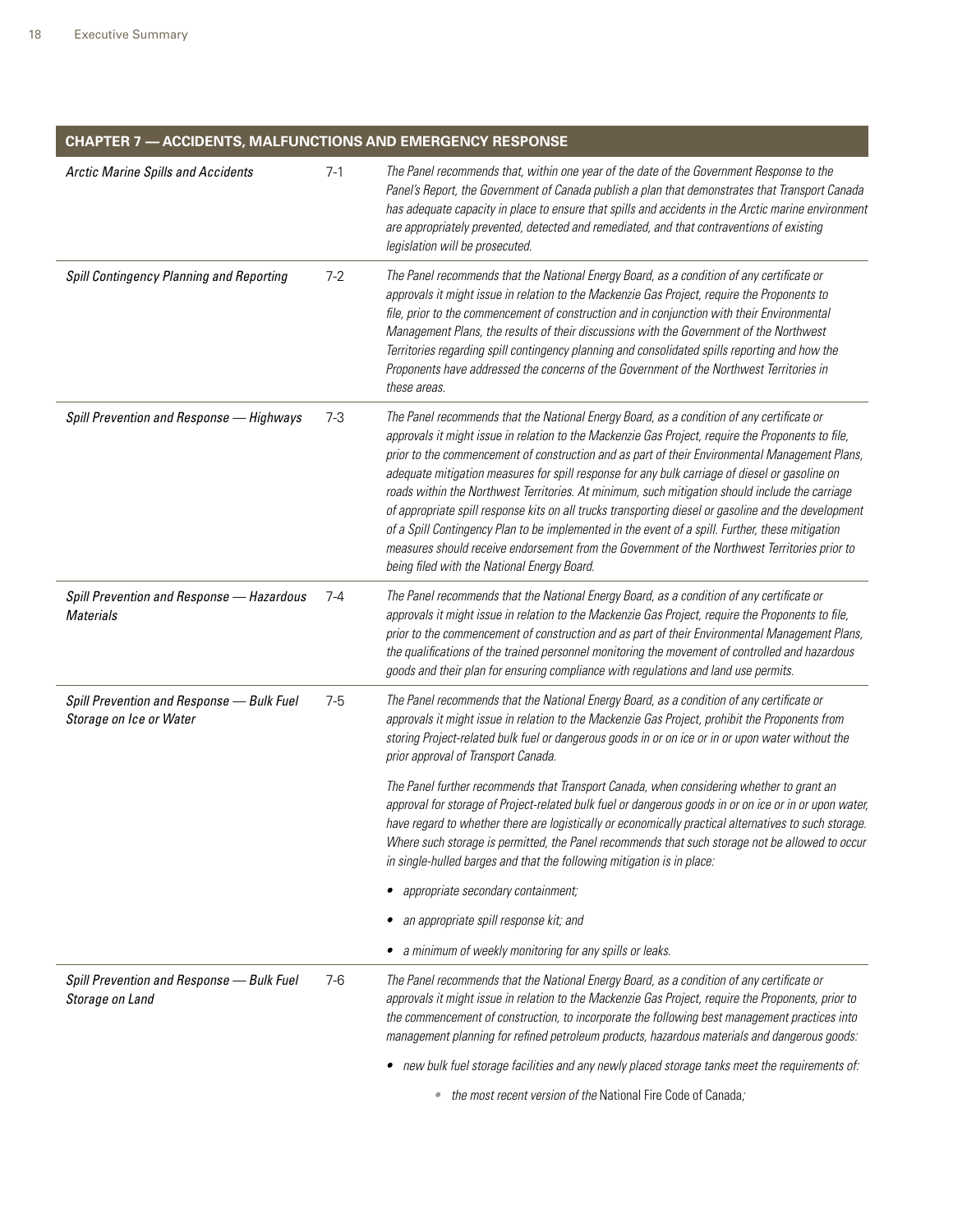|                                      |         | the Environmental Code of Practice for Aboveground and Underground Storage Tank<br>Systems Containing Petroleum and Allied Petroleum Products, Canadian Council<br>of Ministers of the Environment, 2003 (including but not limited to Sections 3, 4,<br>8 and 9);                                                                                                                                                                                                        |
|--------------------------------------|---------|---------------------------------------------------------------------------------------------------------------------------------------------------------------------------------------------------------------------------------------------------------------------------------------------------------------------------------------------------------------------------------------------------------------------------------------------------------------------------|
|                                      |         | • equipment used for the purpose of refined petroleum product transfer and storage, including,<br>but not limited to, fittings, valves, couplings and hoses, be designed for the environmental<br>conditions under which it is to be used; and                                                                                                                                                                                                                            |
|                                      |         | the Arctic Waters Oil Transfer Guidelines, April 1997, Transport Canada, be used for Arctic<br>and inland waters operations.                                                                                                                                                                                                                                                                                                                                              |
|                                      |         | In the absence of federal or territorial regulations for the management of refined petroleum<br>products, hazardous materials or dangerous goods, the Panel recommends that the Proponents<br>adopt a relevant standard or best management practice in consultation with the appropriate<br>regulatory authority. Where a best management practice requires a more stringent requirement<br>than a regulation or standard, the best management practice must be followed. |
| <b>Environmental Emergency Plans</b> | $7 - 7$ | The Panel recommends that the National Energy Board, as a condition of any certificate or<br>approvals it might issue in relation to the Mackenzie Gas Project, require the Proponents to<br>file, prior to the commencement of construction, their Environmental Emergency Plans to the<br>appropriate regulatory authorities for review and approval. These plans should:                                                                                               |
|                                      |         | $\bullet$ include:                                                                                                                                                                                                                                                                                                                                                                                                                                                        |
|                                      |         | an inventory of petroleum products, chemicals and other hazardous substances that<br>$\bullet$<br>will be transported, stored and/or used during pre-construction, construction and<br>operational phases;                                                                                                                                                                                                                                                                |
|                                      |         | storage facilities and locations of inventoried products;<br>$\bullet$                                                                                                                                                                                                                                                                                                                                                                                                    |
|                                      |         | identification of resources (equipment and staff) to be on-site and/or available<br>$\bullet$<br>to respond to environmental emergencies;                                                                                                                                                                                                                                                                                                                                 |
|                                      |         | procedures for responding to spills and releases, including an incident reporting<br>$\bullet$<br>and notification system;                                                                                                                                                                                                                                                                                                                                                |
|                                      |         | a list of response contractors and their respective roles;<br>$\bullet$                                                                                                                                                                                                                                                                                                                                                                                                   |
|                                      |         | clean-up and disposal procedures for generated wastes;<br>$\bullet$                                                                                                                                                                                                                                                                                                                                                                                                       |
|                                      |         | identification of sensitive areas such as groundwater sites and sensitive habitat;<br>$\bullet$                                                                                                                                                                                                                                                                                                                                                                           |
|                                      |         | a commitment to design and implement, as appropriate, pre- and post-development<br>monitoring to enable the Proponents to readily identify, respond to and rehabilitate<br>spills and/or chronic contamination should such events occur;                                                                                                                                                                                                                                  |
|                                      |         | · address:                                                                                                                                                                                                                                                                                                                                                                                                                                                                |
|                                      |         | the types of emergencies that might reasonably be expected to occur, including<br>$\bullet$<br>potential on-site and off-site consequences;                                                                                                                                                                                                                                                                                                                               |
|                                      |         | prevention (evaluation of risks), preparedness (resources and training), response<br>(notification and mobilization of resources) and recovery (assessment of damages<br>and restoration of environment);                                                                                                                                                                                                                                                                 |
|                                      |         | involvement of communities and stakeholders who may be impacted by an<br>$\bullet$<br>environmental emergency or involved in an emergency response; and                                                                                                                                                                                                                                                                                                                   |
|                                      |         | be consistent with industry standard publications such as CAN/CSA-Z731-03 Emergency<br>Preparedness and Response and the requirements of all federal and territorial government<br>departments and agencies.                                                                                                                                                                                                                                                              |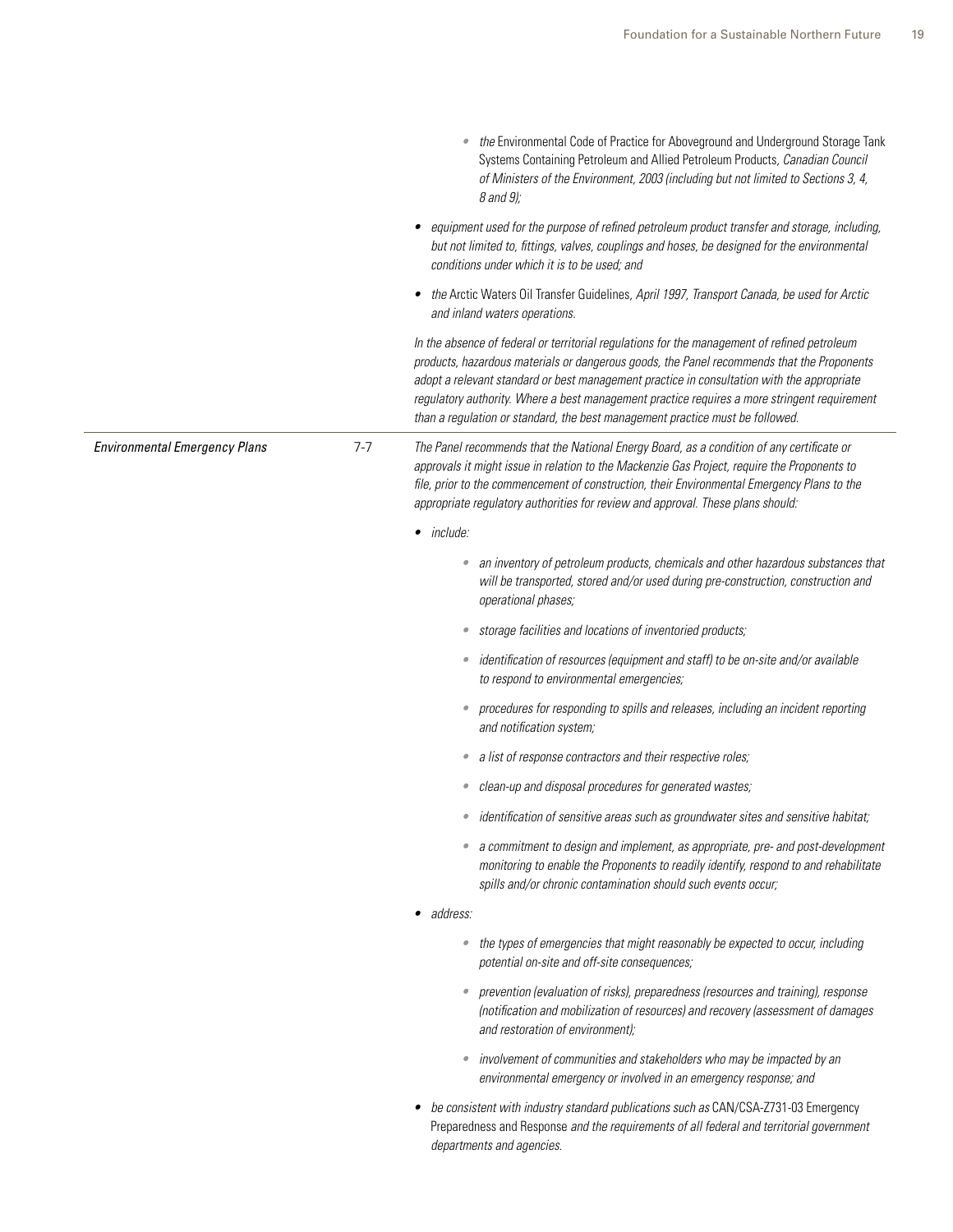|                                                                   |          | The Panel further recommends that the effectiveness of these Environmental Emergency Plans<br>be evaluated by the National Energy Board and the appropriate regulatory authorities through<br>exercises conducted each year in which Project-related construction takes place and every<br>three years during operations. Local and territorial emergency authorities should be involved in<br>these exercises as appropriate, and communities should be involved in these exercises to the<br>extent possible considering logistical and safety concerns.                                                                                                                                                                                                                                                                                                                                                                    |
|-------------------------------------------------------------------|----------|-------------------------------------------------------------------------------------------------------------------------------------------------------------------------------------------------------------------------------------------------------------------------------------------------------------------------------------------------------------------------------------------------------------------------------------------------------------------------------------------------------------------------------------------------------------------------------------------------------------------------------------------------------------------------------------------------------------------------------------------------------------------------------------------------------------------------------------------------------------------------------------------------------------------------------|
| Accident and Malfunction Plans -<br>Earthquakes                   | $7-8$    | The Panel recommends that the National Energy Board, as a condition of any certificate or<br>approvals it might issue in relation to the Mackenzie Gas Project, require the Proponents to provide<br>to the appropriate regulators for review and approval, in advance of the National Energy Board<br>granting the Proponents Leave to Open, the Proponents' accident and malfunction plans that<br>include response activities for earthquakes.                                                                                                                                                                                                                                                                                                                                                                                                                                                                             |
| <b>Transportation Emergency Preparedness</b><br>and Response Plan | $7-9$    | The Panel recommends that the National Energy Board, as a condition of any certificate or<br>approvals it might issue in relation to the Mackenzie Gas Project, require the Proponents to provide<br>to the appropriate regulators for review and approval, prior to the commencement of construction,<br>an Emergency Preparedness and Response Plan for all forms of transportation associated with<br>the Mackenzie Gas Project that includes a continuing education program for the public who might<br>be affected by a transportation-related accident, malfunction or spill associated with the Project.<br>At minimum, the continuing education program should outline how the Proponents and their<br>transportation providers will inform the public of actions to be taken in the event of an emergency<br>and how those potentially affected by an accident or malfunction would be informed of such an<br>event. |
| Local Spill Response Teams                                        | $7 - 10$ | The Panel recommends that the National Energy Board, as a condition of any certificate or<br>approvals it might issue in relation to the Mackenzie Gas Project, require the Proponents to<br>provide, prior to the commencement of construction, as part of the Emergency Preparedness<br>and Response Plan referred to in Panel Recommendation 7-9, their assessment of the potential<br>for establishment of local, community-based spill response teams, their commitments to<br>build community spill response capacity, and a discussion of opportunities and constraints in<br>establishing local spill response teams.                                                                                                                                                                                                                                                                                                 |
| Spills Management - Mackenzie River                               | $7 - 11$ | The Panel recommends that, within one year of the date of the Government Response to the<br>Panel's Report, the parties to the Northwest Territories/Nunavut Spills Working Agreement review,<br>update and publish their plans to manage a Project-related accident or spill along the Mackenzie<br>River or in the Mackenzie Delta. The update of these plans should address the specific measures to<br>be taken to notify the public of any spills, the actions to be taken to notify the front-line members<br>of the lead agency that has responsibilities flowing from the agreement, and a method to keep<br>the plans up-to-date. The Panel also recommends that the parties conduct a mock exercise to test<br>these plans. This exercise should be repeated each year that construction is under way and every<br>three years during operations.                                                                   |
| <b>CHAPTER 8 - AIR AND WATER QUALITY</b>                          |          |                                                                                                                                                                                                                                                                                                                                                                                                                                                                                                                                                                                                                                                                                                                                                                                                                                                                                                                               |
| Regional Air Quality Management Strategy                          | $8-1$    | The Panel recommends that, prior to approval of any facility that would enable the throughput<br>of the Mackenzie Valley Pipeline to be increased above 1.2 Bcf/d, Environment Canada and the<br>Government of the Northwest Territories develop a Regional Air Quality Management Strategy for<br>the Northwest Territories to uphold the "Keeping Clean Areas Clean" principle and provide clear<br>guidance to industry on air quality targets and expectations. The strategy should be developed in<br>collaboration with key stakeholders, including industry. The Panel recommends that the National<br>Energy Board not issue any certificate or approvals for any such facility until the Regional Air<br>Quality Management Strategy and related targets are in place.                                                                                                                                               |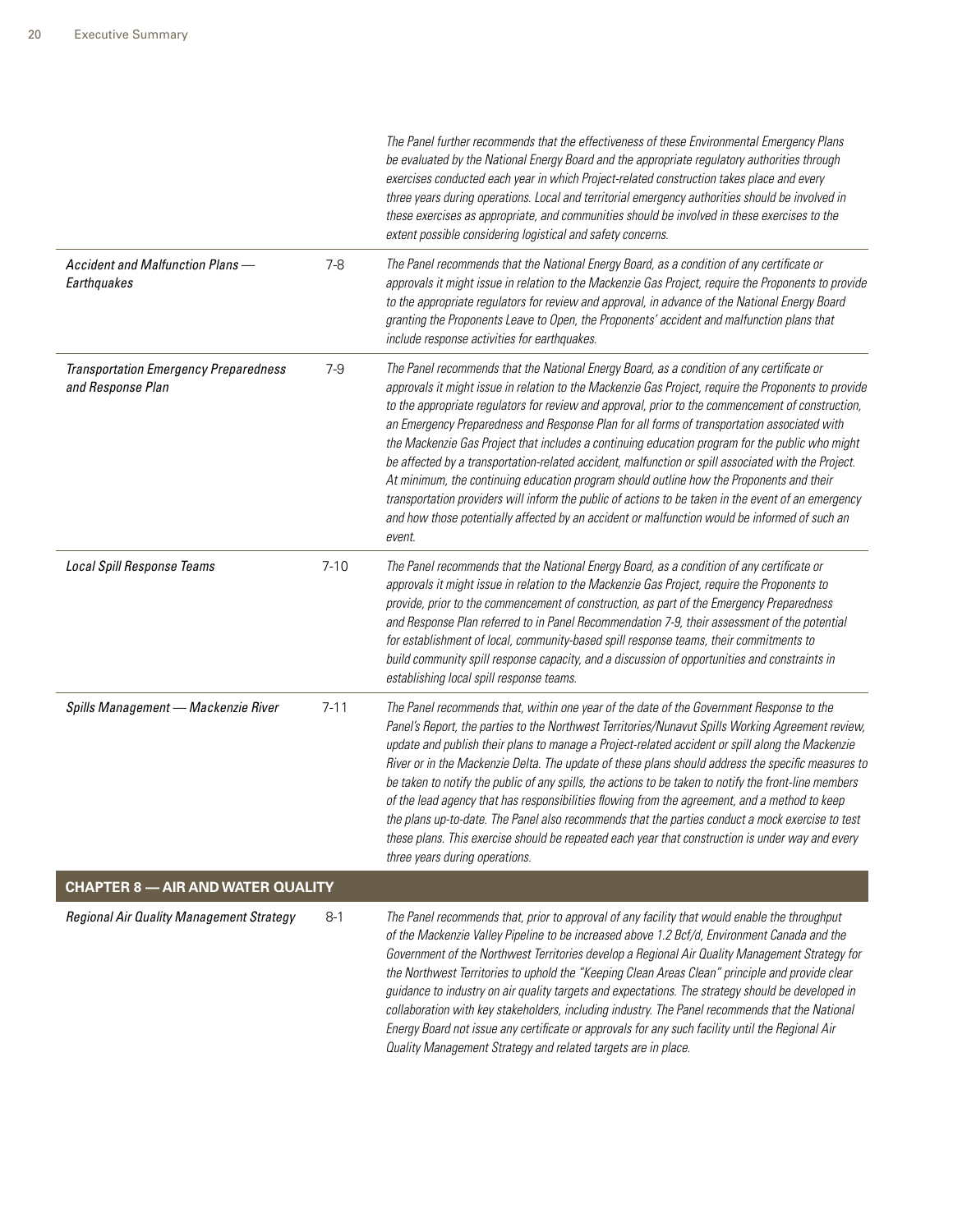| Final Design, Construction and Operations<br>Procedures | $8 - 2$ | The Panel recommends that the National Energy Board, as a condition of any certificate or<br>approvals it might issue in relation to the Mackenzie Gas Project, require the Proponents to file,<br>six months prior to the commencement of construction, for review by Environment Canada and<br>the Government of the Northwest Territories, details of their final design as well as construction<br>and operations procedures for upstream facilities, compressor facilities, gathering systems and<br>pipelines that include information on: |
|---------------------------------------------------------|---------|--------------------------------------------------------------------------------------------------------------------------------------------------------------------------------------------------------------------------------------------------------------------------------------------------------------------------------------------------------------------------------------------------------------------------------------------------------------------------------------------------------------------------------------------------|
|                                                         |         | measures to mitigate methane leakage and venting from all Project-related activities arising<br>from well testing and completion, gas gathering and processing, compressor stations and the<br>mainline piping and valve systems, taking into account existing and new best management<br>practices under development in the natural gas industry;                                                                                                                                                                                               |
|                                                         |         | overall system operation optimization and maintenance scheduling to maximize system<br>reliability and safety, optimize energy efficiency and minimize methane and air contaminant<br>releases;                                                                                                                                                                                                                                                                                                                                                  |
|                                                         |         | design choices for the capture and use of exhaust energy at the Inuvik Area Facility; and<br>$\bullet$                                                                                                                                                                                                                                                                                                                                                                                                                                           |
|                                                         |         | design of compressor stations, including unit size, efficiency and conformity with National<br>Emission Guidelines for Stationary Combustion Turbines (Canadian Council of Ministers of<br>the Environment, 1992).                                                                                                                                                                                                                                                                                                                               |
| Air Quality and Emissions Management Plan               | $8-3$   | The Panel recommends that the National Energy Board, as a condition of any certificate or<br>approvals it might issue in relation to the Mackenzie Gas Project, require the Proponents to<br>file, prior to the commencement of construction, a comprehensive Air Quality and Emissions<br>Management Plan that:                                                                                                                                                                                                                                 |
|                                                         |         | demonstrates the application of best available technology and best management practices;                                                                                                                                                                                                                                                                                                                                                                                                                                                         |
|                                                         |         | provides for identifying, mitigating and tracking emissions of air pollutants and greenhouse<br>٠<br>gases from all Project-related sources throughout the life of the Mackenzie Gas Project; and                                                                                                                                                                                                                                                                                                                                                |
|                                                         |         | enables the Mackenzie Gas Project's residual air pollutant emissions to meet the Northwest<br>٠<br>Territories' ambient air quality standards, Canada-Wide Standards for Particulate Matter (PM)<br>and Ozone, National Ambient Air Quality Objectives, and any other applicable thresholds,<br>including any air quality targets developed by Environment Canada and the Government of the<br>Northwest Territories in compliance with Panel Recommendation 8-1.                                                                                |
|                                                         |         | The Air Quality and Emissions Management Plan should include, but not be limited to:                                                                                                                                                                                                                                                                                                                                                                                                                                                             |
|                                                         |         | • a description of the best available technology to be implemented at each facility or, if best<br>available technology is not proposed, evidence that a different technology standard will in fact<br>enable the Mackenzie Gas Project to meet comparable goals;                                                                                                                                                                                                                                                                                |
|                                                         |         | a description of the best management practices to be implemented at each facility and the<br>$\bullet$<br>Proponents' proposed continuous improvement efforts, including plans or strategies to prevent<br>unnecessary vehicle idling and mitigate dust within and outside communities;                                                                                                                                                                                                                                                          |
|                                                         |         | an emissions tracking and monitoring system, including emissions reporting that is legally<br>required (e.g. the National Pollutant Release Inventory);                                                                                                                                                                                                                                                                                                                                                                                          |
|                                                         |         | a commitment to reassess environmental impacts, in consultation with Environment Canada<br>٠<br>and the Government of the Northwest Territories, should significant changes occur to quality<br>and quantity of existing facility emissions sources and new sources to be added to the<br>Mackenzie Gas Project;                                                                                                                                                                                                                                 |
|                                                         |         | an ambient Air Quality Monitoring Program including, but not necessarily limited to, passive<br>nitrogen dioxide monitoring; and                                                                                                                                                                                                                                                                                                                                                                                                                 |
|                                                         |         | procedures for publicly available annual reporting.                                                                                                                                                                                                                                                                                                                                                                                                                                                                                              |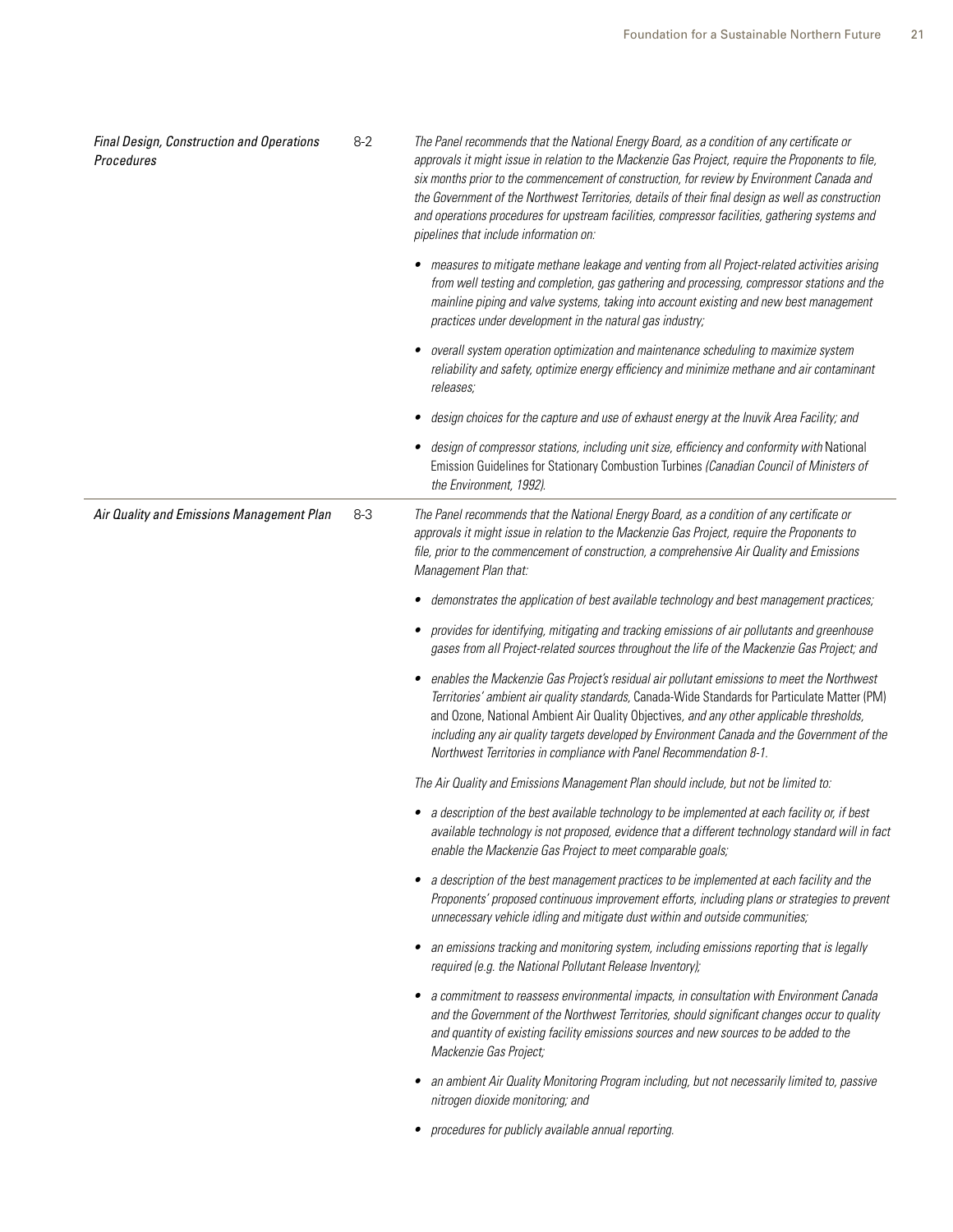| Air Quality Impacts Monitoring Program  | $8 - 4$ | The Panel recommends that the National Energy Board, as a condition of any certificate or<br>approvals it might issue in relation to the Mackenzie Gas Project, require the Proponents to file,<br>prior to the commencement of construction, an Impacts Monitoring Program that addresses, but<br>is not limited to, the following air quality issues:                                                                                                                                                                                                                                                                                                                                                                                                                                                       |
|-----------------------------------------|---------|---------------------------------------------------------------------------------------------------------------------------------------------------------------------------------------------------------------------------------------------------------------------------------------------------------------------------------------------------------------------------------------------------------------------------------------------------------------------------------------------------------------------------------------------------------------------------------------------------------------------------------------------------------------------------------------------------------------------------------------------------------------------------------------------------------------|
|                                         |         | impacts on northern communities during the construction phase;                                                                                                                                                                                                                                                                                                                                                                                                                                                                                                                                                                                                                                                                                                                                                |
|                                         |         | • impacts of Project-related nitrogen deposition within the Project Review Area on vegetation<br>and wildlife habitat; and                                                                                                                                                                                                                                                                                                                                                                                                                                                                                                                                                                                                                                                                                    |
|                                         |         | impacts of accidents and malfunctions.                                                                                                                                                                                                                                                                                                                                                                                                                                                                                                                                                                                                                                                                                                                                                                        |
|                                         |         | The Impacts Monitoring Program must be developed in consultation with Environment Canada,<br>the Government of the Northwest Territories, affected communities and Health Canada, and must<br>identify mitigation measures and the means for implementation of those measures.                                                                                                                                                                                                                                                                                                                                                                                                                                                                                                                                |
| Waste Management Plan - Incineration    | $8-5$   | The Panel recommends that the National Energy Board, as a condition of any certificate or<br>approvals it might issue in relation to the Mackenzie Gas Project, require the Proponents to file,<br>prior to the commencement of construction, as part of their Waste Management Plan, a specific<br>incineration management strategy that has been approved by the Government of the Northwest<br>Territories and Environment Canada. The strategy should include:                                                                                                                                                                                                                                                                                                                                            |
|                                         |         | an analysis of alternatives to incineration and, where incineration has been selected,<br>an analysis of why it was the preferred option;                                                                                                                                                                                                                                                                                                                                                                                                                                                                                                                                                                                                                                                                     |
|                                         |         | a description of technology and practices employed at each facility, including the incineration<br>technology selected, the facility Waste Separation Program and the facility waste tracking<br>system, to document the amount and types of waste incinerated;                                                                                                                                                                                                                                                                                                                                                                                                                                                                                                                                               |
|                                         |         | a commitment to ship to an approved landfill all material that cannot be incinerated properly;                                                                                                                                                                                                                                                                                                                                                                                                                                                                                                                                                                                                                                                                                                                |
|                                         |         | procedures for operational and maintenance record keeping;                                                                                                                                                                                                                                                                                                                                                                                                                                                                                                                                                                                                                                                                                                                                                    |
|                                         |         | details of operator training requirements;                                                                                                                                                                                                                                                                                                                                                                                                                                                                                                                                                                                                                                                                                                                                                                    |
|                                         |         | details of emissions measurement methods, where applicable;                                                                                                                                                                                                                                                                                                                                                                                                                                                                                                                                                                                                                                                                                                                                                   |
|                                         |         | • an Incineration Residuals-Testing and Reporting Program as well as disposal procedures that<br>are in compliance with criteria specified in the Government of the Northwest Territories'<br>Guideline for Industrial Waste Discharges in the NWT;                                                                                                                                                                                                                                                                                                                                                                                                                                                                                                                                                           |
|                                         |         | • procedures for publicly available annual reporting;                                                                                                                                                                                                                                                                                                                                                                                                                                                                                                                                                                                                                                                                                                                                                         |
|                                         |         | • a review of the strategy every five years if permanent incineration facilities are proposed; and                                                                                                                                                                                                                                                                                                                                                                                                                                                                                                                                                                                                                                                                                                            |
|                                         |         | where permanent incineration facilities are proposed for the Mackenzie Gas Project, an<br>Environmental Impacts Monitoring Plan to measure incineration-related toxins that is based on<br>the results of further consultation with Environment Canada, the Government of the Northwest<br>Territories and Health Canada.                                                                                                                                                                                                                                                                                                                                                                                                                                                                                     |
| <b>Greenhouse Gas Emissions Targets</b> | $8-6$   | The Panel recommends that, if federal regulations under the Kyoto Protocol Implementation Act<br>are not in place by the time the Proponents make their Decision to Construct the Mackenzie Gas<br>Project, the National Energy Board, as a condition of any certificate or approvals it might issue in<br>relation to the Mackenzie Gas Project, require the Proponents to establish, in collaboration with<br>Environment Canada and the Government of the Northwest Territories, prior to the commencement<br>of construction and in sufficient time to inform the final design, a greenhouse gas emissions target<br>or series of targets based on an effective program involving:<br>• a design philosophy based on rigorous conservation and efficiency;<br>extensive use of best available technology; |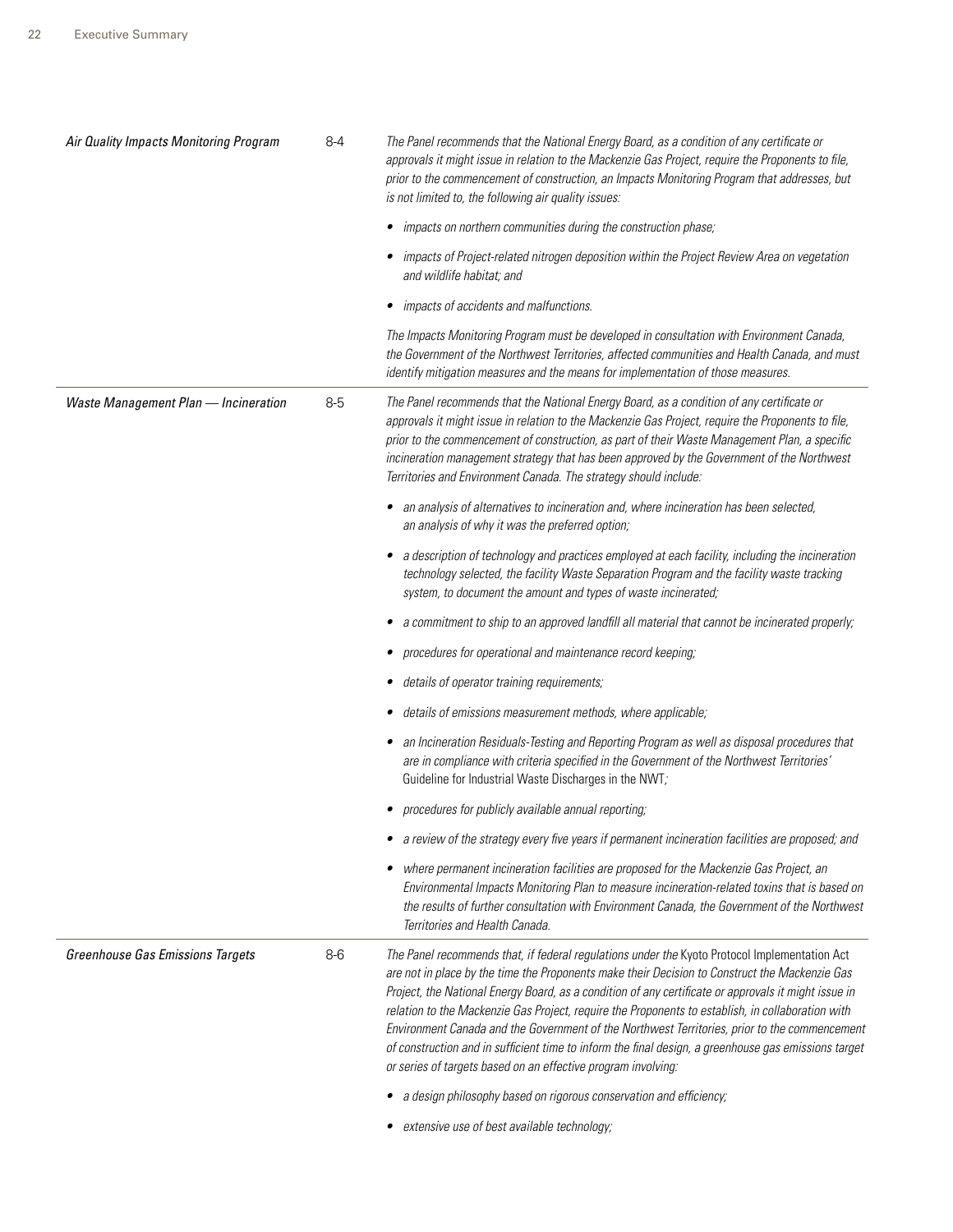|                                                                 |          | • use of renewable energy technologies;                                                                                                                                                                                                                                                                                                                                                                                                                                                                                                                                                                                                                                              |
|-----------------------------------------------------------------|----------|--------------------------------------------------------------------------------------------------------------------------------------------------------------------------------------------------------------------------------------------------------------------------------------------------------------------------------------------------------------------------------------------------------------------------------------------------------------------------------------------------------------------------------------------------------------------------------------------------------------------------------------------------------------------------------------|
|                                                                 |          | best management practices;                                                                                                                                                                                                                                                                                                                                                                                                                                                                                                                                                                                                                                                           |
|                                                                 |          | training and motivation of personnel; and<br>٠                                                                                                                                                                                                                                                                                                                                                                                                                                                                                                                                                                                                                                       |
|                                                                 |          | a commitment to continuous improvement.                                                                                                                                                                                                                                                                                                                                                                                                                                                                                                                                                                                                                                              |
|                                                                 |          | Should the legislation contemplated by Panel Recommendation 8-8 come into effect during the life<br>of the Mackenzie Gas Project, whichever is the lower target should apply to the Project.                                                                                                                                                                                                                                                                                                                                                                                                                                                                                         |
| <b>Greenhouse Gas Emissions Monitoring</b>                      | $8 - 7$  | The Panel recommends that the National Energy Board, as a condition of any certificate or<br>approvals it might issue in relation to the Mackenzie Gas Project, require the Proponents to include<br>greenhouse gas emissions from their facilities in the Mackenzie Gas Project's ongoing monitoring<br>program and to report annually following the commencement of construction, to the National<br>Energy Board, Environment Canada, the Government of the Northwest Territories and the public on<br>the Project's achievements with respect to the greenhouse gas emissions target.                                                                                            |
| <b>Greenhouse Gas Emissions National Targets</b>                | $8 - 8$  | The Panel recommends that the Government of Canada develop and implement, as soon as<br>possible, legislation and regulations to reduce greenhouse gas emissions in Canada to meet or<br>exceed existing national targets in the Climate Change Plan for Canada.                                                                                                                                                                                                                                                                                                                                                                                                                     |
| <b>Preferential Use of Natural Gas</b>                          | $8-9$    | The Panel recommends that governments, particularly the Government of Canada, within three<br>years of the date of the Government Response to the Panel's Report, include in their climate<br>change policies and their climate action plans an implementation strategy involving legislation<br>and non-legislative tools that will:                                                                                                                                                                                                                                                                                                                                                |
|                                                                 |          | optimize the benefits of using natural gas as a transitional fuel in the process of developing<br>a sustainable low-carbon economy; and                                                                                                                                                                                                                                                                                                                                                                                                                                                                                                                                              |
|                                                                 |          | ensure that cleaner natural gas is preferentially used to replace and not augment more<br>carbon-intensive and polluting fuels.                                                                                                                                                                                                                                                                                                                                                                                                                                                                                                                                                      |
| <b>Greenhouse Gas Emissions in Environmental</b><br>Assessments | $8 - 10$ | The Panel recommends that the Canadian Environmental Assessment Agency, the Environmental<br>Impact Review Board for the Inuvialuit Settlement Region, and the Mackenzie Valley Environmental<br>Impact Review Board, within two years of the date of the Government Response to the Panel's<br>Report, develop a guidance document on the assessment of greenhouse gas emissions in                                                                                                                                                                                                                                                                                                 |
| <b>CHAPTER 9 - FISH AND MARINE MAMMALS</b>                      |          | environmental assessments in which sustainability is an overarching objective or principle.                                                                                                                                                                                                                                                                                                                                                                                                                                                                                                                                                                                          |
| <b>Fish and Fish Habitat Decision Trees</b>                     | $9 - 1$  | The Panel recommends that the National Energy Board, as a condition of any certificate or<br>approvals it might issue in relation to the Mackenzie Gas Project, require the Proponents to file,<br>six months prior to the commencement of construction, the final suite of decision trees they<br>propose to employ to manage the impacts of the Mackenzie Gas Project on fish and fish habitat,<br>including the decision-making process, the criteria for decision-making and the mitigation options.<br>The decision trees should be developed in consultation with, and to the satisfaction of, Fisheries<br>and Oceans Canada and the relevant management boards and agencies. |
|                                                                 |          | In preparing the decision trees, the Proponents should outline how they will address the<br>importance of relevant fish habitat and fish populations to local communities and harvesters,<br>taking into consideration the information provided to them by Fisheries and Oceans Canada and the<br>appropriate management boards and agencies.                                                                                                                                                                                                                                                                                                                                        |
| DFO Management of Watercourse Crossings                         | $9 - 2$  | The Panel recommends that Fisheries and Oceans Canada outline its strategic approach to<br>managing the large number of watercourse crossings by the Mackenzie Gas Project and make<br>that approach available to its management partners, the Proponents, stakeholders and the public.<br>This strategic approach should be completed within three months of the date of the Government<br>Response to the Panel's Report. The approach should make clear how Fisheries and Oceans Canada<br>proposes to manage the review of the watercourse crossings and should set out the information it<br>will require the Proponents to file and the time frame for filing same.            |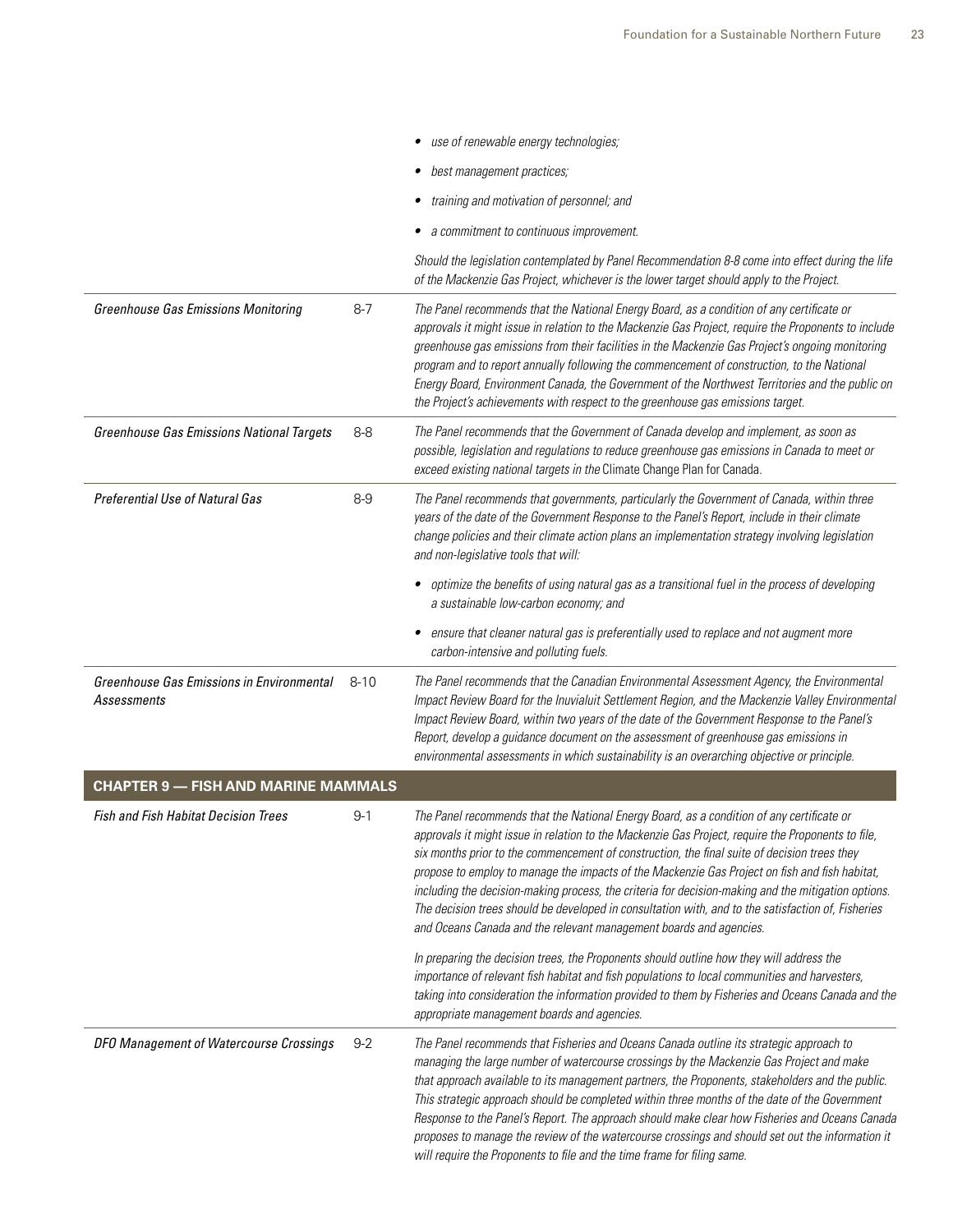| <b>Stream Flow Mitigation</b>                       | $9-3$   | The Panel recommends that the National Energy Board, as a condition of any certificate or<br>approvals it might issue in relation to the Mackenzie Gas Project, require the Proponents to file,<br>six months prior to the commencement of construction, the monitoring program for impacts on fish<br>and response actions to be taken for frost bulbs and aufeis, including monitoring at an appropriate<br>level of coverage in space and time. The response actions should address situations where<br>mitigation measures are not working as expected (e.g. reduced effectiveness of pipe insulation),<br>and the Mackenzie Gas Project is posing a risk to fish populations. The monitoring program and<br>response protocols should be reviewed and agreed to by the appropriate regulatory authorities<br>prior to the commencement of construction.                                                                                                                                                                    |
|-----------------------------------------------------|---------|---------------------------------------------------------------------------------------------------------------------------------------------------------------------------------------------------------------------------------------------------------------------------------------------------------------------------------------------------------------------------------------------------------------------------------------------------------------------------------------------------------------------------------------------------------------------------------------------------------------------------------------------------------------------------------------------------------------------------------------------------------------------------------------------------------------------------------------------------------------------------------------------------------------------------------------------------------------------------------------------------------------------------------|
| Fish Habitat Compensation Plan                      | $9 - 4$ | The Panel recommends that the National Energy Board, as a condition of any certificate or<br>approvals it might issue in relation to the Mackenzie Gas Project, require the Proponents to file,<br>no later than six months prior to the commencement of construction, a fish habitat compensation<br>plan. The fish habitat compensation plan should be developed in consultation with, and to the<br>satisfaction of, Fisheries and Oceans Canada. The plan should provide the basis for implementing<br>effective habitat compensation measures such that the users of the local fisheries resource benefit<br>from the habitat compensation measures over the long term. The plan should include:                                                                                                                                                                                                                                                                                                                           |
|                                                     |         | the decision-making process to be used for achieving No Net Loss in accordance with Fisheries<br>٠<br>and Oceans Canada's National Habitat Management Policy, including how public and Aboriginal<br>input will be incorporated;                                                                                                                                                                                                                                                                                                                                                                                                                                                                                                                                                                                                                                                                                                                                                                                                |
|                                                     |         | locations of potential Project-related HADD sites and the method for quantifying HADD fish<br>٠<br>habitat associated with the Mackenzie Gas Project;                                                                                                                                                                                                                                                                                                                                                                                                                                                                                                                                                                                                                                                                                                                                                                                                                                                                           |
|                                                     |         | plans for fish habitat compensation measures to address HADD and the achievement of No Net<br>٠<br>Loss and the locations in which the plans are to be implemented;                                                                                                                                                                                                                                                                                                                                                                                                                                                                                                                                                                                                                                                                                                                                                                                                                                                             |
|                                                     |         | the process the Proponents will follow, and the criteria they will consider, in the selection of<br>٠<br>compensation measures that would be implemented when the location of the mitigation is not<br>at the site where the impacts are occurring; and                                                                                                                                                                                                                                                                                                                                                                                                                                                                                                                                                                                                                                                                                                                                                                         |
|                                                     |         | plans to be used to verify and measure the success of the fish habitat compensation<br>techniques.                                                                                                                                                                                                                                                                                                                                                                                                                                                                                                                                                                                                                                                                                                                                                                                                                                                                                                                              |
| <b>Fish Habitat Compensation Measures</b>           | $9-5$   | The Panel recommends that, prior to issuing any authorizations under the Fisheries Act for<br>activities related to the Mackenzie Gas Project, Fisheries and Oceans Canada develop a strategy<br>for ensuring that effective habitat compensation measures are implemented by the Proponents,<br>such that the users of the local fisheries resource benefit from the habitat compensation measures<br>to the greatest extent possible over the long term and that Fisheries and Oceans Canada reflects<br>the principles of this strategy in any authorizations it issues under the Fisheries Act for activities<br>related to the Mackenzie Gas Project.                                                                                                                                                                                                                                                                                                                                                                      |
| Fish and Fish Habitat Inspection and<br>Enforcement | $9-6$   | The Panel recommends that Fisheries and Oceans Canada, Environment Canada, Indian and<br>Northern Affairs Canada, Transport Canada, the National Energy Board and any other department<br>or agency with responsibility for inspection and enforcement in relation to fish or fish habitat<br>or the aquatic and marine environments re-visit existing arrangements and develop a strategy<br>that will provide for effective inspection and enforcement in relation to protecting fish, fish<br>habitat, and the aquatic and marine environments in the north and in relation to Project-related<br>activities. This strategy should also identify the resources necessary for its implementation,<br>including identification of staff needed in the field to carry out the inspection and enforcement.<br>The enforcement and inspection strategy should be completed prior to the commencement of<br>construction and filed with the National Energy Board, as the lead regulatory agency for the<br>Mackenzie Gas Project. |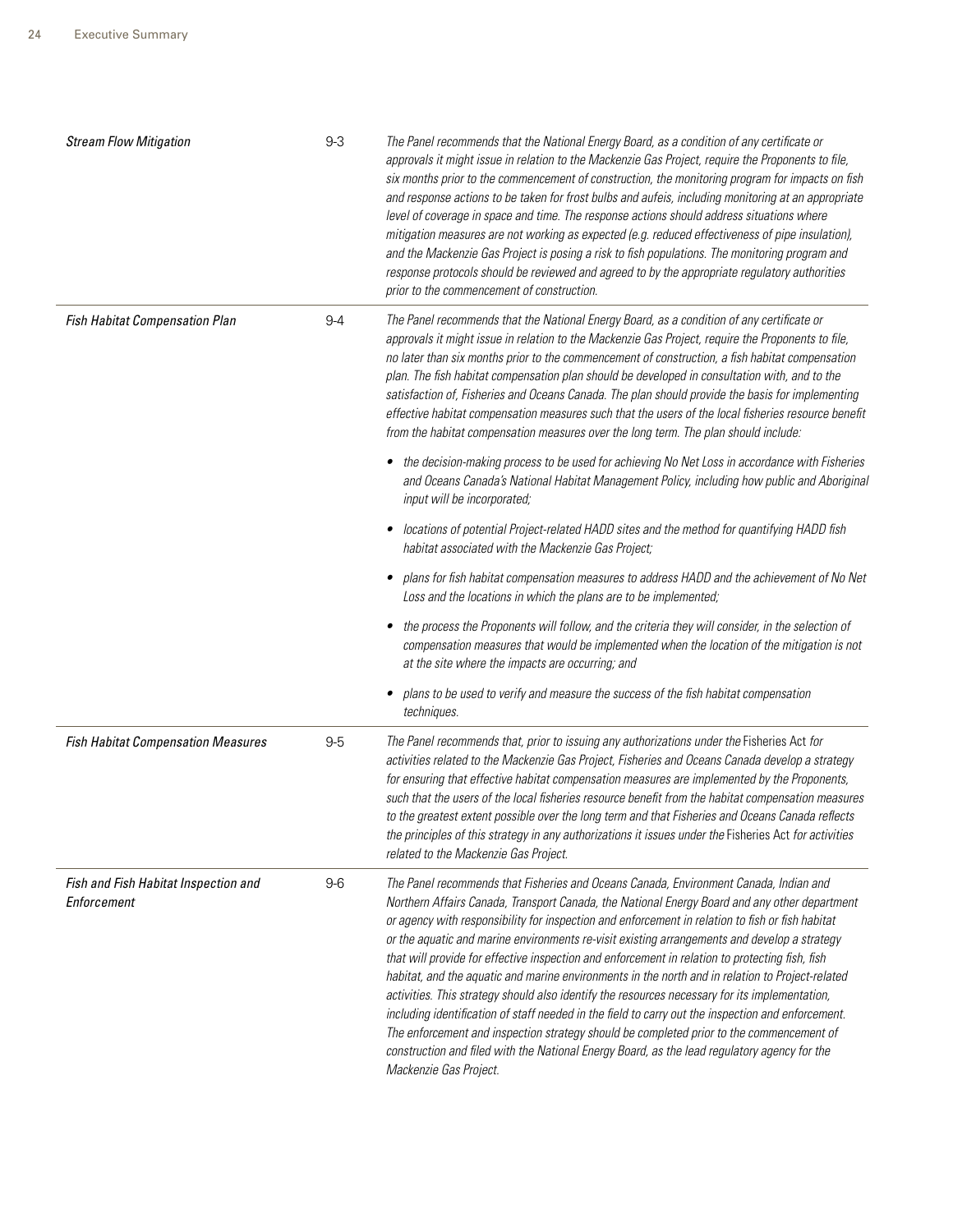| <b>Dredging and Barge Landings Plans</b> | $9 - 7$  | The Panel recommends that the National Energy Board, as a condition of any certificate or<br>approvals it might issue in relation to the Mackenzie Gas Project, require the Proponents to file, at<br>least six months prior to the commencement of construction, their final plans for Project-related<br>dredging and installing barge landings. The plans should be developed in consultation with<br>potentially affected communities and identify the concerns expressed by those communities and<br>how those concerns have been addressed in the development of the plans. The plans should also<br>be developed in consultation with, and to the satisfaction of, Fisheries and Oceans Canada and<br>Transport Canada, and indicate how dredging activities will be undertaken so as to avoid conflict<br>with community fisheries and provide for monitoring.                                                                                                                             |
|------------------------------------------|----------|----------------------------------------------------------------------------------------------------------------------------------------------------------------------------------------------------------------------------------------------------------------------------------------------------------------------------------------------------------------------------------------------------------------------------------------------------------------------------------------------------------------------------------------------------------------------------------------------------------------------------------------------------------------------------------------------------------------------------------------------------------------------------------------------------------------------------------------------------------------------------------------------------------------------------------------------------------------------------------------------------|
| Dredging Plans - VLMs                    | $9-8$    | The Panel recommends that the National Energy Board, as a condition of any certificate or<br>approvals it might issue in relation to the Mackenzie Gas Project, require the Proponents to<br>file, at least six months prior to the commencement of dredging, their final plans for dredging<br>in support of transport of the Very Large Modules and the Gas Conditioning Facility. The plans<br>should be developed in consultation with, and to the satisfaction of, Fisheries and Oceans Canada,<br>Environment Canada and Transport Canada. The plans should be developed in consultation with<br>the Fisheries Joint Management Committee and the Inuvialuit Game Council as well as the<br>potentially affected communities, and identify the concerns expressed by those bodies and how<br>those concerns have been addressed in the development of the plans. The plans should include the<br>specific measures proposed to address any adverse impacts and provide for monitoring.       |
| Excavation/Dredging Plan - Niglintgak    | $9-9$    | The Panel recommends that the National Energy Board, as a condition of any certificate<br>or approvals it might issue in relation to the Mackenzie Gas Project, require Shell Canada<br>Limited to file, either as an individual applicant or as a part of a filing in support of Panel<br>Recommendation 9-8, at least six months prior to the commencement of construction, its plan<br>for excavation/dredging at the site of the Gas Conditioning Facility at Niglintgak. Shell Canada<br>Limited's plan should describe the potential impacts associated with dredging and the site-specific<br>mitigation measures proposed to address those adverse impacts. The plan should be developed in<br>consultation with the Fisheries Joint Management Committee and the Inuvialuit Game Council and<br>indicate how the concerns of these bodies have been addressed in the plan. The plan should be<br>developed in consultation with, and to the satisfaction of, Fisheries and Oceans Canada. |
| <b>Marine Mammal Protection Plan</b>     | $9 - 10$ | The Panel recommends that the National Energy Board, as a condition of any certificate or<br>approvals it might issue in relation to the Mackenzie Gas Project, require the Proponents to file,<br>at least six months prior to any Project-related barging or marine transportation activity in the<br>Beaufort Sea or Kugmallit Bay, a Marine Mammal Protection Plan that has been developed in<br>consultation with, and endorsed by, Fisheries and Oceans Canada, other appropriate regulatory<br>agencies, management boards and affected communities and that:                                                                                                                                                                                                                                                                                                                                                                                                                               |
|                                          |          | • prescribes the measures the Proponents will implement to protect marine mammals from<br>adverse impacts and the monitoring and adaptive management activities to be undertaken;                                                                                                                                                                                                                                                                                                                                                                                                                                                                                                                                                                                                                                                                                                                                                                                                                  |
|                                          |          | reflects the compilation and consideration of all available data on the beluga harvest in order<br>٠<br>to refine Mackenzie Gas Project activity timing to avoid disturbing marine mammals and marine<br>mammal harvesting;                                                                                                                                                                                                                                                                                                                                                                                                                                                                                                                                                                                                                                                                                                                                                                        |
|                                          |          | includes development of maps that overlay both Project-related noise distribution and marine<br>٠<br>mammal distribution;                                                                                                                                                                                                                                                                                                                                                                                                                                                                                                                                                                                                                                                                                                                                                                                                                                                                          |
|                                          |          | includes provision for on-board vessel experienced marine mammal observers during shipping<br>٠<br>activities and dredging. Marine mammal observers should be hired locally and the protocol<br>for observations should be submitted to Fisheries and Oceans Canada and the management<br>organizations for review and approval prior to filing with the National Energy Board;                                                                                                                                                                                                                                                                                                                                                                                                                                                                                                                                                                                                                    |
|                                          |          | includes the use of aerial surveys flown before ship transit and dredging in order to schedule or<br>plan activities to avoid impacts to marine mammals;                                                                                                                                                                                                                                                                                                                                                                                                                                                                                                                                                                                                                                                                                                                                                                                                                                           |
|                                          |          | identifies the zone of influence within which activity must be shut down or the route altered<br>٠<br>when marine mammals are observed;                                                                                                                                                                                                                                                                                                                                                                                                                                                                                                                                                                                                                                                                                                                                                                                                                                                            |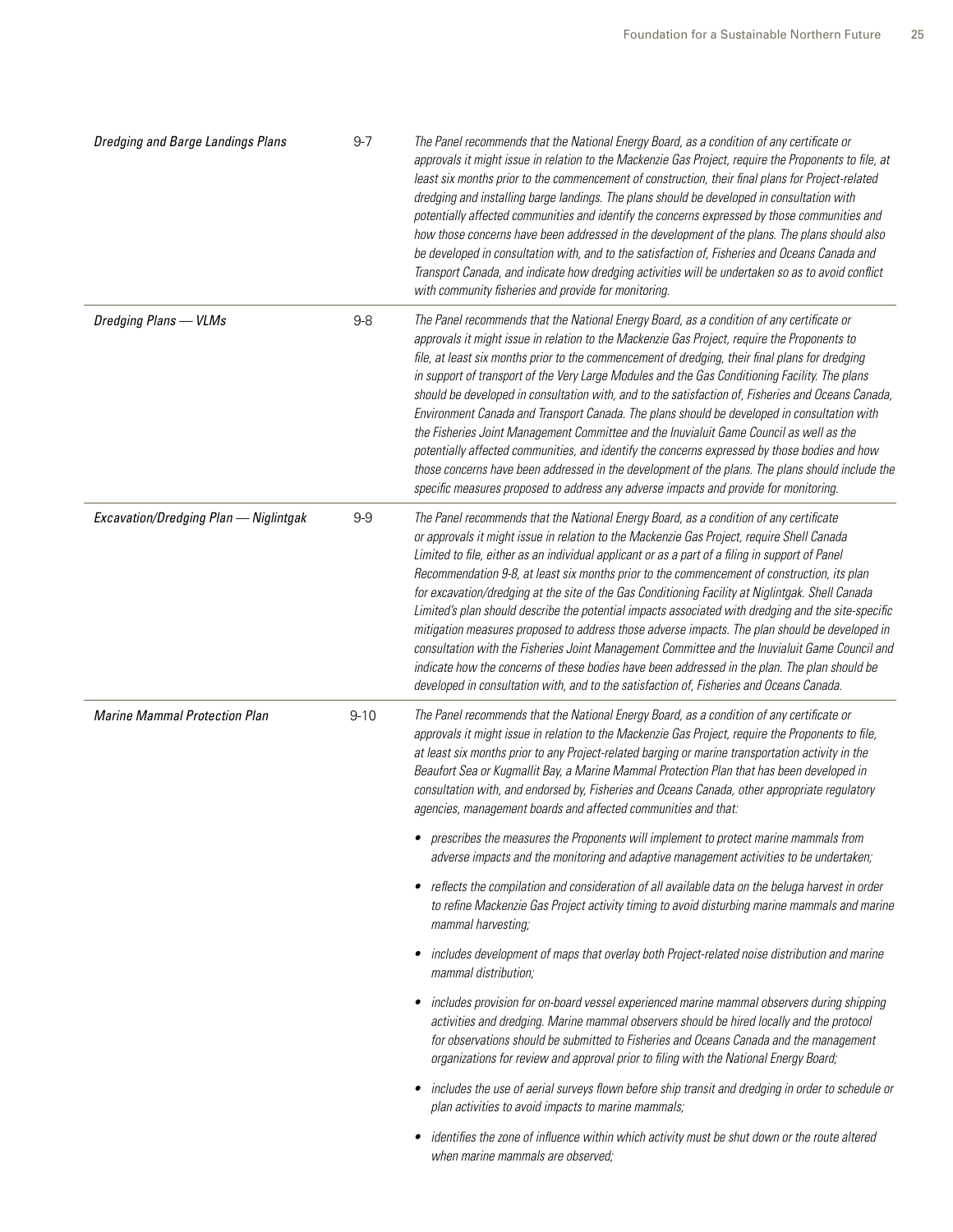|                                                            |          | consistent with Panel Recommendations 9-8 and 9-9 describes dredging plans, including how<br>dredging in relation to the transport of the Gas Conditioning Facility will be completed in one<br>season. Dredging plans must include provision for consulting Hunters and Trappers Committees<br>in Tuktoyaktuk, Inuvik and Aklavik and the Fisheries Joint Management Committee, and must<br>avoid interference with the beluga harvest. Dredging should also be completed in one summer<br>season - a one-time event occurring over less than two months in localized areas, if at all<br>possible;                                                                                                                                                                                                                                                                                                                  |
|------------------------------------------------------------|----------|-----------------------------------------------------------------------------------------------------------------------------------------------------------------------------------------------------------------------------------------------------------------------------------------------------------------------------------------------------------------------------------------------------------------------------------------------------------------------------------------------------------------------------------------------------------------------------------------------------------------------------------------------------------------------------------------------------------------------------------------------------------------------------------------------------------------------------------------------------------------------------------------------------------------------|
|                                                            |          | • includes protocols for observing, reporting and responding to monitoring results before dredging<br>and transportation of the Gas Conditioning Facility;                                                                                                                                                                                                                                                                                                                                                                                                                                                                                                                                                                                                                                                                                                                                                            |
|                                                            |          | establishes a clear means of consultation and communication between hunters/communities<br>and operators to ensure that dredging and Mackenzie Gas Project-related marine traffic does<br>not occur in the areas to be traversed or dredged until after the communities of Tuktoyaktuk,<br>Inuvik and Aklavik have completed their beluga whale hunt and that advance notification is<br>provided to the Hunters and Trappers Committees in Tuktoyaktuk, Inuvik and Aklavik of when<br>the barges will be transported through their areas in order to avoid negative interactions with<br>marine mammal harvesting activities; and                                                                                                                                                                                                                                                                                    |
|                                                            |          | • describes how the plan will be updated with the acquisition of annual monitoring data.                                                                                                                                                                                                                                                                                                                                                                                                                                                                                                                                                                                                                                                                                                                                                                                                                              |
|                                                            |          | The plan should also be filed with the local communities, appropriate regulatory authorities<br>and management organizations.                                                                                                                                                                                                                                                                                                                                                                                                                                                                                                                                                                                                                                                                                                                                                                                         |
| <b>Marine Dredging</b>                                     | $9 - 11$ | The Panel recommends that Fisheries and Oceans Canada and Environment Canada require, as<br>a condition of any authorization granted under the Fisheries Act or the Canadian Environmental<br>Protection Act, 1999 for Project-related activities in relation to dredging or dredged spoil disposal<br>in the vicinity of the Kittigazuit S-bends, that dredging and disposal of dredge spoils not commence<br>until the date mutually agreed to by the Inuvialuit Game Council, Fisheries Joint Management<br>Committee and local hunters. Fisheries and Oceans Canada and Environment Canada should<br>communicate with the Proponents and with hunters for the purpose of incorporating appropriate<br>measures in their regulatory approvals with a view to enabling dredging to begin as early as<br>possible without adversely affecting the beluga whale hunt and to completing the dredging in one<br>season. |
| Marine Transportation Surveillance and<br>Monitoring       | $9 - 12$ | The Panel recommends that Fisheries and Oceans Canada, at least six months prior to any Project-<br>related barging or marine transportation activity in the Beaufort Sea or Kugmallit Bay review its<br>position with respect to aerial surveillance and monitoring in support of Mackenzie Gas Project<br>vessel transits in the Beaufort Sea and develop a policy broadly applicable to shipping in the<br>Beaufort Sea and potential increases in marine transportation activity in the future. The policy and<br>program initiatives to manage and monitor vessel transit activities should include the requirement<br>for overflights and observers on a basis that is fair and equitable to all operators and reflects the<br>degree of risk to bowhead and beluga whale individuals and populations associated with particular<br>types of operations.                                                        |
| Beluga and Bowhead Whales - Baseline                       | $9 - 13$ | The Panel recommends that Fisheries and Oceans Canada work with its management partners and<br>other international jurisdictions to increase its knowledge base regarding beluga and bowhead<br>whale population levels, movements, feeding areas, behaviour and energetics in the Beaufort Sea<br>and throughout their ranges, and to identify potential cumulative stressors on the populations, to<br>build an understanding of the role and degree of impact that the Mackenzie Gas Project and future<br>development in the Beaufort Sea may have at the individual and population levels.                                                                                                                                                                                                                                                                                                                       |
| <b>Ballast Water Control and Management</b><br>Regulations | $9 - 14$ | The Panel recommends that, prior to the commencement of shipping activities in support of the<br>Project that will transit the Beaufort Sea in Canada, Transport Canada prepare and publish its<br>policy on how the Ballast Water Control and Management Regulations will be implemented and<br>that Transport Canada demonstrate that it has an effective system for ensuring compliance with<br>the regulations for Project-related shipping activities, including how and where inspectors will be<br>deployed in order to prevent the introduction of non-indigenous invasive aquatic species.                                                                                                                                                                                                                                                                                                                   |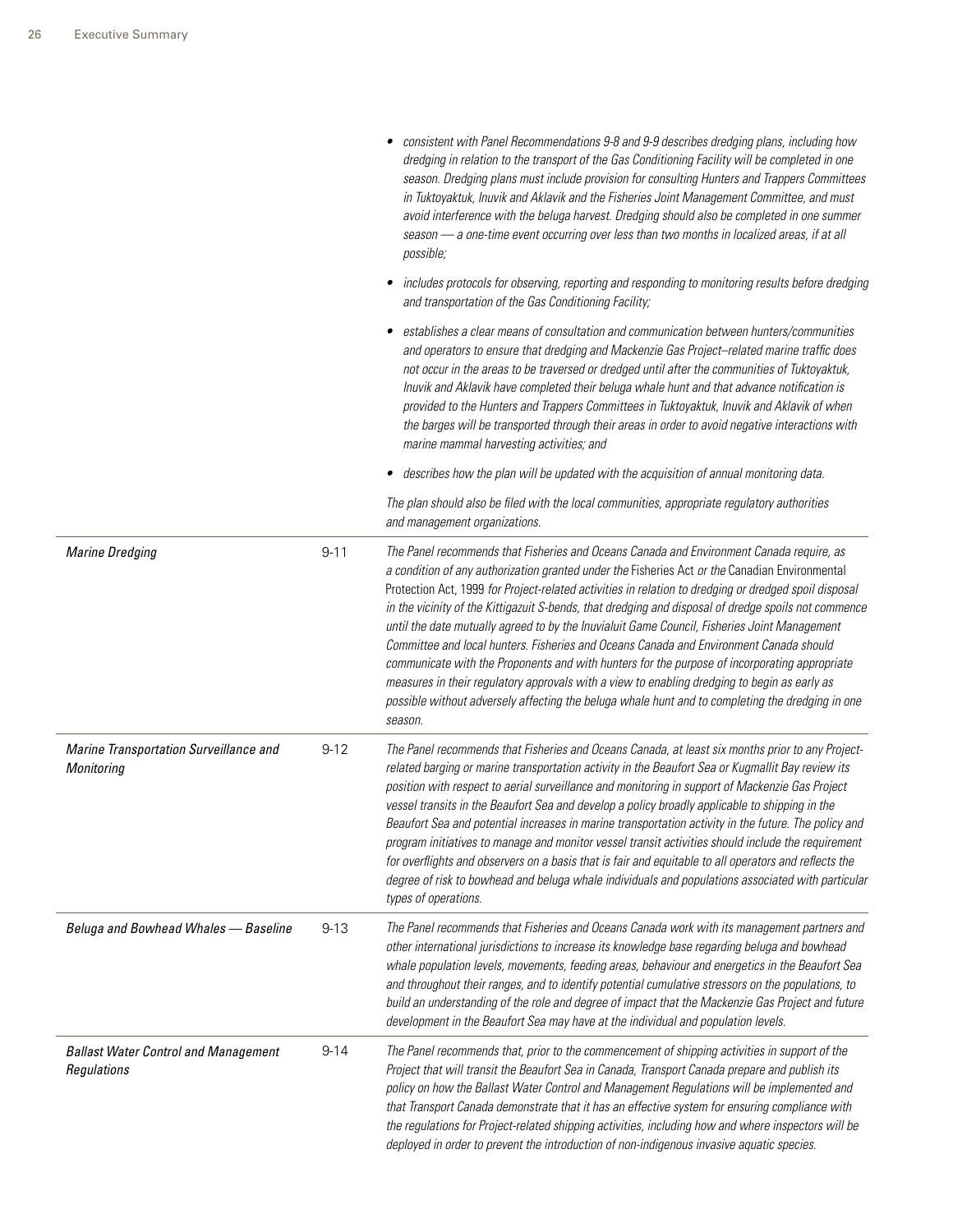| <b>Ballast Water Exchange Zone</b>                     | $9 - 15$ | The Panel recommends that the Government of Canada determine the feasibility of establishing<br>a ballast water exchange zone for vessels prior to entry into the Beaufort Sea. Provided such a<br>zone is feasible, Transport Canada should create the zone within three years of the date of the<br>Government Response to the Panel's Report.                                                                                                                                                                                                                                                                                                                                                                                                                                                                                                                                                                                                                                                                                                                                                                                                                |  |
|--------------------------------------------------------|----------|-----------------------------------------------------------------------------------------------------------------------------------------------------------------------------------------------------------------------------------------------------------------------------------------------------------------------------------------------------------------------------------------------------------------------------------------------------------------------------------------------------------------------------------------------------------------------------------------------------------------------------------------------------------------------------------------------------------------------------------------------------------------------------------------------------------------------------------------------------------------------------------------------------------------------------------------------------------------------------------------------------------------------------------------------------------------------------------------------------------------------------------------------------------------|--|
| <b>Ballast Water Control Management</b><br>Regulations | $9 - 16$ | The Panel recommends that Transport Canada evaluate the effectiveness of the Ballast Control<br>and Management Regulations as applied to the Mackenzie Gas Project, with a particular emphasis<br>on the scientific basis for the regulations. The evaluation should be completed and, if any<br>amendments to the Ballast Control and Management Regulations are required as a result of the<br>evaluation, necessary regulatory reform should be implemented within three years of the date of<br>the Government Response to the Panel's Report.                                                                                                                                                                                                                                                                                                                                                                                                                                                                                                                                                                                                              |  |
| <b>Management of Harvest Pressures</b>                 | $9 - 17$ | The Panel recommends that, within two years of the date of the Government Response to the<br>Panel's Report, Fisheries and Oceans Canada and its management partners review current harvest<br>management programs and take the necessary steps to put in place the policies and programs to<br>manage any increased harvest pressures and to enhance their public education and enforcement<br>programs. Fisheries and Oceans Canada and its management partners should make public the<br>actions they are taking to address increased harvest pressures.                                                                                                                                                                                                                                                                                                                                                                                                                                                                                                                                                                                                     |  |
| <b>CHAPTER 10 - WILDLIFE</b>                           |          |                                                                                                                                                                                                                                                                                                                                                                                                                                                                                                                                                                                                                                                                                                                                                                                                                                                                                                                                                                                                                                                                                                                                                                 |  |
| <b>Wildlife Protection and Management Plans</b>        | $10-1$   | The Panel recommends that the National Energy Board, as a condition of any certificate or<br>approvals it might issue in relation to the Mackenzie Gas Project or to the Northwest Alberta<br>Facilities, require the Proponents and NOVA Gas Transmission Ltd., respectively, to file a Wildlife<br>Protection and Management Plan specific to each of the following species as appropriate -<br>woodland caribou, barren ground caribou, grizzly bear, polar bear and wolverine - and a General<br>Wildlife Protection and Management Plan applicable to all other species of wildlife. These<br>Wildlife Protection and Management Plans must be filed six months prior to the commencement of<br>construction. These Wildlife Protection and Management Plans must be developed in consultation<br>with, and to the satisfaction of, the governments of the Northwest Territories and Alberta, wildlife<br>management boards and others as appropriate. The plans should reflect the geographic region and<br>site-specific details of the facilities to which they will be applied and address issues related to<br>fragmentation. The plans must include: |  |
|                                                        |          | • goals of the plan;                                                                                                                                                                                                                                                                                                                                                                                                                                                                                                                                                                                                                                                                                                                                                                                                                                                                                                                                                                                                                                                                                                                                            |  |
|                                                        |          | • area covered by the plan, including at a minimum all areas within a specified radius of any<br>Project-related facility or construction activity;                                                                                                                                                                                                                                                                                                                                                                                                                                                                                                                                                                                                                                                                                                                                                                                                                                                                                                                                                                                                             |  |
|                                                        |          | • assumed zones of influence of Project activities, by activity and by species, and rationales<br><i>tor these assumptions;</i>                                                                                                                                                                                                                                                                                                                                                                                                                                                                                                                                                                                                                                                                                                                                                                                                                                                                                                                                                                                                                                 |  |
|                                                        |          | • timing and dates during which Project-related activities would occur so as to avoid or minimize<br>conflict with caribou movement or sensitive feeding or calving times;                                                                                                                                                                                                                                                                                                                                                                                                                                                                                                                                                                                                                                                                                                                                                                                                                                                                                                                                                                                      |  |
|                                                        |          | mitigation measures, including but not limited to those needed to minimize width of linear<br>٠<br>disturbances, maximize vegetation recovery, adjust timing of activities, limit harvesting, limit<br>predator travel corridors, implement employee/contractor access management, ensure effective<br>reporting, eliminate barriers to movements, and ensure effective communications and reporting;                                                                                                                                                                                                                                                                                                                                                                                                                                                                                                                                                                                                                                                                                                                                                           |  |
|                                                        |          | • monitoring components applicable to all phases of the Project, including but not limited to<br>documenting vegetation recovery; documenting and reporting wildlife incidents, interactions<br>and mortality; evaluating the effectiveness of access management; and establishing and<br>maintaining linkages to regional programs;                                                                                                                                                                                                                                                                                                                                                                                                                                                                                                                                                                                                                                                                                                                                                                                                                            |  |
|                                                        |          | any surveys and protocols to be employed to avoid or prevent impacts to wildlife, including the<br>proposed timing of any den survey activities and how the Proponents will identify current year<br>and active dens;                                                                                                                                                                                                                                                                                                                                                                                                                                                                                                                                                                                                                                                                                                                                                                                                                                                                                                                                           |  |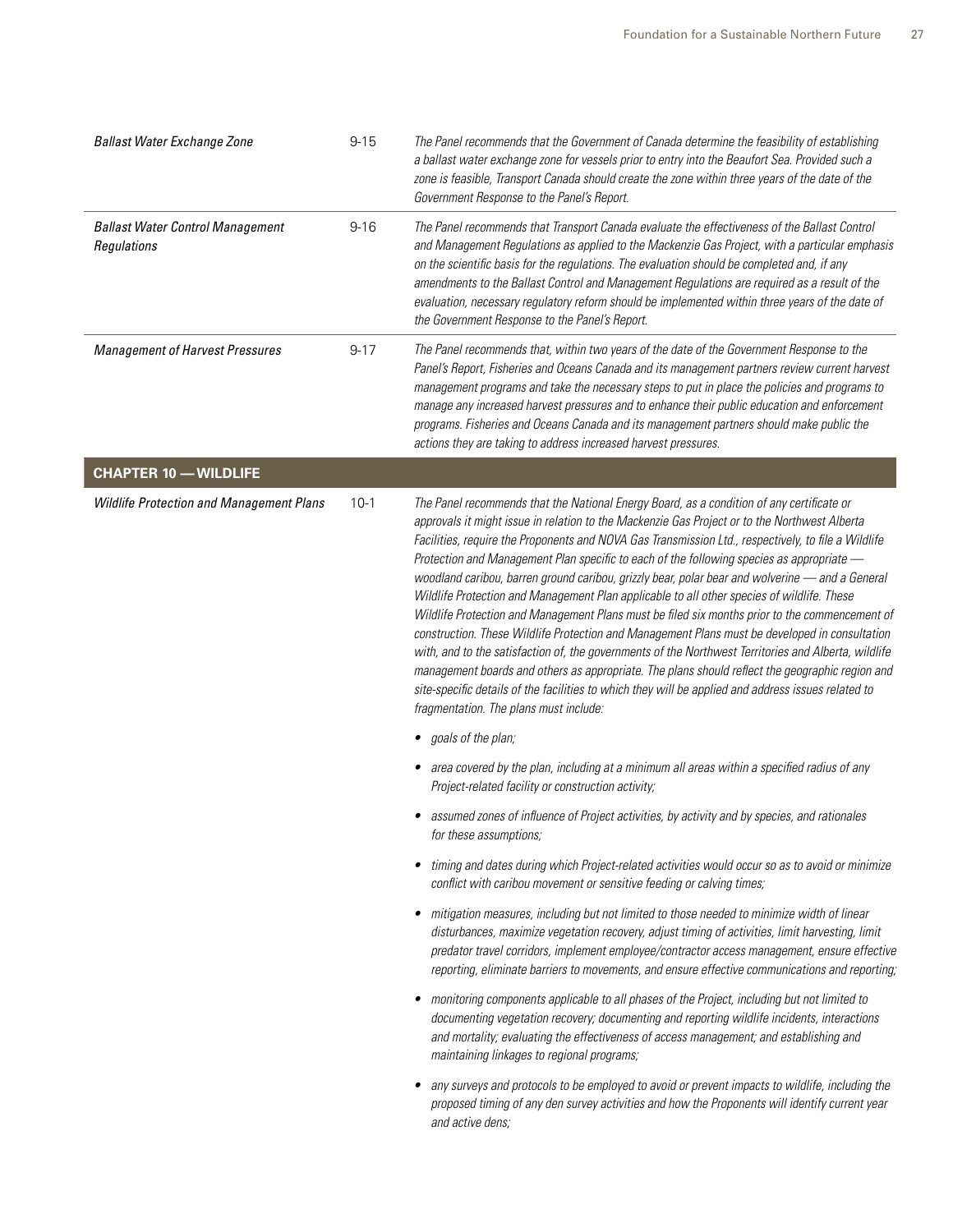|                                                               |          | • identification of mitigation plans to avoid potential maternal denning areas;                                                                                                                                                                                                                                                                                                                                                                                                                                                                                                                                                                                                                                                                                                                                                                                                                                                                                                                                    |
|---------------------------------------------------------------|----------|--------------------------------------------------------------------------------------------------------------------------------------------------------------------------------------------------------------------------------------------------------------------------------------------------------------------------------------------------------------------------------------------------------------------------------------------------------------------------------------------------------------------------------------------------------------------------------------------------------------------------------------------------------------------------------------------------------------------------------------------------------------------------------------------------------------------------------------------------------------------------------------------------------------------------------------------------------------------------------------------------------------------|
|                                                               |          | • protocols for managing potential interactions between wildlife and humans, including measures<br>to deter wildlife and, in particular, bears from entering camps and other facilities;                                                                                                                                                                                                                                                                                                                                                                                                                                                                                                                                                                                                                                                                                                                                                                                                                           |
|                                                               |          | • any wildlife protection measures included in the Proponents' spill contingency plans;                                                                                                                                                                                                                                                                                                                                                                                                                                                                                                                                                                                                                                                                                                                                                                                                                                                                                                                            |
|                                                               |          | • methods for tracking and reporting human-wildlife interactions and any wildlife mortality that<br>may occur as a result of the implementation of measures contained in the spill contingency<br>plans;                                                                                                                                                                                                                                                                                                                                                                                                                                                                                                                                                                                                                                                                                                                                                                                                           |
|                                                               |          | education and awareness activities aimed at reducing the potential for human-wildlife conflicts<br>at the Proponents' facilities;                                                                                                                                                                                                                                                                                                                                                                                                                                                                                                                                                                                                                                                                                                                                                                                                                                                                                  |
|                                                               |          | • plans for monitoring responses of wildlife to Project activities during all phases of the Project;                                                                                                                                                                                                                                                                                                                                                                                                                                                                                                                                                                                                                                                                                                                                                                                                                                                                                                               |
|                                                               |          | • provisions for public consultation on access management;                                                                                                                                                                                                                                                                                                                                                                                                                                                                                                                                                                                                                                                                                                                                                                                                                                                                                                                                                         |
|                                                               |          | • the process for updating the protection plan as information gaps are addressed; and                                                                                                                                                                                                                                                                                                                                                                                                                                                                                                                                                                                                                                                                                                                                                                                                                                                                                                                              |
|                                                               |          | • processes for oversight and reporting and a description of how those processes will be<br>implemented.                                                                                                                                                                                                                                                                                                                                                                                                                                                                                                                                                                                                                                                                                                                                                                                                                                                                                                           |
|                                                               |          | Each Wildlife Protection and Management Plan must also include details on how it will be<br>implemented by each operator of a facility of the Mackenzie Gas Project or the Northwest Alberta<br>Facilities, and, based on the advice of wildlife management boards, the measures each operator<br>will take to enable the participation of local monitors. The Proponents and NOVA Gas Transmission<br>Ltd. must file copies of the reports required by the monitoring provisions of the plans with the<br>Government of the Northwest Territories, the Government of Alberta and the relevant wildlife<br>management boards, as appropriate.                                                                                                                                                                                                                                                                                                                                                                      |
| Yellow Rail and Western Toad                                  | $10 - 2$ | The Panel recommends that the National Energy Board, as a condition of any certificate or<br>approvals it might issue in relation to the Mackenzie Gas Project, require the Proponents to conduct<br>a survey in those parts of the Local Study Area where, based on the most recent assessment by<br>the Committee on the Status of Endangered Wildlife in Canada, the yellow rail and western toad<br>might occur, to confirm the presence or absence of those species. The survey must be designed to<br>the satisfaction of Environment Canada and conducted prior to the commencement of construction.<br>Where the presence of the yellow rail or western toad is confirmed as a result of the survey, the<br>National Energy Board condition should require the Proponents to notify Environment Canada of<br>the presence of the species, identify their proposed measures to avoid and lessen the impact of the<br>Mackenzie Gas Project on the species, and identify their proposed monitoring measures. |
| <b>Listed Species Recovery Strategies</b><br>and Action Plans | $10-3$   | The Panel recommends that Environment Canada complete recovery strategies and action plans as<br>required by the Species at Risk Act, including the determination of critical habitat, for each of the<br>woodland caribou, wood bison and peregrine falcon within one year of the date of the Government<br>Response to the Panel's Report.                                                                                                                                                                                                                                                                                                                                                                                                                                                                                                                                                                                                                                                                       |
| <b>Listed Species Assessments</b>                             | $10 - 4$ | The Panel recommends that the National Energy Board, as a condition of any certificate or<br>approvals it might issue in relation to the Mackenzie Gas Project or the Northwest Alberta<br>Facilities, require the Proponents and NOVA Gas Transmission Ltd., prior to the National Energy<br>Board approving the final location of the pipeline route or any site for a facility included in the<br>Mackenzie Gas Project or the Northwest Alberta Facilities, to do the following for any Listed<br>species likely to be impacted by either project that is included in the Species At Risk Act public<br>registry and for which the Ministers have adopted a recovery strategy and action plan:<br>• complete a species-specific survey for each Listed species occurring in any Regional Study                                                                                                                                                                                                                 |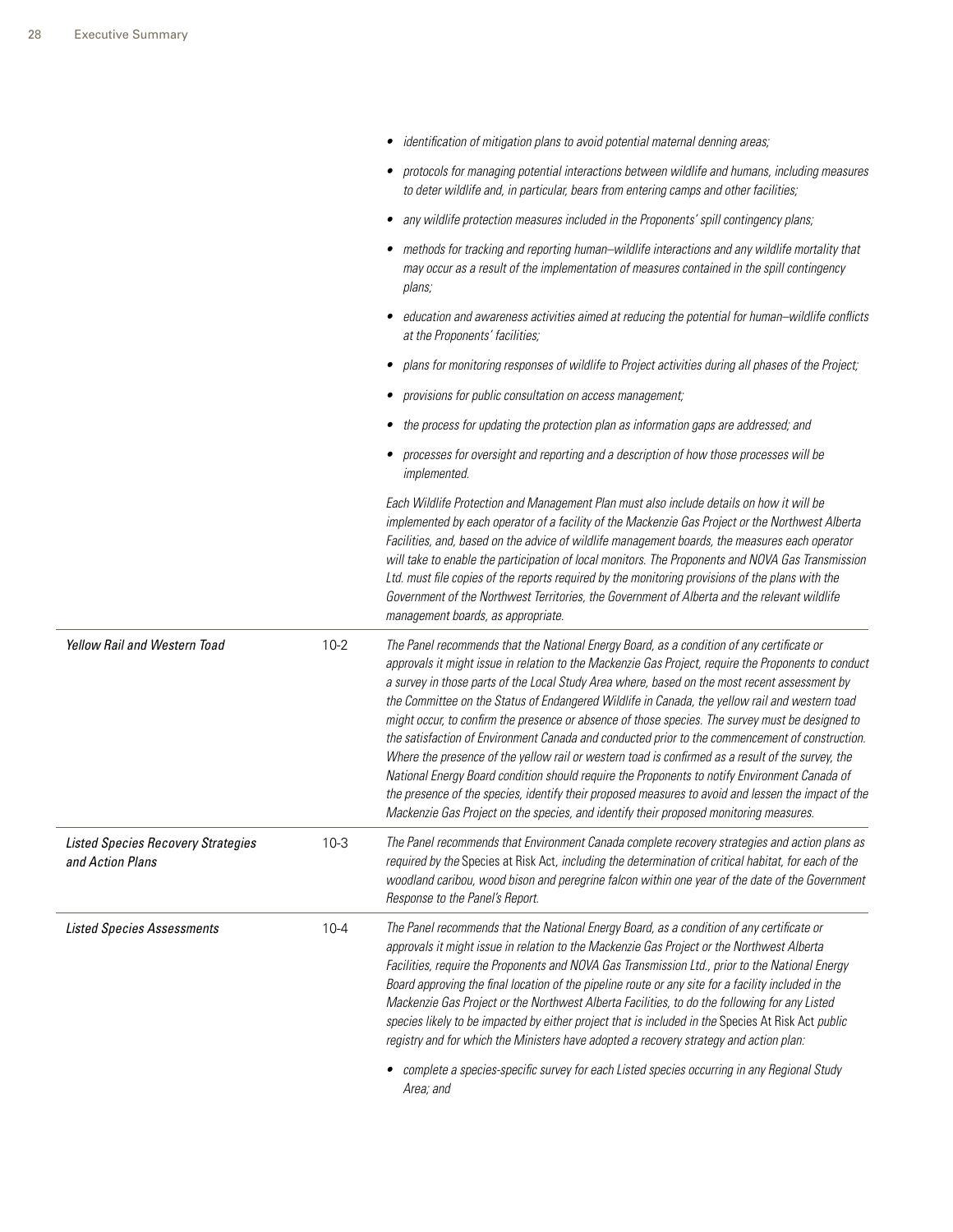|          | • based on specific mitigative measures developed in response to the information obtained in<br>the survey, complete an assessment of Project-related impacts on each such Listed species in<br>consideration of the requirements of the Species at Risk Act.                                                                                                                                                                                                                                                                                                                                                                                                                                                                                                                                                                                                                                                                                                                                                                                                                                                                                                                            |
|----------|------------------------------------------------------------------------------------------------------------------------------------------------------------------------------------------------------------------------------------------------------------------------------------------------------------------------------------------------------------------------------------------------------------------------------------------------------------------------------------------------------------------------------------------------------------------------------------------------------------------------------------------------------------------------------------------------------------------------------------------------------------------------------------------------------------------------------------------------------------------------------------------------------------------------------------------------------------------------------------------------------------------------------------------------------------------------------------------------------------------------------------------------------------------------------------------|
|          | The impact assessments should be conducted directly on the Listed species where possible rather<br>than using one or more indicator species and be filed with Environment Canada, the Government<br>of the Northwest Territories, Alberta Sustainable Resource Development, and all relevant resource<br>managers and wildlife management boards for their review and response.                                                                                                                                                                                                                                                                                                                                                                                                                                                                                                                                                                                                                                                                                                                                                                                                          |
|          | The Panel further recommends that the National Energy Board take into consideration any<br>responses received from Environment Canada, the Government of the Northwest Territories,<br>Alberta Sustainable Resource Development, or any relevant resource managers and wildlife<br>management boards in response to their review of the impact assessment prior to approving the<br>final location of the pipeline route or any site for a facility included in the Mackenzie Gas Project<br>or the Northwest Alberta Facilities.                                                                                                                                                                                                                                                                                                                                                                                                                                                                                                                                                                                                                                                        |
|          | The Panel further recommends that the National Energy Board, as a condition of any certificate<br>of approvals it might issue in relation to the Mackenzie Gas Project, require the Proponents, prior<br>to the commencement of construction, to update their assessments of Listed species likely to be<br>affected by the Mackenzie Gas Project.                                                                                                                                                                                                                                                                                                                                                                                                                                                                                                                                                                                                                                                                                                                                                                                                                                       |
| $10 - 5$ | The Panel recommends that, prior to approval of any facility that would enable the throughput of<br>the Mackenzie Valley Pipeline to be increased above 1.2 Bcf/d, Environment Canada conduct a<br>regional review of the cumulative impacts on each Listed species occurring in the Project Review<br>Area on which the proposed facility could reasonably be expected to have an impact. The regional<br>review should be based on studies appropriate to the species in areas of potentially suitable<br>habitat, generate results that can be used to determine mitigation options to avoid or minimize<br>impacts on each species, and take place every five years thereafter for the life of the Mackenzie<br>Gas Project.                                                                                                                                                                                                                                                                                                                                                                                                                                                         |
| $10 - 6$ | The Panel recommends that, prior to authorizing any development beyond the Project as Filed, no<br>agency having authority to permit resource development-related activities on the lands or waters<br>within the range of woodland caribou in the Northwest Territories or northwest Alberta issue<br>any new land use permit, lease, licence, authorization, water use permit or licence, certificate, or<br>other form of permission unless the regulatory instrument contains site-specific or activity-specific<br>measures that are the same as or similar to those the Panel is recommending be conditions of any<br>certificate or approvals the National Energy Board might issue to the Proponents or to NOVA Gas<br>Transmission Ltd. that are for the purpose of protecting woodland caribou, more specifically, those<br>conditions set out in Panel Recommendations 5-1 and 10-1. For greater certainty, the recommended<br>conditions, as noted, should be applied to all oil, gas and mineral exploration and development<br>activities as well as the placement, construction, and operation of facilities and infrastructure,<br>within the range of woodland caribou. |
| $10 - 7$ | The Panel recommends that the National Energy Board, as a condition of any certificate or<br>approvals it might issue in relation to the Mackenzie Gas Project, require the Proponents to file,<br>prior to the commencement of construction, operating procedures for the Parsons Lake airstrip.<br>The operating procedures should minimize the environmental impacts of airstrip operations, be<br>developed in consultation with the Inuvik and Tuktoyaktuk Hunters and Trappers Committees, and<br>indicate how the concerns of the Hunters and Trappers Committees have been addressed. These<br>operating procedures should receive endorsement from Transport Canada prior to being filed with<br>the National Energy Board.                                                                                                                                                                                                                                                                                                                                                                                                                                                     |
|          |                                                                                                                                                                                                                                                                                                                                                                                                                                                                                                                                                                                                                                                                                                                                                                                                                                                                                                                                                                                                                                                                                                                                                                                          |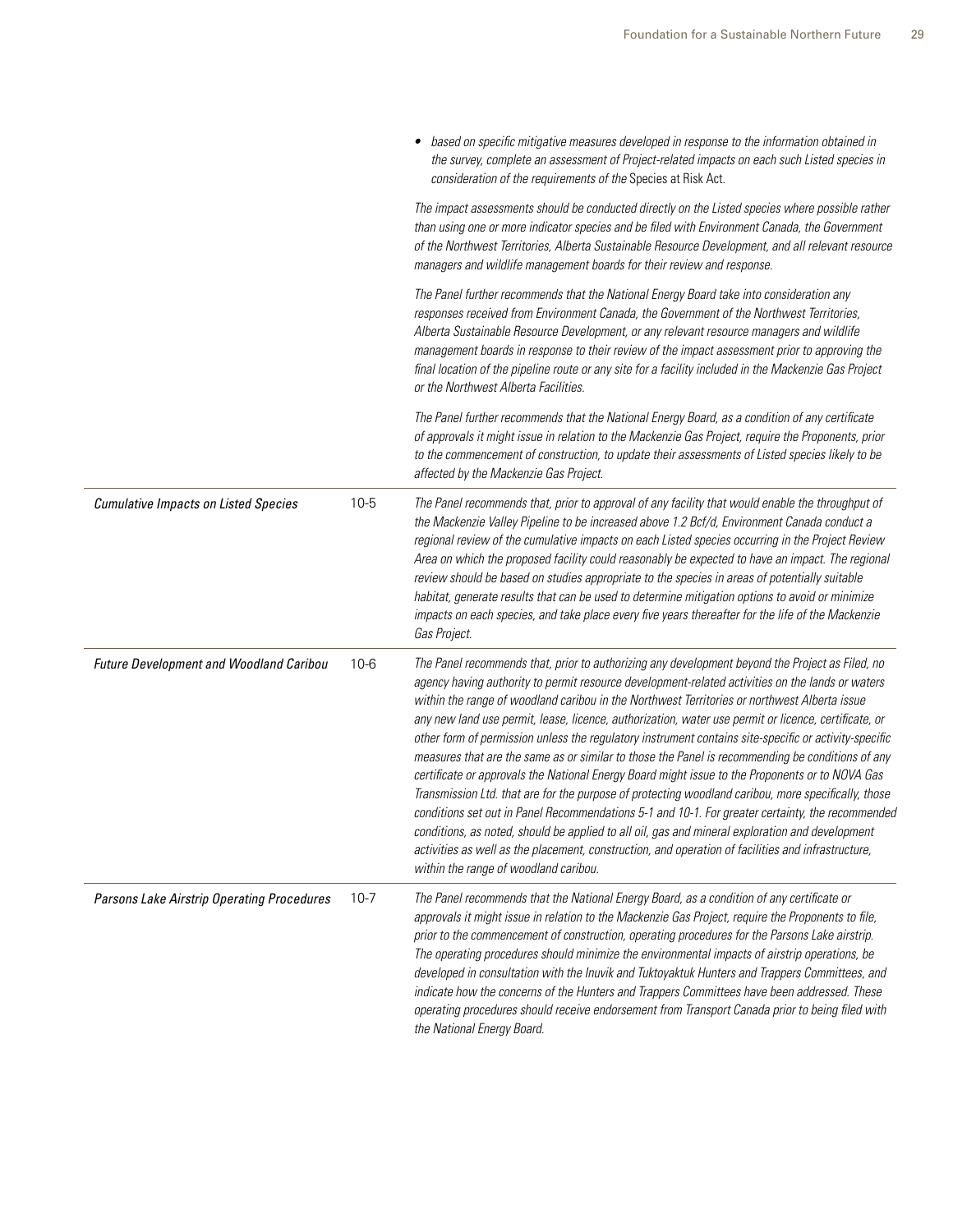| Porcupine Caribou Herd Protection Plan                        | $10 - 8$  | The Panel recommends that the National Energy Board, as a condition of any certificate or<br>approvals it might issue in relation to the Mackenzie Gas Project, require the Proponents to file,<br>prior to the commencement of construction, a plan to address any impacts from the Mackenzie<br>Gas Project on the Porcupine caribou herd resulting from increased use of the Dempster Highway.<br>This plan could be included as part of the Barren Ground Caribou Protection and Management<br>Plan described in Panel Recommendation 10-1 or be developed in a stand-alone manner. The<br>plan should address the concerns of and be developed in consultation with the Porcupine Caribou<br>Management Board and the Government of Yukon. The contents, distribution and endorsement<br>of the plan should also reflect the requirements outlined in Panel Recommendation 10-1 but be<br>specific to the Porcupine caribou herd. As a matter of principle, the mitigation measures to reduce<br>the impacts of vehicular traffic on wildlife should be developed and applied in a uniform and<br>consistent manner throughout the Project Review Area. |
|---------------------------------------------------------------|-----------|--------------------------------------------------------------------------------------------------------------------------------------------------------------------------------------------------------------------------------------------------------------------------------------------------------------------------------------------------------------------------------------------------------------------------------------------------------------------------------------------------------------------------------------------------------------------------------------------------------------------------------------------------------------------------------------------------------------------------------------------------------------------------------------------------------------------------------------------------------------------------------------------------------------------------------------------------------------------------------------------------------------------------------------------------------------------------------------------------------------------------------------------------------------|
| <b>Barren Ground Caribou Range</b><br><b>Management Plans</b> | $10 - 9$  | The Panel recommends that the Government of the Northwest Territories, within two years of the<br>date of the Government Response to the Panel's Report, develop range management plans for the<br>winter ranges of the Cape Bathurst and Bluenose West barren ground caribou herds that include<br>linear and area density development thresholds. These plans should be developed in consultation<br>with the appropriate wildlife management boards.                                                                                                                                                                                                                                                                                                                                                                                                                                                                                                                                                                                                                                                                                                      |
|                                                               |           | The Panel further recommends that these management plans be filed with the appropriate local<br>and regional bodies responsible for environmental assessment and wildlife management, as well<br>as with the administrative and regulatory bodies responsible for disposition of rights to land and<br>water, for consideration when processing regulatory permits for any industrial or commercial<br>activity in the Project Review Area that is within the winter ranges of the Cape Bathurst and<br>Bluenose West barren ground caribou herds.                                                                                                                                                                                                                                                                                                                                                                                                                                                                                                                                                                                                           |
| Barren Ground Caribou Range -<br><b>Roads and Airstrips</b>   | $10 - 10$ | The Panel recommends that the Government of Canada, the Inuvialuit Land Administration and<br>the Government of the Northwest Territories jointly develop policies to restrict the proliferation of<br>roads and airstrips within the ranges of Cape Bathurst and Bluenose West barren ground caribou<br>herds. Those policies should be reflected in the Range Management Plans and the setting of linear<br>and area density development thresholds, as outlined in Panel Recommendation 10-9.                                                                                                                                                                                                                                                                                                                                                                                                                                                                                                                                                                                                                                                             |
| <b>Grizzly Bear Den Surveys</b>                               | $10 - 11$ | The Panel recommends that the National Energy Board, as a condition of any certificate or<br>approvals it might issue in relation to the Mackenzie Gas Project, require the Proponents to file<br>annually during the construction phase, prior to the commencement of construction planned for the<br>coming season, the results of their grizzly bear den surveys and whether and how grizzly bear dens<br>would be avoided during construction. This information should also be provided to the Government<br>of the Northwest Territories and wildlife management boards.                                                                                                                                                                                                                                                                                                                                                                                                                                                                                                                                                                                |
| <b>Grizzly Bear Range Management Plans</b>                    | 10-12     | The Panel recommends that the governments of the Northwest Territories and Yukon and Parks<br>Canada, within two years of the date of the Government Response to the Panel's Report, develop<br>range management plans for grizzly bear, in consultation with the appropriate management<br>agencies, boards and committees.                                                                                                                                                                                                                                                                                                                                                                                                                                                                                                                                                                                                                                                                                                                                                                                                                                 |
| <b>Polar Bear Research and Monitoring</b>                     | 10-13     | The Panel recommends that the Government of the Northwest Territories and Environment Canada<br>immediately develop a program in relation to the southern Beaufort Sea polar bear population to:                                                                                                                                                                                                                                                                                                                                                                                                                                                                                                                                                                                                                                                                                                                                                                                                                                                                                                                                                             |
|                                                               |           | delineate potential maternity denning habitat and assessment of the potential for den<br>٠<br>disturbance;                                                                                                                                                                                                                                                                                                                                                                                                                                                                                                                                                                                                                                                                                                                                                                                                                                                                                                                                                                                                                                                   |
|                                                               |           | assess the risk and potential impacts of offshore activities to the southern Beaufort Sea polar<br>bear population;                                                                                                                                                                                                                                                                                                                                                                                                                                                                                                                                                                                                                                                                                                                                                                                                                                                                                                                                                                                                                                          |
|                                                               |           | assess the impact of nearshore activities on Inuvialuit polar bear hunting along the nearshore<br>$\bullet$<br>areas of the southern Beaufort Sea coast from Mackenzie Bay to the Tuktoyaktuk Peninsula;                                                                                                                                                                                                                                                                                                                                                                                                                                                                                                                                                                                                                                                                                                                                                                                                                                                                                                                                                     |
|                                                               |           | identify key feeding areas in nearshore areas that are used by family groups of polar bears,<br>$\bullet$<br>especially females with young of the year just out of their maternity dens, and prime seal and<br>bear habitat near the outer edge of the landfast ice;                                                                                                                                                                                                                                                                                                                                                                                                                                                                                                                                                                                                                                                                                                                                                                                                                                                                                         |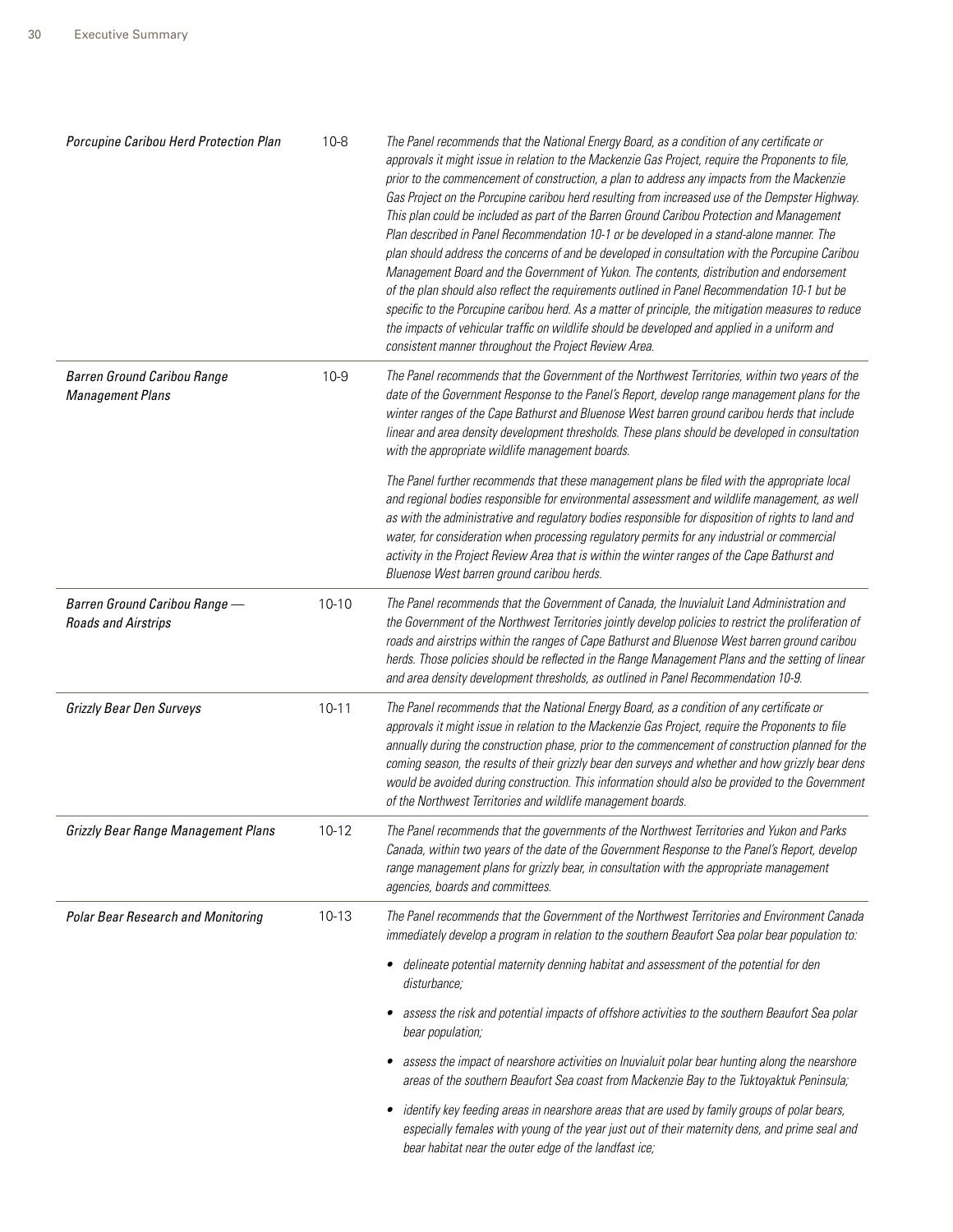|                                                                     |           | consider potential interaction of industrial development impacts with effects arising from<br>climate variability and long-term climate change; and                                                                                                                                                                                                                                                                                                                                                                                                 |
|---------------------------------------------------------------------|-----------|-----------------------------------------------------------------------------------------------------------------------------------------------------------------------------------------------------------------------------------------------------------------------------------------------------------------------------------------------------------------------------------------------------------------------------------------------------------------------------------------------------------------------------------------------------|
|                                                                     |           | • monitor the Beaufort Sea polar bear populations so that such data can inform the management<br>plan noted in Panel Recommendation 10-14.                                                                                                                                                                                                                                                                                                                                                                                                          |
| Polar Bear Range Management Plan                                    | $10 - 14$ | The Panel recommends that, within two years of the date of the Government Response to the<br>Panel's Report, the Government of the Northwest Territories and Environment Canada develop a<br>range management plan for polar bears in the southern Beaufort Sea Region based on information<br>obtained from the program noted in Panel Recommendation 10-13.                                                                                                                                                                                       |
| <b>Future Development and Polar Bears</b>                           | 10-15     | The Panel recommends that, subject to any existing commitments, no government department or<br>regulatory agency issue any rights for the exploration or development of any offshore oil and gas<br>fields in the southern Beaufort Sea Region until the range management plan for polar bear referred<br>to in Panel Recommendation 10-14 has been finalized and implemented.                                                                                                                                                                      |
| <b>Wildlife Protection and Management</b><br>Plans - Listed Species | 10-16     | The Panel recommends that the National Energy Board, as a condition of any certificate or<br>approvals it might issue in relation to the Mackenzie Gas Project or the Northwest Alberta<br>Facilities, require the Proponents and NOVA Gas Transmission Ltd. to include in their Wildlife<br>Protection and Management Plans required by Panel Recommendation 10-1 for each species at<br>risk for which there is a plausible and likely interaction with any Project-related activity or facility<br>measures that include but are not limited to: |
|                                                                     |           | the location of any observations of Listed species or species classified as at risk or that may<br>be at risk on the most recent NWT General Status Ranks or The General Status of Alberta<br>Wild Species;                                                                                                                                                                                                                                                                                                                                         |
|                                                                     |           | identification of mitigation measures that:                                                                                                                                                                                                                                                                                                                                                                                                                                                                                                         |
|                                                                     |           | avoid or minimize disturbance;<br>$\bullet$                                                                                                                                                                                                                                                                                                                                                                                                                                                                                                         |
|                                                                     |           | minimize the development footprint in habitats known to support Listed species;<br>$\bullet$                                                                                                                                                                                                                                                                                                                                                                                                                                                        |
|                                                                     |           | where Listed species are present, schedule activities so as to avoid disturbance;<br>۰                                                                                                                                                                                                                                                                                                                                                                                                                                                              |
|                                                                     |           | implement access management;<br>۰                                                                                                                                                                                                                                                                                                                                                                                                                                                                                                                   |
|                                                                     |           | ensure effective reporting and data sharing;<br>$\bullet$                                                                                                                                                                                                                                                                                                                                                                                                                                                                                           |
|                                                                     |           | minimize disturbance from vehicle and air traffic; and<br>$\bullet$                                                                                                                                                                                                                                                                                                                                                                                                                                                                                 |
|                                                                     |           | ensure effective communication with the public; and<br>$\bullet$                                                                                                                                                                                                                                                                                                                                                                                                                                                                                    |
|                                                                     |           | identification of monitoring activities that:                                                                                                                                                                                                                                                                                                                                                                                                                                                                                                       |
|                                                                     |           | document habitat loss and habitat change;<br>$\bullet$                                                                                                                                                                                                                                                                                                                                                                                                                                                                                              |
|                                                                     |           | document incidents, interactions and mortality; and<br>$\bullet$                                                                                                                                                                                                                                                                                                                                                                                                                                                                                    |
|                                                                     |           | assess effectiveness of access management.<br>$\bullet$                                                                                                                                                                                                                                                                                                                                                                                                                                                                                             |
| <b>Wood Bison Plan</b>                                              | $10 - 17$ | The Panel recommends that the National Energy Board, as a condition of any certificate or<br>approvals it might issue in relation to the Mackenzie Gas Project, require the Proponents to<br>file, prior to the commencement of construction, a plan in relation to wood bison that has<br>been endorsed by the Government of the Northwest Territories and that documents:                                                                                                                                                                         |
|                                                                     |           | • measures to avoid creation of preferred bison habitat;                                                                                                                                                                                                                                                                                                                                                                                                                                                                                            |
|                                                                     |           | a monitoring program to detect wood bison use of the Mackenzie Gas Project's right-of-way;<br>and                                                                                                                                                                                                                                                                                                                                                                                                                                                   |
|                                                                     |           | a process to develop mitigation measures in consultation with the Government of the<br>Northwest Territories if wood bison start using the Mackenzie Gas Project's right-of-way.                                                                                                                                                                                                                                                                                                                                                                    |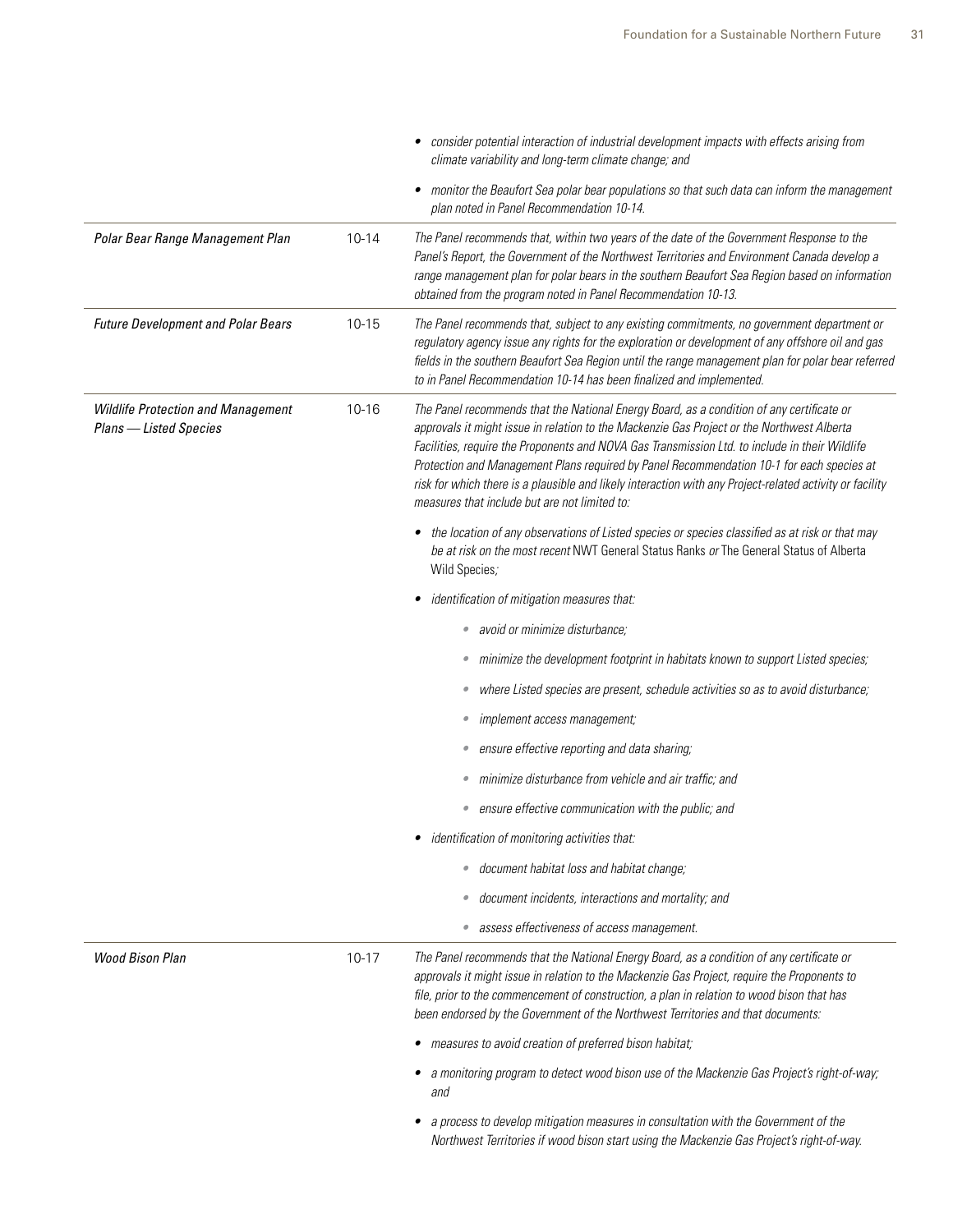| <b>Short-Eared Owls and Rusty Blackbirds</b><br>Surveys | $10 - 18$ | The Panel recommends that the National Energy Board, as a condition of any certificate or approval<br>it might issue in relation to the Mackenzie Gas Project, require the Proponents to file with the<br>Government of the Northwest Territories information they collect from their pre-construction,<br>construction and post-construction surveys and monitoring programs in relation to short-eared owls<br>and rusty blackbirds. |                                                                                                                                                                                                                                                                                                                                                                                          |                                                |                         |  |  |
|---------------------------------------------------------|-----------|----------------------------------------------------------------------------------------------------------------------------------------------------------------------------------------------------------------------------------------------------------------------------------------------------------------------------------------------------------------------------------------------------------------------------------------|------------------------------------------------------------------------------------------------------------------------------------------------------------------------------------------------------------------------------------------------------------------------------------------------------------------------------------------------------------------------------------------|------------------------------------------------|-------------------------|--|--|
| Peregrine Falcon Protection and<br>Management Plan      | 10-19     |                                                                                                                                                                                                                                                                                                                                                                                                                                        | The Panel recommends that the National Energy Board, as a condition of any certificate or<br>approvals it might issue in relation to the Mackenzie Gas Project, require the Proponents to file,<br>prior to the commencement of construction, a Peregrine Falcon Protection and Management Plan<br>that includes the following restrictions on Project-related activities or facilities: |                                                |                         |  |  |
|                                                         |           |                                                                                                                                                                                                                                                                                                                                                                                                                                        | <b>Restricted</b>                                                                                                                                                                                                                                                                                                                                                                        |                                                | <b>Setback Distance</b> |  |  |
|                                                         |           |                                                                                                                                                                                                                                                                                                                                                                                                                                        | <b>Activity Period</b>                                                                                                                                                                                                                                                                                                                                                                   | <b>Activity</b>                                | from Nest Site          |  |  |
|                                                         |           |                                                                                                                                                                                                                                                                                                                                                                                                                                        | April 15 to                                                                                                                                                                                                                                                                                                                                                                              | Permanent structures                           | 1,000 m                 |  |  |
|                                                         |           |                                                                                                                                                                                                                                                                                                                                                                                                                                        | September 1                                                                                                                                                                                                                                                                                                                                                                              | or long-term                                   |                         |  |  |
|                                                         |           |                                                                                                                                                                                                                                                                                                                                                                                                                                        |                                                                                                                                                                                                                                                                                                                                                                                          | habitat disturbance                            |                         |  |  |
|                                                         |           |                                                                                                                                                                                                                                                                                                                                                                                                                                        |                                                                                                                                                                                                                                                                                                                                                                                          | (e.g. pipeline right-<br>of-way, road, quarry, |                         |  |  |
|                                                         |           |                                                                                                                                                                                                                                                                                                                                                                                                                                        |                                                                                                                                                                                                                                                                                                                                                                                          | campsite, etc.)                                |                         |  |  |
|                                                         |           |                                                                                                                                                                                                                                                                                                                                                                                                                                        | April 15 to                                                                                                                                                                                                                                                                                                                                                                              | Ground and air                                 | 1,000 m                 |  |  |
|                                                         |           |                                                                                                                                                                                                                                                                                                                                                                                                                                        | September 1                                                                                                                                                                                                                                                                                                                                                                              | access                                         |                         |  |  |
|                                                         |           |                                                                                                                                                                                                                                                                                                                                                                                                                                        | April 15 to                                                                                                                                                                                                                                                                                                                                                                              | Aircraft overflight                            | 760 m above             |  |  |
|                                                         |           |                                                                                                                                                                                                                                                                                                                                                                                                                                        | September 1                                                                                                                                                                                                                                                                                                                                                                              |                                                | ground level            |  |  |
|                                                         |           |                                                                                                                                                                                                                                                                                                                                                                                                                                        | April 15 to                                                                                                                                                                                                                                                                                                                                                                              | Blasting                                       | 1,000 m                 |  |  |
|                                                         |           |                                                                                                                                                                                                                                                                                                                                                                                                                                        | <b>September 1</b>                                                                                                                                                                                                                                                                                                                                                                       |                                                |                         |  |  |

*Raptor Protection and Management Plan* 10-20 *The Panel recommends that the National Energy Board, as a condition of any certificate or approvals it might issue in relation to the Mackenzie Gas Project, require the Proponents to file, prior to the commencement of construction, a Protection and Management Plan for Raptors, other than peregrine falcons but including bald and golden eagles, that includes the following restrictions on Project-related activities or facilities:*

| <b>Restricted</b><br><b>Activity Period</b> | <b>Activity</b>                                                                                                                  | <b>Setback Distance</b><br>from Nest Site |
|---------------------------------------------|----------------------------------------------------------------------------------------------------------------------------------|-------------------------------------------|
| March 30 to July 31                         | Permanent structures<br>or long-term<br>habitat disturbance<br>(e.g. pipeline right-<br>of-way, road, quarry,<br>campsite, etc.) | 1,000 m                                   |
| March 30 to July 31                         | Ground and air<br>access                                                                                                         | 1,000 m                                   |
| March 30 to July 31                         | Aircraft overflight                                                                                                              | 760 m above<br>ground level               |
| March 30 to July 31                         | Blasting                                                                                                                         | 1,000 m                                   |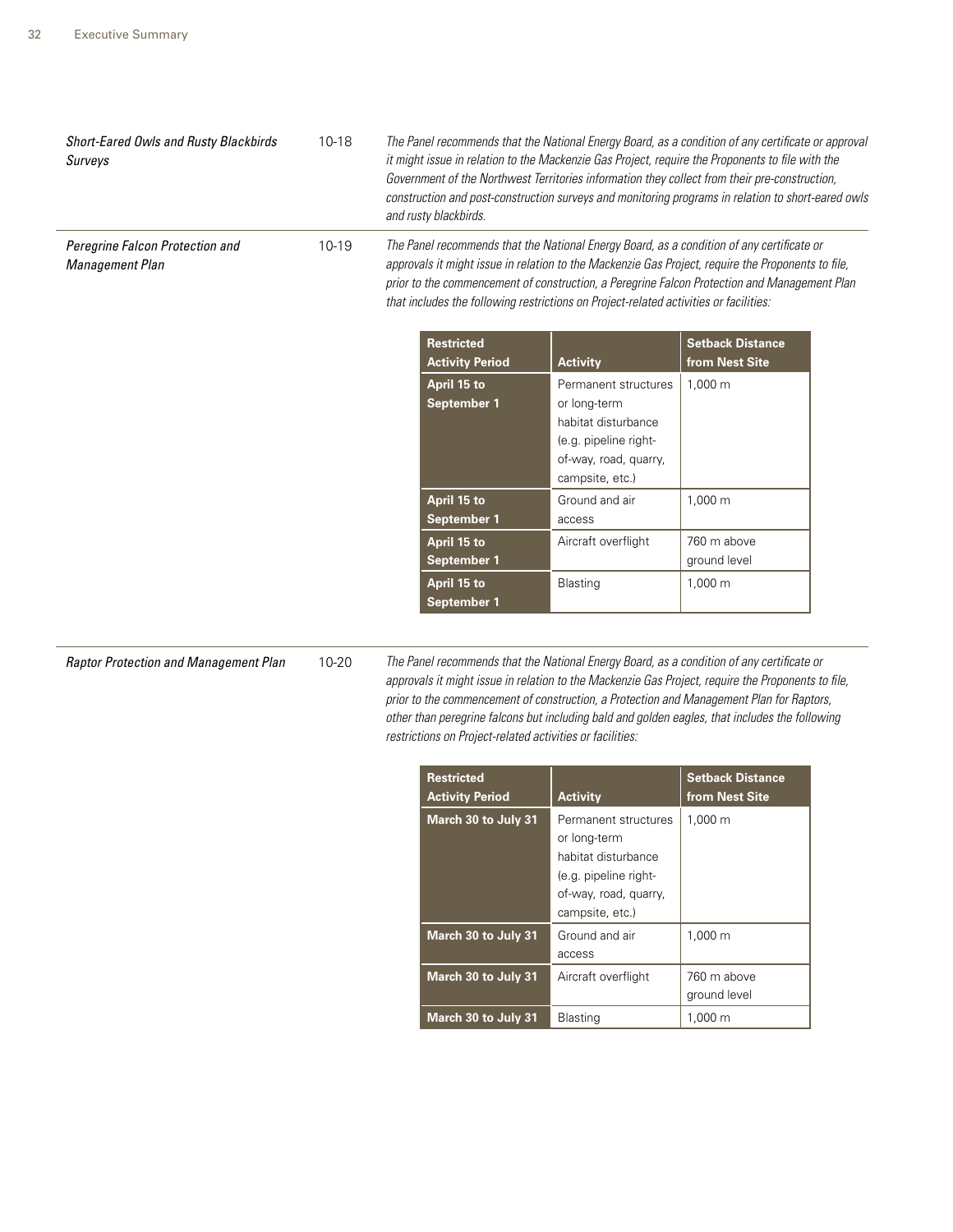| <b>Habitat Offsets Plan for Subsidence</b>               | $10 - 21$ | The Panel recommends that Environment Canada, in relation to resource extractive activities,<br>prepare a plan for compensation that addresses habitat offsets with respect to subsidence-induced<br>habitat loss within the Kendall Island Bird Sanctuary or within any offset areas. The plan must<br>be prepared for review and approval by the Inuvialuit Regional Corporation, the Inuvialuit Game<br>Council and resource managers with responsibility for migratory birds or disposition of rights to<br>lands or resources in the Kendall Island Bird Sanctuary or in potential offset areas, and be finalized<br>within two years of the date of the Government Response to the Panel's Report. |
|----------------------------------------------------------|-----------|----------------------------------------------------------------------------------------------------------------------------------------------------------------------------------------------------------------------------------------------------------------------------------------------------------------------------------------------------------------------------------------------------------------------------------------------------------------------------------------------------------------------------------------------------------------------------------------------------------------------------------------------------------------------------------------------------------|
|                                                          |           | The Environment Canada plan must reflect the following:                                                                                                                                                                                                                                                                                                                                                                                                                                                                                                                                                                                                                                                  |
|                                                          |           | • the principle that habitat offsets will reflect and be based on the projected extent of<br>subsidence-induced flooding within the Kendall Island Bird Sanctuary;                                                                                                                                                                                                                                                                                                                                                                                                                                                                                                                                       |
|                                                          |           | the principle that the quantum of habitat that will be set aside through habitat offsets will be<br>the amount of the projected extent of subsidence-induced flooding multiplied by an offset factor<br>reflecting a precautionary approach to conservation, but not less than a factor of five to one;                                                                                                                                                                                                                                                                                                                                                                                                  |
|                                                          |           | the identification of the location of the preferred offset area(s) and the actual areas<br>٠<br>recommended for offset:                                                                                                                                                                                                                                                                                                                                                                                                                                                                                                                                                                                  |
|                                                          |           | the schedule of fees (on a cost-recovery basis) that will be charged to proponents whose<br>٠<br>development activities would require lands to be set aside to offset the impact of their<br>activities on migratory bird habitat;                                                                                                                                                                                                                                                                                                                                                                                                                                                                       |
|                                                          |           | identification of the owners of the surface and subsurface of offset area(s) if the lands are not<br>٠<br>owned by the Crown; and                                                                                                                                                                                                                                                                                                                                                                                                                                                                                                                                                                        |
|                                                          |           | the preferred legislative, regulatory or policy mechanism for setting aside and protecting the<br>٠<br>offset lands and the means for achieving same.                                                                                                                                                                                                                                                                                                                                                                                                                                                                                                                                                    |
|                                                          |           | The plan should apply to the subsidence effects of the Mackenzie Gas Project and to any future<br>developments, to the extent that these may affect the Kendall Island Bird Sanctuary or any offset<br>areas that may have been put in place. Once approved, Environment Canada should make the plan<br>public.                                                                                                                                                                                                                                                                                                                                                                                          |
| Implementation of Habitat Offsets Plan for<br>Subsidence | 10-22     | The Panel recommends that, within two years of Environment Canada filing its plan as required<br>in Panel Recommendation 10-21, the Government of Canada take the necessary steps to adopt<br>Environment Canada's plan and to put in place legislative and policy measures to implement it,<br>inclusive of:                                                                                                                                                                                                                                                                                                                                                                                            |
|                                                          |           | • selection of the offset lands that will be withdrawn and the mechanisms by which those lands<br>will be set aside and withdrawn from industrial activities;                                                                                                                                                                                                                                                                                                                                                                                                                                                                                                                                            |
|                                                          |           | the procedures by which land issues with third-party land or rights holders will be settled; and<br>٠                                                                                                                                                                                                                                                                                                                                                                                                                                                                                                                                                                                                    |
|                                                          |           | • formal protection of lands selected for offset (including permanent protection or interim<br>protection that will be in place until it is determined that the offsets are no longer required).                                                                                                                                                                                                                                                                                                                                                                                                                                                                                                         |
|                                                          |           | To optimize availability and protection of suitable habitat for migratory birds, formal protection of<br>the offset lands should be completed prior to the National Energy Board granting Leave to Open<br>under any certificate or approvals issued by the National Energy Board for or in relation to the<br>Mackenzie Gas Project.                                                                                                                                                                                                                                                                                                                                                                    |
| <b>Implementation of KIBS Policy</b>                     | 10-23     | The Panel recommends that, within three years of the Government Response to the Panel's Report,<br>the Governor-in-Council develop and take steps to promulgate regulations specific to the Kendall<br>Island Bird Sanctuary under appropriate legislation for the management of the Sanctuary and<br>offset lands that:                                                                                                                                                                                                                                                                                                                                                                                 |
|                                                          |           | • are for the purpose of preserving and enhancing the habitat of and environment for migratory<br>birds in accordance with the Migratory Birds Convention;                                                                                                                                                                                                                                                                                                                                                                                                                                                                                                                                               |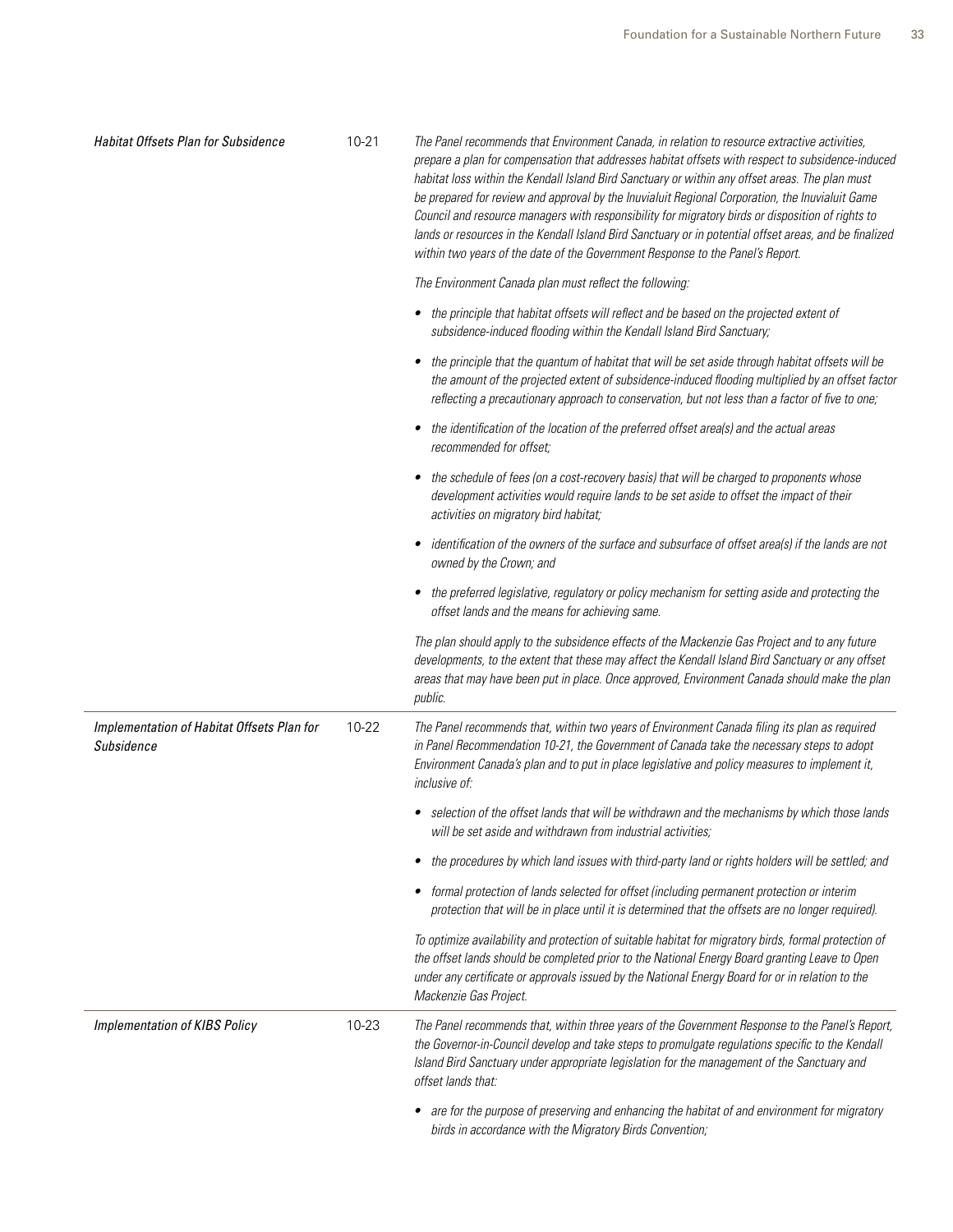|                                                                 |          | incorporate the 1% policy that Environment Canada has been implementing thus far;                                                                                                                                                                                                                                                                                                                                                                                                                                                                                                                                                                                                   |
|-----------------------------------------------------------------|----------|-------------------------------------------------------------------------------------------------------------------------------------------------------------------------------------------------------------------------------------------------------------------------------------------------------------------------------------------------------------------------------------------------------------------------------------------------------------------------------------------------------------------------------------------------------------------------------------------------------------------------------------------------------------------------------------|
|                                                                 |          | • specify whether this 1% policy applies to the land area only or to the entire area included<br>in the Kendall Island Bird Sanctuary;                                                                                                                                                                                                                                                                                                                                                                                                                                                                                                                                              |
|                                                                 |          | prohibit the issuance of subsurface or surface rights in the Kendall Island Bird Sanctuary<br>$\bullet$<br>and offset lands to third parties; and                                                                                                                                                                                                                                                                                                                                                                                                                                                                                                                                   |
|                                                                 |          | restrict the activities, if any, that are permitted in the Kendall Island Bird Sanctuary and<br>offset lands.                                                                                                                                                                                                                                                                                                                                                                                                                                                                                                                                                                       |
| Air Operations Plan - Taglu                                     | 10-24    | The Panel recommends that the National Energy Board, as a condition of any certificate or<br>approvals it might issue in relation to the Mackenzie Gas Project, require the Proponents to<br>prepare an Air Operations Plan for the Taglu facility. Such a plan must identify the initiatives and<br>procedures that will be undertaken to minimize the impact of aircraft activity on migratory birds.<br>The plan must be developed in consultation with, and to the satisfaction of, Environment Canada,<br>Transport Canada, and other appropriate regulatory authorities and the plan must be in place prior<br>to the commencement of construction. The plan should describe: |
|                                                                 |          | the goals of the plan;                                                                                                                                                                                                                                                                                                                                                                                                                                                                                                                                                                                                                                                              |
|                                                                 |          | the measures to be used to avoid, prevent or minimize adverse impacts to migratory birds,<br>their nests, eggs or habitat;                                                                                                                                                                                                                                                                                                                                                                                                                                                                                                                                                          |
|                                                                 |          | the protocols for use of the airstrip, heliport and associated facilities consistent with the goals<br>$\bullet$<br>of the plan;                                                                                                                                                                                                                                                                                                                                                                                                                                                                                                                                                    |
|                                                                 |          | the program for monitoring impacts during operations and the responses proposed to address<br>unforeseen effects;                                                                                                                                                                                                                                                                                                                                                                                                                                                                                                                                                                   |
|                                                                 |          | procedures for updating the plan, as required; and<br>٠                                                                                                                                                                                                                                                                                                                                                                                                                                                                                                                                                                                                                             |
|                                                                 |          |                                                                                                                                                                                                                                                                                                                                                                                                                                                                                                                                                                                                                                                                                     |
|                                                                 |          | reporting requirements and frequency.                                                                                                                                                                                                                                                                                                                                                                                                                                                                                                                                                                                                                                               |
| <b>De-Icing Fluid Management</b>                                | 10-25    | The Panel recommends that the National Energy Board require the Proponents to include a<br>provision in their Environmental Protection Plans that all ethylene glycol or any other fluids used by<br>the Proponents for de-icing purposes for any Project-related activities be contained and recovered<br>for recycling or disposal.                                                                                                                                                                                                                                                                                                                                               |
| Noise Emissions - KIBS                                          | 10-26    | The Panel recommends that the National Energy Board, as a condition of any certificate or<br>approvals it might issue in relation to the Mackenzie Gas Project, require the Proponents to design<br>any facilities to be located in the Kendall Island Bird Sanctuary such that noise emissions from<br>those facilities meet or are below 50 dBA at 300 m from the fence line.                                                                                                                                                                                                                                                                                                     |
| <b>CHAPTER 11 - CONSERVATION MANAGEMENT AND PROTECTED AREAS</b> |          |                                                                                                                                                                                                                                                                                                                                                                                                                                                                                                                                                                                                                                                                                     |
| Candidate Protected Areas -<br><b>Permanent Protection</b>      | $11 - 1$ | The Panel recommends that, within one year of the date of the Government Response to the<br>Panel's Report, the governments of Canada and the Northwest Territories, together with relevant<br>Aboriginal organizations, establish a firm timeline for implementing permanent protection for<br>existing candidate protected areas in the Mackenzie Valley.                                                                                                                                                                                                                                                                                                                         |
| <b>Withdrawals from Disposition</b>                             | $11 - 2$ | The Panel recommends that, within one year of the date of the Government Response to the<br>Panel's Report, the Governor-in-Council formally withdraw from disposition the following lands<br>for the purpose of achieving interim protection of conservation values:                                                                                                                                                                                                                                                                                                                                                                                                               |
|                                                                 |          | all identified candidate protected areas awaiting interim protection;                                                                                                                                                                                                                                                                                                                                                                                                                                                                                                                                                                                                               |
|                                                                 |          | all identified areas of interest awaiting further study and assessment; and                                                                                                                                                                                                                                                                                                                                                                                                                                                                                                                                                                                                         |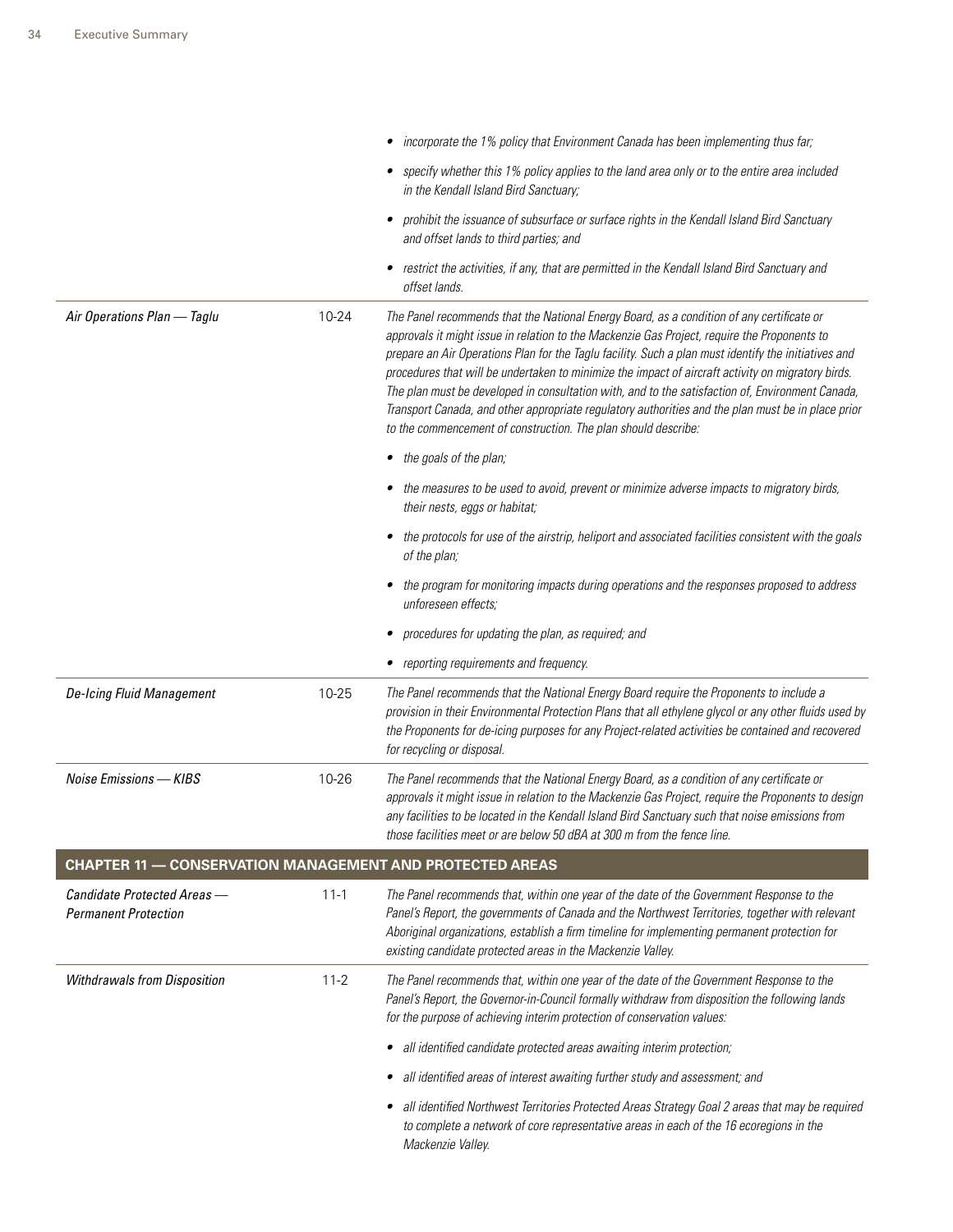|                                                                    |           | The Panel recommends that these lands be withdrawn until such time as permanent protection is<br>achieved for these areas as modified through final boundary determination.                                                                                                                                                                                                                                                                                                                                                                                                                                                                                                                                                                              |
|--------------------------------------------------------------------|-----------|----------------------------------------------------------------------------------------------------------------------------------------------------------------------------------------------------------------------------------------------------------------------------------------------------------------------------------------------------------------------------------------------------------------------------------------------------------------------------------------------------------------------------------------------------------------------------------------------------------------------------------------------------------------------------------------------------------------------------------------------------------|
| <b>Implementation of Action Plan</b><br>(2004-2009) - Completion   | $11-3$    | The Panel recommends that, prior to the commencement of construction, the governments of<br>Canada and the Northwest Territories, working with all partners in the Northwest Territories<br>Protected Areas Strategy process, complete implementation of the Mackenzie Valley Five-Year<br>Action Plan (2004-2009), including:                                                                                                                                                                                                                                                                                                                                                                                                                           |
|                                                                    |           | identification and interim protection of all Goal 1 areas; and                                                                                                                                                                                                                                                                                                                                                                                                                                                                                                                                                                                                                                                                                           |
|                                                                    |           | identification and interim protection of all Goal 2 areas in each of the 16 ecoregions, subject<br>٠<br>to the consent of the appropriate Aboriginal authorities in the affected settlement areas.                                                                                                                                                                                                                                                                                                                                                                                                                                                                                                                                                       |
| <b>Assessment of Goal 2 Areas</b>                                  | $11 - 4$  | The Panel recommends that the Government of the Northwest Territories provide the Proponents,<br>industry, regulatory authorities and planning boards with the results of their assessments of Goal 2<br>ecologically representative areas in the 16 ecoregions as they are completed.                                                                                                                                                                                                                                                                                                                                                                                                                                                                   |
| <b>Communication by Proponents</b>                                 | $11 - 5$  | The Panel recommends that the Proponents communicate and consult directly with the Northwest<br>Territories Protected Areas Strategy Steering Committee staff during route selection for the<br>Mackenzie Gas Project to exchange information on any matters associated with the establishment<br>of a network of permanently protected areas that may affect or be affected by the Mackenzie<br>Gas Project.                                                                                                                                                                                                                                                                                                                                            |
| <b>Implementation of Action Plan</b><br>(2004-2009) - Resources    | $11 - 6$  | The Panel recommends that, within one year of the date of the Government Response to the<br>Panel's Report, the governments of Canada and the Northwest Territories provide the Northwest<br>Territories Protected Areas Strategy process with sufficient financial and technical resources<br>to complete the implementation of the Mackenzie Valley Five-Year Action Plan (2004-2009). In<br>addition, these governments should allocate appropriate and adequate financial and technical<br>resources annually to complete the establishment of and implementation of a network of protected<br>areas in the Mackenzie Valley.                                                                                                                        |
| Landscape Thresholds and Limits of<br>Acceptable Change            | $11 - 7$  | The Panel recommends that, within three years of the date of the Government Response to<br>the Panel's Report, the bodies responsible for developing Community Conservation Plans and<br>land use plans in the Inuvialuit Settlement Region, the Gwich'in Settlement Area, the Sahtu<br>Settlement Area and the Dehcho Region establish and incorporate landscape thresholds and<br>limits of acceptable change for valued socio-cultural and ecological components into Community<br>Conservation Plans and regional land use plans, including, as appropriate, the core habitat and<br>development density thresholds that apply to boreal caribou, barren ground caribou, grizzly bear,<br>migratory birds and beluga.                                |
| <b>Future Development Authorizations</b>                           | $11 - 8$  | The Panel recommends that no regulatory agency issue any authorization for an activity or any<br>authorization or approval for a facility that would enable the throughput of the Mackenzie Valley<br>Pipeline to be increased above 1.2 Bcf/d until Community Conservation Plans and land use plans,<br>that incorporate socio-cultural and ecological thresholds for the region in which the activity would<br>occur or the facility would be located, have been approved by the appropriate parties.                                                                                                                                                                                                                                                  |
| Guidance from Wildlife Range Management<br>Plans                   | $11-9$    | The Panel recommends that the bodies responsible for the development and updating of<br>Community Conservation Plans and land use plans in each region incorporate guidance from the<br>Wildlife Range Management Plans referred to in Panel Recommendations 10-9, 10-12 and 10-14<br>and any other applicable wildlife range management plans.                                                                                                                                                                                                                                                                                                                                                                                                          |
| Legal Enforceability of Community<br>Conservation Plans in the ISR | $11 - 10$ | The Panel recommends that within two years of the date of the Government Response to the<br>Panel's Report, the Government of Canada, in consultation with the Inuvialuit, introduce legislative<br>provisions that would provide legal enforceability to approved Inuvialuit Community Conservations<br>Plans comparable to the status of approved land use plans in the Mackenzie Valley and no<br>regulatory agency issue any authorization for an activity or any authorization or approval of a<br>facility that would enable the throughput of the Mackenzie Valley Pipeline to be increased above<br>1.2 Bcf/d until the Community Conservation Plans have legal enforceability equivalent to approved<br>land use plans in the Mackenzie Valley. |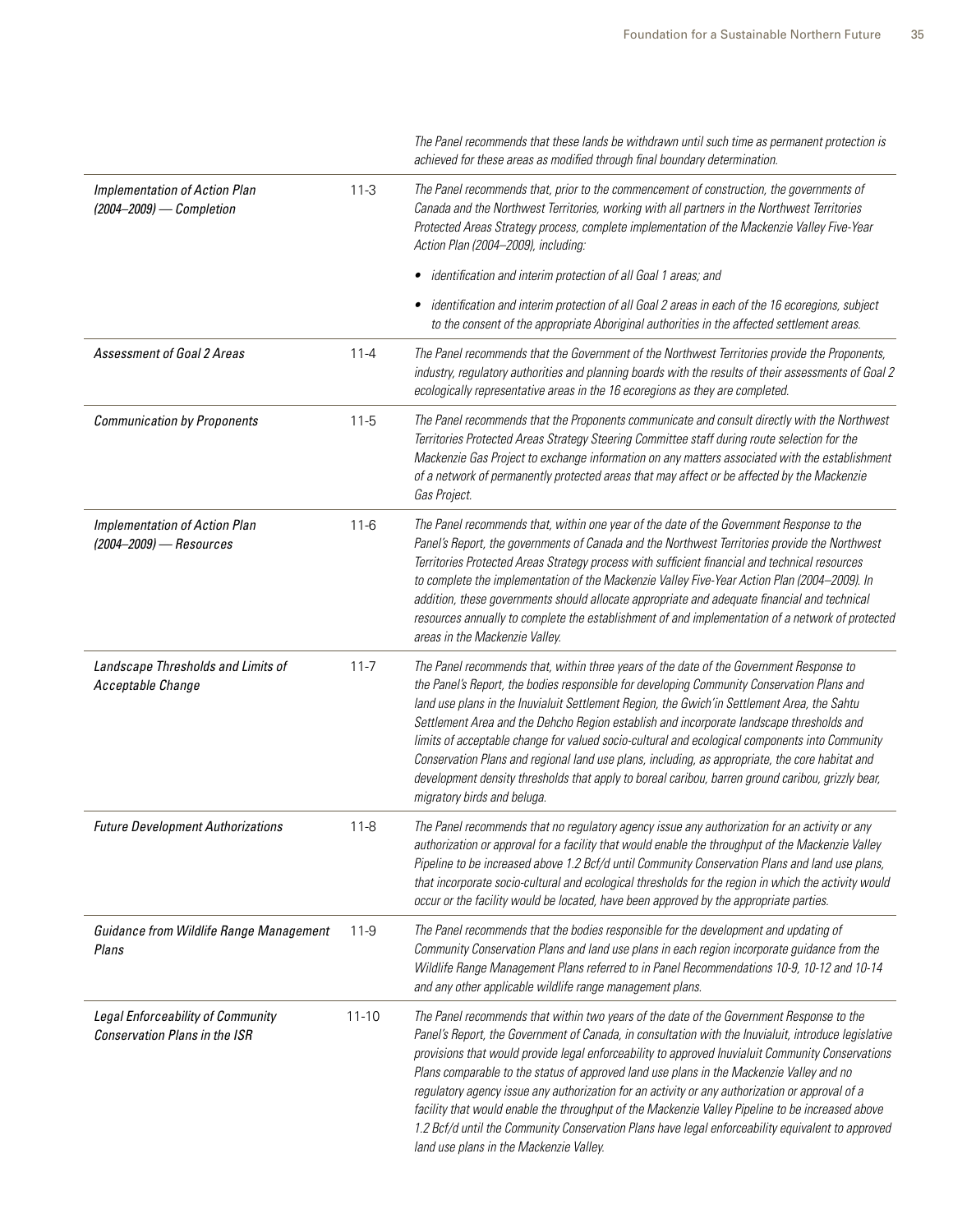| <b>Strategic Assessment of Beaufort Sea</b><br><b>Exploration and Development</b> | $11 - 11$ | The Panel recommends that, within two years of the date of the Government Response to the<br>Panel's Report, the Government of Canada, in conjunction with the relevant responsible parties,<br>complete the proposed strategic environmental assessment of future oil and gas exploration<br>and development in the Beaufort Sea.                                                                                                                                                                                                                                                                                                                                        |
|-----------------------------------------------------------------------------------|-----------|---------------------------------------------------------------------------------------------------------------------------------------------------------------------------------------------------------------------------------------------------------------------------------------------------------------------------------------------------------------------------------------------------------------------------------------------------------------------------------------------------------------------------------------------------------------------------------------------------------------------------------------------------------------------------|
| Mackenzie Delta Special Management<br>Area - Establishment                        | $11 - 12$ | The Panel recommends that Indian and Northern Affairs Canada, Environment Canada, Fisheries<br>and Oceans Canada, and the Government of the Northwest Territories, in collaboration with the<br>Inuvialuit Game Council, the Inuvialuit Regional Corporation, and, as appropriate, the Gwich'in<br>Tribal Council and the Gwich'in Renewable Resources Board, and in consultation with industry,<br>establish the greater Mackenzie Delta as a special management area prior to any authorization<br>for an activity or any authorization or approval of a facility that would enable the throughput of<br>the Mackenzie Valley Pipeline to be increased above 1.2 Bcf/d. |
| Mackenzie Delta Special Management<br>Area - Funding                              | $11 - 13$ | The Panel recommends that, within one year of the date of the Government Response to the<br>Panel's Report, the governments of Canada and the Northwest Territories make available to the<br>appropriate parties adequate financial and technical resources to support the development and<br>implementation of the Mackenzie Delta as a special management area.                                                                                                                                                                                                                                                                                                         |
| Mackenzie Delta Impact Assessment                                                 | $11 - 14$ | The Panel recommends that any proposed developments on the Mackenzie River or its major<br>tributaries that could have the effect of altering the hydrological regime of the Mackenzie<br>Delta, and that might have environmental impacts on the values protected by the proposed<br>special management area recommended in Panel Recommendation 11-12, be subject to a public<br>consultation and review process that considers impacts on the Mackenzie Delta directly.                                                                                                                                                                                                |
| Interim Protection - Sahtu Settlement Area                                        | 11-15     | The Panel recommends that no regulatory agency issue any authorization for an activity or any<br>authorization or approval for a facility in the Sahtu Settlement Area that would enable the<br>throughput of the Mackenzie Valley Pipeline to be increased above 1.2 Bcf/d, until Indian and<br>Northern Affairs Canada has established, through withdrawal from disposition, interim protection<br>of lands identified in the draft Sahtu Land Use Plan as having high conservation value or traditional<br>and cultural importance.                                                                                                                                    |
| Approval of Sahtu Land Use Plan                                                   | $11 - 16$ | The Panel recommends that no regulatory agency issue any authorization for an activity or any<br>authorization or approval for a facility in the Sahtu Settlement Area that would enable the<br>throughput of the Mackenzie Valley Pipeline to be increased above 1.2 Bcf/d, until the Sahtu Land<br>Use Plan has been completed and approved by the responsible parties.                                                                                                                                                                                                                                                                                                 |
| Funding of Sahtu Land Use Plan                                                    | $11 - 17$ | The Panel recommends that the governments of Canada and the Northwest Territories make<br>available immediately to the appropriate parties sufficient financial and technical resources to<br>complete and approve the Sahtu Land Use Plan.                                                                                                                                                                                                                                                                                                                                                                                                                               |
| Approval of Dehcho Land Use Plan                                                  | $11 - 18$ | The Panel recommends that no regulatory agency issue any authorization for an activity or<br>authorization or approval for any facility in the Dehcho Region that would enable the throughput of<br>the Mackenzie Valley Pipeline to be increased above 1.2 Bcf/d until the Dehcho First Nations and<br>the governments of the Northwest Territories and Canada approve a Dehcho Land Use Plan.                                                                                                                                                                                                                                                                           |
| <b>CHAPTER 12 - HARVESTING</b>                                                    |           |                                                                                                                                                                                                                                                                                                                                                                                                                                                                                                                                                                                                                                                                           |
| <b>Harvester Compensation Agreements</b><br>$(NWT)$ - Content                     | $12 - 1$  | The Panel recommends that the Governor-in-Council, pursuant to section 8 of the Territorial Lands<br>Act, as a condition of disposing of any federal Crown land required for the Mackenzie Gas Project,<br>require the Proponents to conclude a harvester compensation agreement for each of the Inuvialuit<br>Settlement Region, the Gwich'in Settlement Area, the Sahtu Settlement Area and the Dehcho<br>Region of the Northwest Territories.                                                                                                                                                                                                                          |
|                                                                                   |           | The Panel further recommends that in each of the above noted regions the agreements be<br>concluded with a single harvester organization that acts on behalf of all harvesters in the region,<br>that the Government of Canada provide funds to each regional harvester organization to negotiate<br>harvester compensation agreements with the Proponents, and that each agreement address, at a<br>minimum, the following:                                                                                                                                                                                                                                              |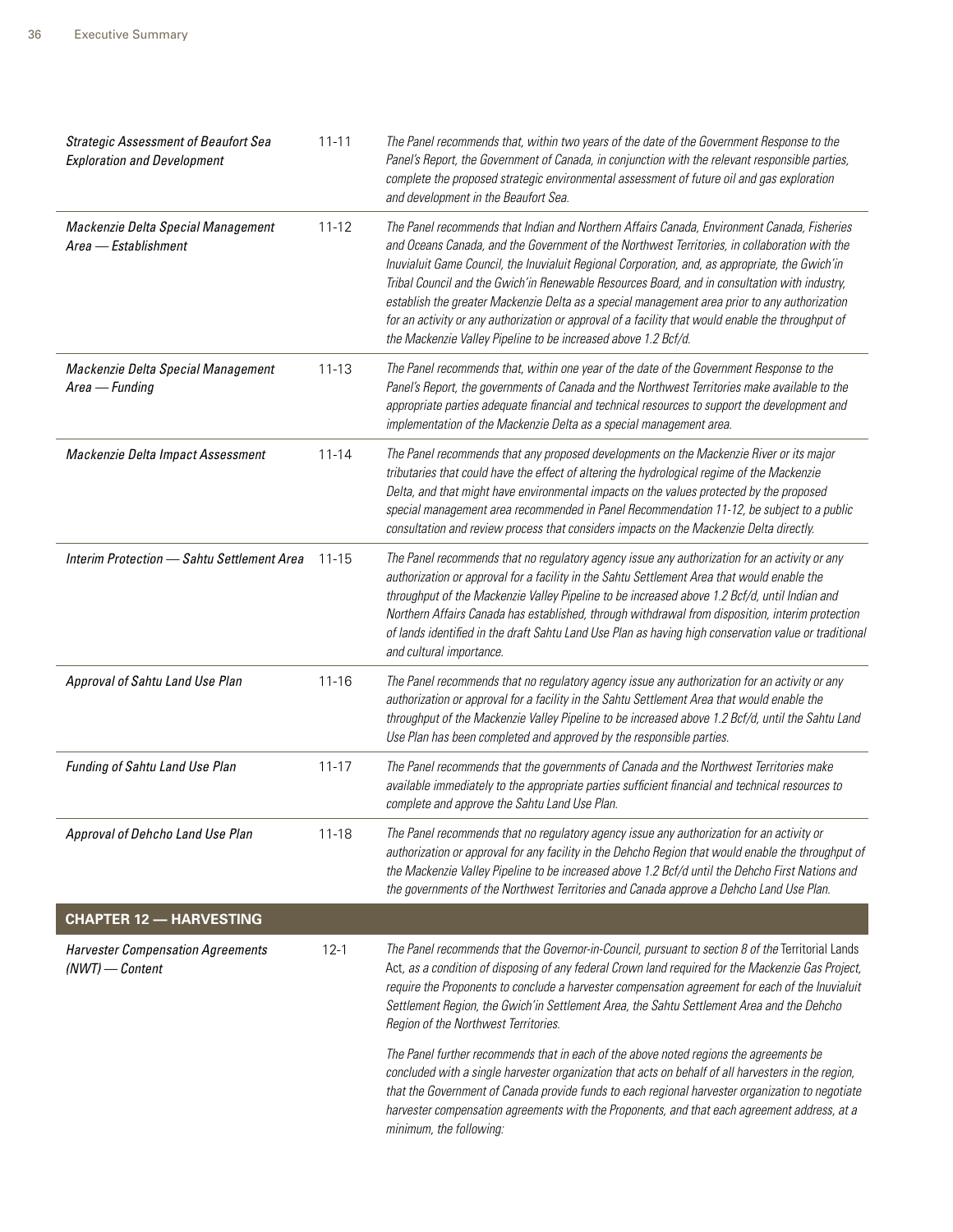|                                                                         |          | • the scope of coverage (what is eligible for compensation);                                                                                                                                                                                                                                                                                                                                                                                                                                                                                                                   |
|-------------------------------------------------------------------------|----------|--------------------------------------------------------------------------------------------------------------------------------------------------------------------------------------------------------------------------------------------------------------------------------------------------------------------------------------------------------------------------------------------------------------------------------------------------------------------------------------------------------------------------------------------------------------------------------|
|                                                                         |          | • eligibility criteria (who is eligible for compensation);                                                                                                                                                                                                                                                                                                                                                                                                                                                                                                                     |
|                                                                         |          | • categories of remedies available and choices available to the claimant;                                                                                                                                                                                                                                                                                                                                                                                                                                                                                                      |
|                                                                         |          | • the specific process for making compensation claims (the steps required of the claimant and<br>of the Proponents);                                                                                                                                                                                                                                                                                                                                                                                                                                                           |
|                                                                         |          | • the information required to substantiate a claim (both burden of proof and extent of loss);                                                                                                                                                                                                                                                                                                                                                                                                                                                                                  |
|                                                                         |          | • roles and responsibilities of each party to the agreement in processing and, if necessary,<br>adjudicating compensation claims;                                                                                                                                                                                                                                                                                                                                                                                                                                              |
|                                                                         |          | • any additional resources that may be required by Aboriginal authorities that have<br>responsibilities for assisting harvesters with their claims;                                                                                                                                                                                                                                                                                                                                                                                                                            |
|                                                                         |          | • the time frame for reviewing and awarding a claim;                                                                                                                                                                                                                                                                                                                                                                                                                                                                                                                           |
|                                                                         |          | • the process for communicating and informing harvesters about the compensation program;                                                                                                                                                                                                                                                                                                                                                                                                                                                                                       |
|                                                                         |          | • provision for mediation;                                                                                                                                                                                                                                                                                                                                                                                                                                                                                                                                                     |
|                                                                         |          | • a dispute resolution mechanism;                                                                                                                                                                                                                                                                                                                                                                                                                                                                                                                                              |
|                                                                         |          | • the enforceability of the agreement; and                                                                                                                                                                                                                                                                                                                                                                                                                                                                                                                                     |
|                                                                         |          | • any other matter of importance to either party to the agreement.                                                                                                                                                                                                                                                                                                                                                                                                                                                                                                             |
| <b>Harvester Compensation Agreements</b><br>(NWT) - Communication       | $12 - 2$ | The Panel recommends that the National Energy Board, as a condition of any certificate or<br>approvals it might issue in relation to the Mackenzie Gas Project, require the Proponents to file<br>the completed harvester compensation agreements (referred to in Panel Recommendation 12-1)<br>with the National Energy Board six months prior to the commencement of construction and to<br>communicate the substance of each agreement with all affected harvesters no later than two<br>months after filing the completed agreement.                                       |
| <b>Harvester Compensation Agreements</b><br>(NWT) - Future Developments | $12 - 3$ | The Panel recommends that the Government of Canada, when disposing of federal Crown land<br>for the purposes of oil and gas development in the Northwest Territories, require the proponent to<br>comply with the same or equivalent conditions, mitigation measures or commitments with respect<br>to harvester compensation agreements as govern the Proponents of the Mackenzie Gas Project.                                                                                                                                                                                |
| <b>Harvester Compensation Agreements</b><br>(Alberta) - Content         | $12 - 4$ | The Panel recommends that the Government of Alberta, as a condition of disposing of any<br>provincial Crown land required for the Northwest Alberta Facilities, require NOVA Gas<br>Transmission Ltd. to conclude a harvester compensation agreement with the Dene Tha' First<br>Nation prior to the commencement of construction of the Northwest Alberta Facilities.                                                                                                                                                                                                         |
|                                                                         |          | The Panel further recommends that NOVA Gas Transmission Ltd. conclude the harvester<br>compensation agreement with the Dene Tha' First Nation, or other harvester organization that<br>acts on behalf of all harvesters in the region that might be affected by the Northwest Alberta<br>Facilities, that Indian and Northern Affairs Canada provide funds to the Dene Tha' First Nation or<br>other harvester organization to negotiate the harvester compensation agreement with NOVA Gas<br>Transmission Ltd., and that the agreement address, as a minimum, the following: |
|                                                                         |          | • the scope of coverage (what is eligible for compensation);                                                                                                                                                                                                                                                                                                                                                                                                                                                                                                                   |
|                                                                         |          | • eligibility criteria (who is eligible for compensation);                                                                                                                                                                                                                                                                                                                                                                                                                                                                                                                     |
|                                                                         |          | • categories of remedies available and choices available to the claimant;                                                                                                                                                                                                                                                                                                                                                                                                                                                                                                      |
|                                                                         |          | • the specific process for making compensation claims (the steps required of the claimant and<br>of NOVA Gas Transmission Ltd.);                                                                                                                                                                                                                                                                                                                                                                                                                                               |
|                                                                         |          | • the information required to substantiate a claim (both burden of proof and extent of loss);                                                                                                                                                                                                                                                                                                                                                                                                                                                                                  |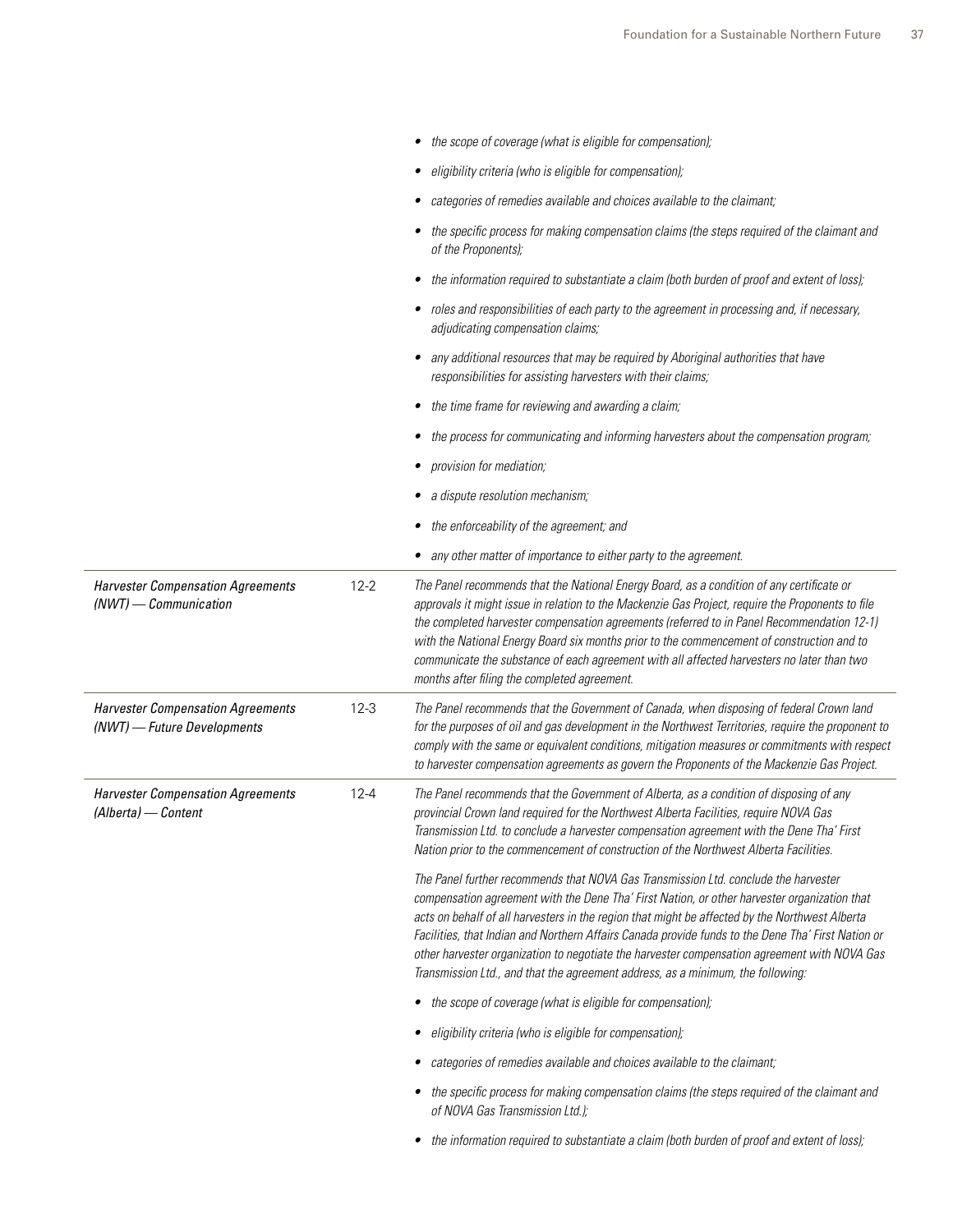|                                                                       |          | • roles and responsibilities of each party to the agreement in processing and, if necessary,<br>adjudicating compensation claims;                                                                                                                                                                                                                                                                                                                                                                                                                                                                                                                                           |
|-----------------------------------------------------------------------|----------|-----------------------------------------------------------------------------------------------------------------------------------------------------------------------------------------------------------------------------------------------------------------------------------------------------------------------------------------------------------------------------------------------------------------------------------------------------------------------------------------------------------------------------------------------------------------------------------------------------------------------------------------------------------------------------|
|                                                                       |          | any additional resources that may be required by Aboriginal authorities that have<br>٠<br>responsibilities for assisting harvesters with their claims;                                                                                                                                                                                                                                                                                                                                                                                                                                                                                                                      |
|                                                                       |          | the time frame for reviewing and awarding a claim;<br>$\bullet$                                                                                                                                                                                                                                                                                                                                                                                                                                                                                                                                                                                                             |
|                                                                       |          | the process for communicating and informing harvesters about the compensation program;<br>٠                                                                                                                                                                                                                                                                                                                                                                                                                                                                                                                                                                                 |
|                                                                       |          | provision for mediation;                                                                                                                                                                                                                                                                                                                                                                                                                                                                                                                                                                                                                                                    |
|                                                                       |          | a dispute resolution mechanism;                                                                                                                                                                                                                                                                                                                                                                                                                                                                                                                                                                                                                                             |
|                                                                       |          | the enforceability of the agreement; and                                                                                                                                                                                                                                                                                                                                                                                                                                                                                                                                                                                                                                    |
|                                                                       |          | • any other matter of importance to either party to the agreement.                                                                                                                                                                                                                                                                                                                                                                                                                                                                                                                                                                                                          |
| <b>Harvester Compensation Agreements</b><br>(Alberta) - Communication | $12 - 5$ | The Panel recommends that the appropriate regulatory authority, as a condition of any licence<br>or authorization it might issue in relation to the Northwest Alberta Facilities, require NOVA Gas<br>Transmission Ltd. to file the concluded harvester compensation agreement (referred to in Panel<br>Recommendation 12-4) six months prior to the commencement of construction of the Northwest<br>Alberta Facilities and to communicate the substance of the agreement to all affected harvesters<br>no later than two months after filing the completed agreement.                                                                                                     |
| <b>Worst-Case Scenarios</b>                                           | $12-6$   | The Panel recommends that the National Energy Board include as conditions of any certificate or<br>approvals it might issue in relation to Mackenzie Gas Project facilities in the Inuvialuit Settlement<br>Region:                                                                                                                                                                                                                                                                                                                                                                                                                                                         |
|                                                                       |          | • the specific commitments as set out in Section 12.5.1 of this Report that the Proponents have<br>made with respect to mitigating negative impacts on wildlife harvesting in the Inuvialuit<br>Settlement Region; and                                                                                                                                                                                                                                                                                                                                                                                                                                                      |
|                                                                       |          | evidence of financial responsibility in a form and amount satisfactory to the National Energy<br>٠<br>Board to cover the liability from individual Proponents as described in the estimates for the<br>worst-case scenario in the Inuvialuit Settlement Region and as set out in Section 12.5.3 of<br>this Report.                                                                                                                                                                                                                                                                                                                                                          |
| <b>CHAPTER 13 - LAND USE AND HERITAGE RESOURCES</b>                   |          |                                                                                                                                                                                                                                                                                                                                                                                                                                                                                                                                                                                                                                                                             |
| <b>Granular Management Plan/Pit and Quarry</b>                        | $13-1$   | The Panel recommends that:                                                                                                                                                                                                                                                                                                                                                                                                                                                                                                                                                                                                                                                  |
| <b>Management Plans</b>                                               |          | (a) No pit or quarry permit in the Northwest Territories be issued to the Proponents in relation to<br>the Mackenzie Gas Project by Indian and Northern Affairs Canada or any Aboriginal or private<br>land owner until the Proponents file with the landowner geotechnical information and a Pit<br>or Quarry Management Plan for each borrow pit or quarry from which they intend to extract<br>granular resources for the Mackenzie Gas Project.                                                                                                                                                                                                                         |
|                                                                       |          | (b) Indian and Northern Affairs Canada develop a Granular Management Plan that includes the<br>Inuvialuit Settlement Region, the Gwich'in Settlement Area, the Sahtu Settlement Area and<br>the Dehcho Region using information obtained in Panel Recommendation 13-1(a) as well as<br>existing information. The Granular Management Plan must be developed in consultation with<br>owners of Aboriginal private lands and the Government of the Northwest Territories and be<br>endorsed by the Government of the Northwest Territories. The Granular Management Plan is to<br>be developed within two years of the date of the Government Response to the Panel's Report. |
|                                                                       |          | (c) The Granular Management Plan be based on the following principles:                                                                                                                                                                                                                                                                                                                                                                                                                                                                                                                                                                                                      |
|                                                                       |          | granular resources are finite and non-renewable;                                                                                                                                                                                                                                                                                                                                                                                                                                                                                                                                                                                                                            |
|                                                                       |          | granular resources must be managed according to impact thresholds; and                                                                                                                                                                                                                                                                                                                                                                                                                                                                                                                                                                                                      |
|                                                                       |          |                                                                                                                                                                                                                                                                                                                                                                                                                                                                                                                                                                                                                                                                             |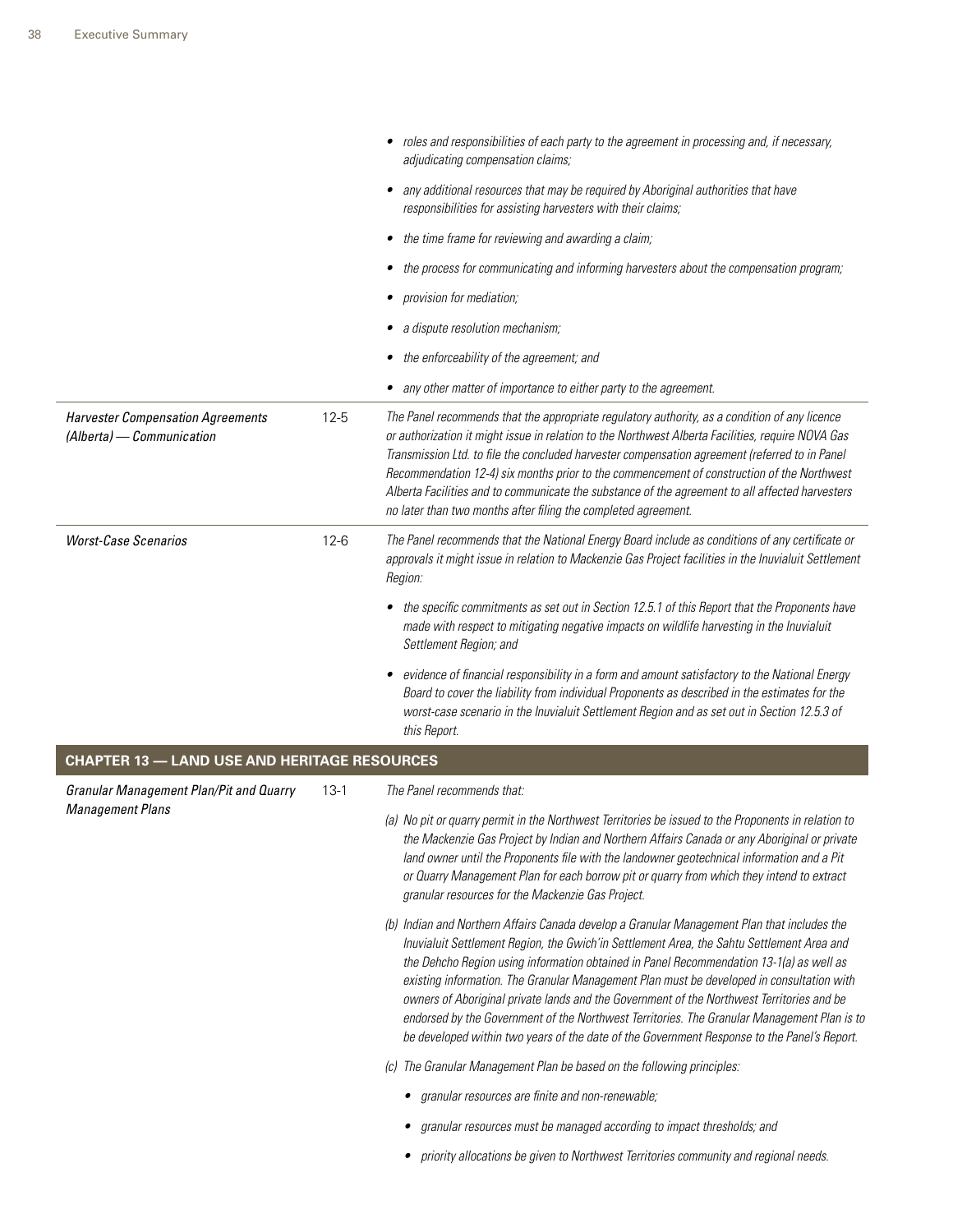|                                        |          | (d) Following completion of the Granular Management Plan in Panel Recommendation 13-1(b),<br>Indian and Northern Affairs Canada and any Aboriginal or private land owner issue only a pit<br>or quarry permit for granular resources in the Mackenzie Delta or Mackenzie Valley that is<br>informed by, and consistent with, the Granular Management Plan.                                                                                                                                                                                                                                                                                                                                                                                     |
|----------------------------------------|----------|------------------------------------------------------------------------------------------------------------------------------------------------------------------------------------------------------------------------------------------------------------------------------------------------------------------------------------------------------------------------------------------------------------------------------------------------------------------------------------------------------------------------------------------------------------------------------------------------------------------------------------------------------------------------------------------------------------------------------------------------|
|                                        |          | (e) Indian and Northern Affairs Canada, in consultation with owners of Aboriginal private lands<br>and the Government of the Northwest Territories, maintain and update its granular resource<br>database and the Granular Management Plan identified in Panel Recommendation 13-1(b) at<br>least every five years.                                                                                                                                                                                                                                                                                                                                                                                                                            |
| <b>Granular Management Plan</b>        | $13-2$   | The Panel recommends that the National Energy Board not approve any facility that would enable<br>the throughput of the Mackenzie Valley Pipeline to be increased above 1.2 Bcf/d until the Granular<br>Management Plan in Panel Recommendation 13-1(b) is completed.                                                                                                                                                                                                                                                                                                                                                                                                                                                                          |
| Merchantable Timber                    | $13-3$   | The Panel recommends that the National Energy Board, as a condition of any certificate or<br>approvals it might issue in relation to the Mackenzie Gas Project, require the Proponents to<br>notify and consult with Aboriginal and municipal authorities in each community proximate to the<br>Mackenzie Valley Pipeline right-of-way with regard to community use of merchantable timber that<br>would be cleared along the Mackenzie Valley Pipeline right-of-way. Where consultations lead to<br>an agreement between the parties with respect to the decking of, and liability for, cleared timber,<br>these agreements must be filed with the National Energy Board prior to the commencement of<br>construction of the relevant spread. |
| <b>Timber Supply Feasibility Study</b> | $13 - 4$ | The Panel recommends that the Government of the Northwest Territories, with the involvement<br>of the Proponents and Aboriginal authorities in those Northwest Territories Project Review<br>Area communities that have either existing sawmilling capabilities or propose to acquire these<br>capabilities, conduct a feasibility study for the potential supply of Northwest Territories-produced<br>timber products to the Mackenzie Gas Project. The feasibility study should be completed and made<br>public within six months of the Proponents' Decision to Construct.                                                                                                                                                                  |
| Heritage Resources Impact Assessments  | 13-5     | The Panel recommends that:                                                                                                                                                                                                                                                                                                                                                                                                                                                                                                                                                                                                                                                                                                                     |
|                                        |          | (a) The Mackenzie Valley Land and Water Board and Indian and Northern Affairs Canada, as a<br>condition of any licence or permit they might issue in relation to the Mackenzie Gas Project,<br>require the Proponents to file heritage resources impact assessments for all Project-related<br>facilities, including borrow pits and quarries, that have been completed to the satisfaction<br>of the Prince of Wales Northern Heritage Centre.                                                                                                                                                                                                                                                                                                |
|                                        |          | (b) The Mackenzie Gas Project heritage resources impact assessments referred to in Panel<br>Recommendation 13-5(a) be completed and submitted to the Prince of Wales Northern Heritage<br>Centre sequentially by pipeline right-of-way clearing spread and in the order that the spreads<br>are scheduled to be cleared, and that the assessments for each spread be filed at least<br>six months prior to the proposed commencement of Project-related clearing or construction<br>activity on each respective spread.                                                                                                                                                                                                                        |
| Heritage Resources Management Plan     | $13-6$   | The Panel recommends that:                                                                                                                                                                                                                                                                                                                                                                                                                                                                                                                                                                                                                                                                                                                     |
|                                        |          | (a) The Mackenzie Valley Land and Water Board and Indian and Northern Affairs Canada as a<br>condition of any licence or permit they might issue in relation to the Mackenzie Gas Project,<br>require the Proponents to file, at least one month prior to the commencement of construction,<br>a final Heritage Resources Management Plan as approved by the Prince of Wales Northern<br>Heritage Centre.                                                                                                                                                                                                                                                                                                                                      |
|                                        |          | (b) The National Energy Board, as a condition of any certificate or approvals it might issue in<br>relation to the Mackenzie Gas Project, require the Proponents to file, at least one month prior<br>to the commencement of construction, the Heritage Resources Management Plan, as approved<br>by the Prince of Wales Northern Heritage Centre.                                                                                                                                                                                                                                                                                                                                                                                             |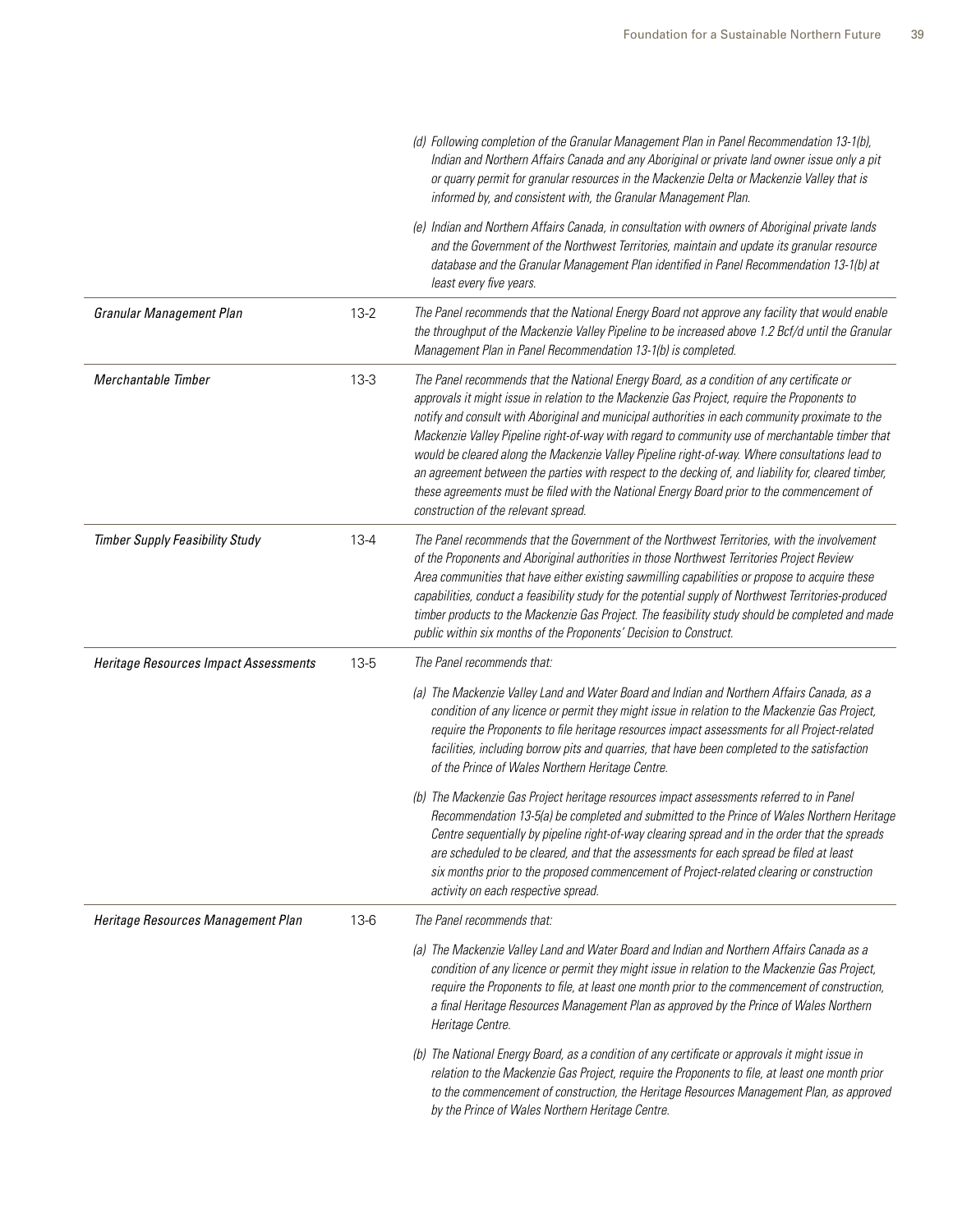| <b>CHAPTER 14 - PUBLIC INFRASTRUCTURE AND HOUSING</b>  |          |                                                                                                                                                                                                                                                                                                                                                                                                                                                                                                                                                                                                                                                                                                                                           |
|--------------------------------------------------------|----------|-------------------------------------------------------------------------------------------------------------------------------------------------------------------------------------------------------------------------------------------------------------------------------------------------------------------------------------------------------------------------------------------------------------------------------------------------------------------------------------------------------------------------------------------------------------------------------------------------------------------------------------------------------------------------------------------------------------------------------------------|
| <b>Transportation and Logistics Plan</b>               | $14-1$   | The Panel recommends that the National Energy Board, as a condition of any certificate or<br>approvals it might issue in relation to the Mackenzie Gas Project, require the Proponents to file,<br>six months prior to the commencement of construction, a Transportation and Logistics Plan,<br>approved by the Government of the Northwest Territories, that documents measures to:                                                                                                                                                                                                                                                                                                                                                     |
|                                                        |          | maintain or enhance safety on the Northwest Territories' highway system, including winter<br>roads, as a result of Project-related traffic;                                                                                                                                                                                                                                                                                                                                                                                                                                                                                                                                                                                               |
|                                                        |          | facilitate traffic flow as a result of Project-related traffic;                                                                                                                                                                                                                                                                                                                                                                                                                                                                                                                                                                                                                                                                           |
|                                                        |          | ensure community access at all times in the event of an emergency during construction of<br>the Project; and                                                                                                                                                                                                                                                                                                                                                                                                                                                                                                                                                                                                                              |
|                                                        |          | guarantee community resupply during construction of the Project.                                                                                                                                                                                                                                                                                                                                                                                                                                                                                                                                                                                                                                                                          |
|                                                        |          | The plan must be developed in consultation with affected communities.                                                                                                                                                                                                                                                                                                                                                                                                                                                                                                                                                                                                                                                                     |
| <b>Community Services/Infrastructure</b>               | $14-2$   | The Panel recommends that the National Energy Board, as a condition of any certificate or<br>approvals it might issue in relation to the Mackenzie Gas Project, require the Proponents to<br>demonstrate, at least six months prior to the commencement of construction, that they have<br>concluded fee-for-service agreements with affected communities respecting the use of community<br>services or infrastructure facilities.                                                                                                                                                                                                                                                                                                       |
| Waste Management Plan                                  | $14-3$   | The Panel recommends that the National Energy Board, as a condition of any certificate or<br>approvals it might issue in relation to the Mackenzie Gas Project, require the Proponents to<br>file with the National Energy Board and the Government of the Northwest Territories, prior to<br>the commencement of construction, a Waste Management Plan that incorporates all of the<br>Proponents' commitments and regulatory requirements. The plan should also include reporting<br>requirements developed in consultation with the Government of the Northwest Territories.                                                                                                                                                           |
| <b>CHAPTER 15 - ECONOMIC IMPACTS</b>                   |          |                                                                                                                                                                                                                                                                                                                                                                                                                                                                                                                                                                                                                                                                                                                                           |
| Dehcho Benefit Agreement                               | $15-1$   | The Panel recommends that, should the Project proceed, the Proponents and the Dehcho First<br>Nations make best efforts to finalize a Benefit Agreement with respect to the Mackenzie Gas<br>Project and that this agreement be concluded at least six months prior to the commencement of<br>construction in the Dehcho Region. If the Proponents and the Dehcho First Nations are not able<br>to conclude the Benefit Agreement negotiations in that time frame, the Panel recommends that<br>the Proponents negotiate infrastructure and construction "set-aside" contracts with Dehcho First<br>Nations business entities and that these negotiations be concluded prior to the commencement<br>of construction in the Dehcho Region. |
| Literacy Programs                                      | $15 - 2$ | The Panel recommends that the Government of Canada immediately restore funding to at least<br>previous levels for literacy programs in the Northwest Territories and Yukon Territory.                                                                                                                                                                                                                                                                                                                                                                                                                                                                                                                                                     |
| Training Plan Implementation                           | $15 - 3$ | The Panel recommends that the Government of the Northwest Territories immediately assume the<br>responsibility for coordinating implementation of training plans related to the construction phase<br>of the Mackenzie Gas Project.                                                                                                                                                                                                                                                                                                                                                                                                                                                                                                       |
| <b>Aboriginal Skills and Employment</b><br>Partnership | $15 - 4$ | The Panel recommends that governments and industry collaborate to further fund the Aboriginal<br>Skills and Employment Partnership program so as to deliver transferable construction trades<br>training for Northwest Territories residents and that this program re-commence immediately<br>following a Decision to Construct by the Proponents.                                                                                                                                                                                                                                                                                                                                                                                        |
| Project Labour Agreement                               | $15 - 5$ | The Panel recommends that the Proponents, following their Decision to Construct, and should the<br>Proponents decide that the Mackenzie Valley Pipeline and the Mackenzie Gathering System be a<br>union project, require their contractors as soon as practical to enter into a project labour agreement<br>with the pipeline craft unions that includes commitments made by Northern Pipeline Projects Ltd.<br>during the Panel's hearings to:                                                                                                                                                                                                                                                                                          |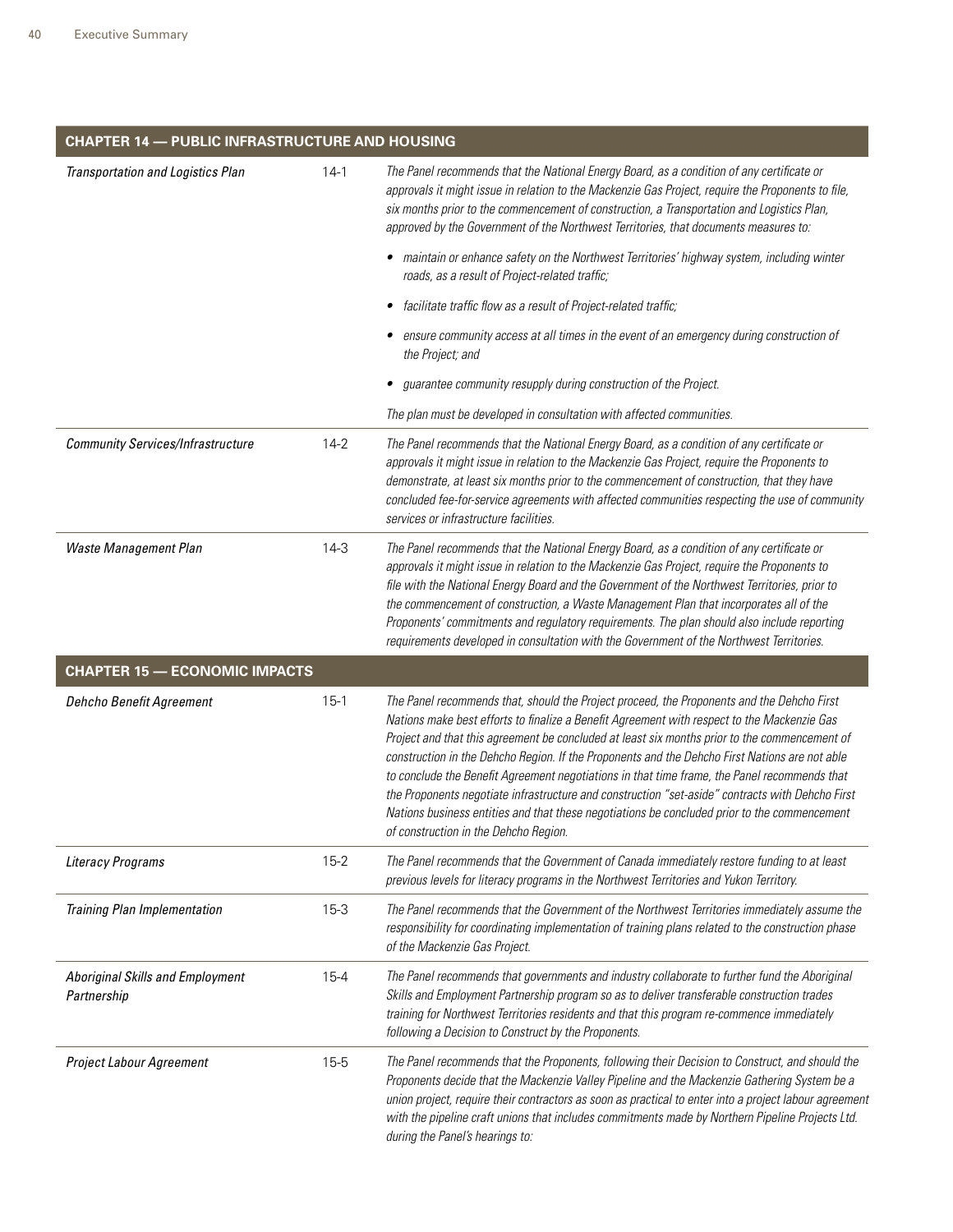|                                      |           | • streamline and simplify the process for northerners to join the pipeline craft unions, including<br>the lowering of initiation fees;                                                                                                                                                                                                                                                                                                                                                         |
|--------------------------------------|-----------|------------------------------------------------------------------------------------------------------------------------------------------------------------------------------------------------------------------------------------------------------------------------------------------------------------------------------------------------------------------------------------------------------------------------------------------------------------------------------------------------|
|                                      |           | promote and provide training of northerners for pipeline employment;<br>٠                                                                                                                                                                                                                                                                                                                                                                                                                      |
|                                      |           | promote northern hire, including preferential hiring of union trained northerners; and<br>٠                                                                                                                                                                                                                                                                                                                                                                                                    |
|                                      |           | • contribute to positive and equitable conditions during the construction phase of the Mackenzie<br>Gas Project.                                                                                                                                                                                                                                                                                                                                                                               |
|                                      |           | The Panel further recommends that the craft unions consult with the Government of the Northwest<br>Territories in relation to the coordination of training plan implementation as referred to in Panel<br>Recommendation 15-3.                                                                                                                                                                                                                                                                 |
| <b>Operations Training Program</b>   | $15-6$    | The Panel recommends that the Proponents and their partners re-commence, as soon as practical<br>following the Proponents' Decision to Construct, the Pipeline Facilities Operations Training Program<br>to deliver operations training for Northwest Territories residents and that this program continue for<br>as long as the parties to the program deem necessary.                                                                                                                        |
| <b>Inclusion of Yukon</b>            | $15 - 7$  | The Panel recommends that the Proponents immediately expand their Human Resource Training<br>and Employment Database for the Mackenzie Gas Project to include the Yukon Territory.                                                                                                                                                                                                                                                                                                             |
| Whitehorse as Point-of-Hire          | $15 - 8$  | The Panel recommends that the Proponents, immediately following their Decision to Construct,<br>designate Whitehorse as a point-of-hire from which Mackenzie Gas Project employees would<br>be transported to and from worksites at the Proponents' expense, or at the expense of their<br>contractors.                                                                                                                                                                                        |
| <b>Diversity Plans</b>               | $15-9$    | The Panel recommends that the National Energy Board, as a condition of any certificate or<br>approvals it might issue in relation to the Mackenzie Gas Project, require the Proponents to file,<br>three months prior to the commencement of construction, diversity plans, inclusive of gender<br>equality, for both the construction and operations phases of the Mackenzie Gas Project. The plans<br>should include:                                                                        |
|                                      |           | • methods for determining goals;                                                                                                                                                                                                                                                                                                                                                                                                                                                               |
|                                      |           | <i>identification of goals;</i>                                                                                                                                                                                                                                                                                                                                                                                                                                                                |
|                                      |           | • methods of employee recruitment, selection, and development to achieve the identified goals;                                                                                                                                                                                                                                                                                                                                                                                                 |
|                                      |           | commitments to the provision of a healthy and safe work environment;                                                                                                                                                                                                                                                                                                                                                                                                                           |
|                                      |           | steps to create a Diversity Management Committee;                                                                                                                                                                                                                                                                                                                                                                                                                                              |
|                                      |           | a monitoring and reporting system; and                                                                                                                                                                                                                                                                                                                                                                                                                                                         |
|                                      |           | • a communications plan.                                                                                                                                                                                                                                                                                                                                                                                                                                                                       |
|                                      |           | The Panel further recommends that the Proponents require their contractors and subcontractors<br>to comply with the Proponents' diversity plans and that this compliance be made a term of the<br>contract between Proponents and their contractors.                                                                                                                                                                                                                                           |
| <b>Employee Travel to Work Sites</b> | $15 - 10$ | The Panel recommends that the National Energy Board, as a condition of any certificate or<br>approvals it might issue in relation to a facility that would enable the throughput Mackenzie Valley<br>Pipeline to be increased above 0.83 Bcf/d, require the proponent of such facility to pay for the<br>cost of transportation for all project workers who are NWT residents to travel to and from their<br>respective home communities to a designated point-of-hire for each work rotation. |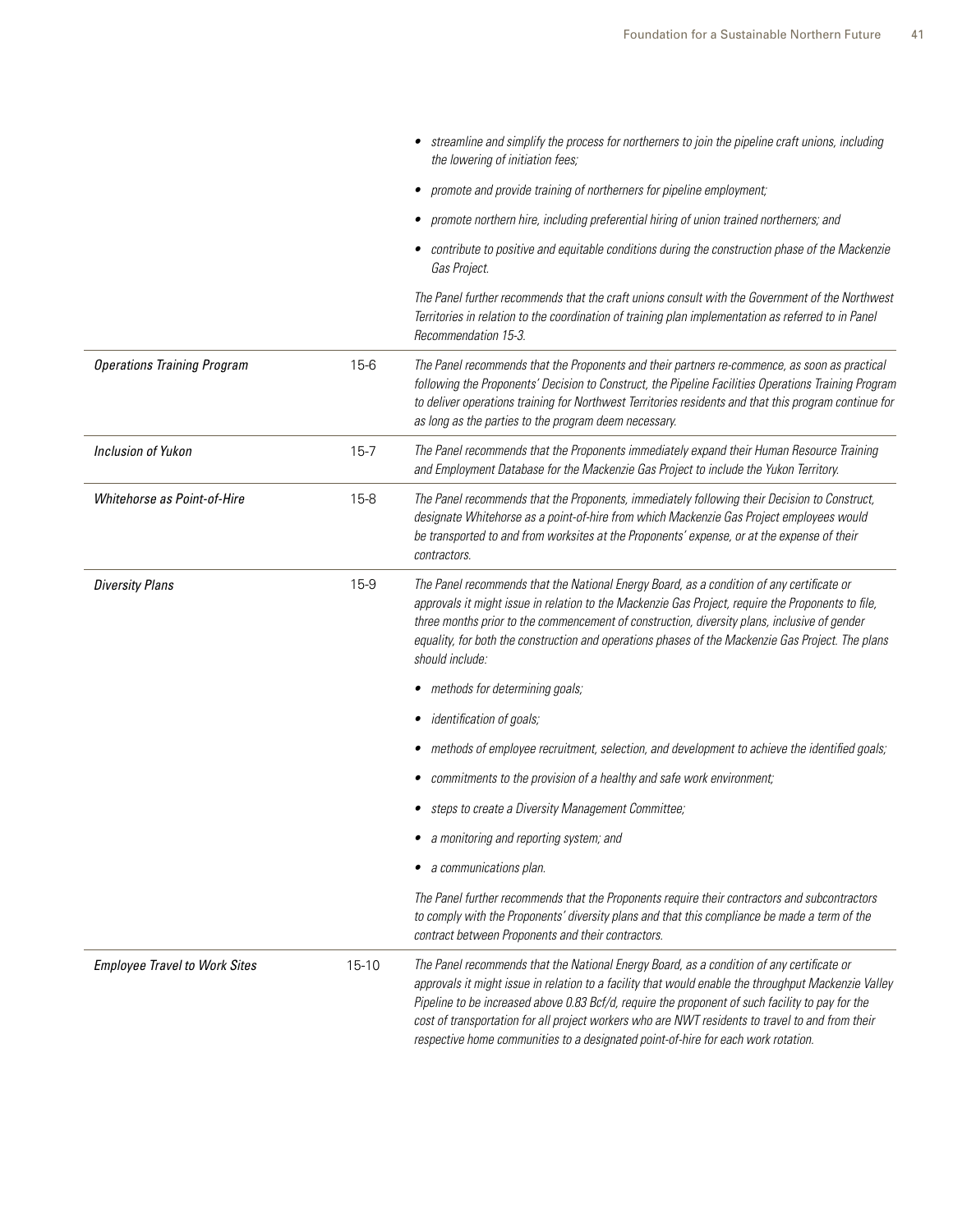| Resource Revenue Sharing Agreement              | $15 - 11$ | The Panel recommends that the governments of Canada and the Northwest Territories and the<br>Aboriginal Summit continue negotiations towards settlement of a NWT-based resource revenue<br>sharing agreement on a priority basis, and that such an agreement be finalized in advance of the<br>National Energy Board granting the Proponents Leave to Open. If an agreement is not concluded<br>by that time, the Panel recommends that the Government of Canada set aside 50% of the non-<br>renewable resource royalty revenues it receives from the Mackenzie Gas Project to be held in trust<br>for the Government of the Northwest Territories and Aboriginal authorities until such time as a<br>resource revenue sharing agreement has been concluded among the three parties. |
|-------------------------------------------------|-----------|---------------------------------------------------------------------------------------------------------------------------------------------------------------------------------------------------------------------------------------------------------------------------------------------------------------------------------------------------------------------------------------------------------------------------------------------------------------------------------------------------------------------------------------------------------------------------------------------------------------------------------------------------------------------------------------------------------------------------------------------------------------------------------------|
| <b>Transition Planning</b>                      | $15 - 12$ | The Panel recommends that, immediately following the Proponents' Decision to Construct, the<br>Government of the Northwest Territories begin establishing mechanisms for transition planning<br>and implementation associated with the Mackenzie Gas Project in combination with future<br>developments to accomplish the following purposes:                                                                                                                                                                                                                                                                                                                                                                                                                                         |
|                                                 |           | • set long-term economic diversification objectives to ensure lasting benefits from the Mackenzie<br>Gas Project with related indicators and targets;                                                                                                                                                                                                                                                                                                                                                                                                                                                                                                                                                                                                                                 |
|                                                 |           | develop and assess alternative future scenarios and adjust objectives in light of the findings;                                                                                                                                                                                                                                                                                                                                                                                                                                                                                                                                                                                                                                                                                       |
|                                                 |           | determine immediate and longer-term priorities;                                                                                                                                                                                                                                                                                                                                                                                                                                                                                                                                                                                                                                                                                                                                       |
|                                                 |           | plan initiatives in partnership with other governments, regional Aboriginal authorities and<br>other partners; and                                                                                                                                                                                                                                                                                                                                                                                                                                                                                                                                                                                                                                                                    |
|                                                 |           | • monitor, respond and review.                                                                                                                                                                                                                                                                                                                                                                                                                                                                                                                                                                                                                                                                                                                                                        |
| <b>Allocation of Royalty Revenues</b>           | 15-13     | The Panel recommends that, within 10 years of the National Energy Board granting the Proponents<br>Leave to Open, the Government of the Northwest Territories identify and allocate a specific<br>portion of its share of non-renewable resource royalty revenues to the funding of the mechanisms<br>established pursuant to Panel Recommendation 15-12.                                                                                                                                                                                                                                                                                                                                                                                                                             |
| <b>CHAPTER 16 - SOCIAL AND CULTURAL IMPACTS</b> |           |                                                                                                                                                                                                                                                                                                                                                                                                                                                                                                                                                                                                                                                                                                                                                                                       |
| <b>Closed Work Camps</b>                        | $16-1$    | The Panel recommends that the National Energy Board, as a condition of any certificate or<br>approvals it might issue in relation to the Mackenzie Gas Project, require the Proponents to<br>implement closed work camps. This requirement should apply to all new work camps proposed<br>by the Proponents, their contractors and subcontractors.                                                                                                                                                                                                                                                                                                                                                                                                                                    |
| <b>Existing Camps</b>                           | $16 - 2$  | The Panel recommends that the National Energy Board, as a condition of any certificate or<br>approvals it might issue in relation to the Mackenzie Gas Project, require the Proponents to identify<br>whether any of the existing open construction camps will be used, either directly or indirectly, in<br>relation to Project construction. Where existing open camps are to be used and are to remain open,<br>the Panel further recommends that the National Energy Board, as a condition of any certificate                                                                                                                                                                                                                                                                     |
|                                                 |           | or approvals it might issue in relation to the Mackenzie Gas Project, require the Proponents to<br>develop a plan to minimize and address adverse impacts of any interactions between workers in<br>the open camps and the communities in proximity to those camps. The plan should comply with<br>the commitments made by the Proponents, identify the specific measures to be employed and be<br>developed in consultation with, and to the satisfaction of, the affected communities. The final plan<br>should be filed with the National Energy Board at least six months prior to the commencement<br>of construction.                                                                                                                                                           |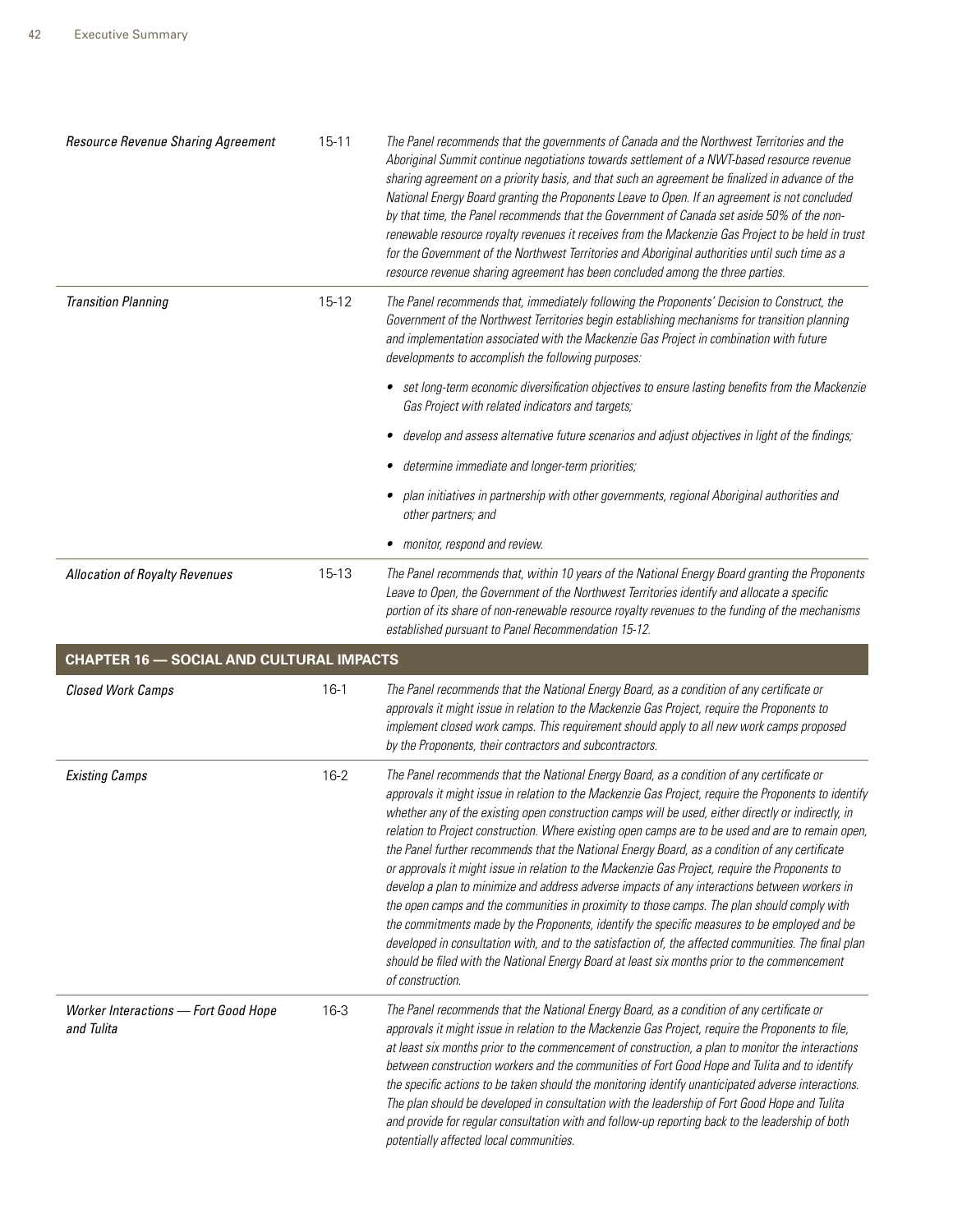| <b>Noise Monitoring</b>                       | 16-4      | The Panel recommends that the National Energy Board, as a condition of any certificate or<br>approvals it might issue in relation to the Mackenzie Gas Project, require the Proponents to file,<br>prior to the commencement of construction, a program to monitor noise emissions in relation to<br>the Mackenzie Gas Project and to confirm that the Project is meeting the noise levels to which<br>the compressor stations will be designed.                                                                                                                                                                                                                                                                                                                                                                                                                                                                     |
|-----------------------------------------------|-----------|----------------------------------------------------------------------------------------------------------------------------------------------------------------------------------------------------------------------------------------------------------------------------------------------------------------------------------------------------------------------------------------------------------------------------------------------------------------------------------------------------------------------------------------------------------------------------------------------------------------------------------------------------------------------------------------------------------------------------------------------------------------------------------------------------------------------------------------------------------------------------------------------------------------------|
| Drug and Alcohol Abuse Plan                   | $16 - 5$  | The Panel recommends that the Government of the Northwest Territories and the Proponents,<br>consistent with provision 3.6.2(b) of the Socio-Economic Agreement, and prior to the<br>commencement of construction, further develop and make public their plan for preventing<br>Project-related drug and alcohol abuse. The plan should incorporate input from the Royal Canadian<br>Mounted Police, responsible agencies and affected communities in the Project Review Area<br>regarding the measures proposed by the Proponents and any other preventive measures. The plan<br>should also identify government resources (human and financial) required to implement the plan<br>and include the Government of the Northwest Territories' plans for applying those resources.                                                                                                                                     |
| <b>Contractors and Sub-contractors</b>        | $16-6$    | The Panel recommends that the Proponents, prior to the commencement of construction and as<br>part of the plan required by Panel Recommendation 16-5, outline the means by which they will<br>apply their drug and alcohol policies to Mackenzie Gas Project contractors and subcontractors.<br>This should include a description of the mechanisms by which the Proponents will enforce<br>compliance and the consequences of non-compliance.                                                                                                                                                                                                                                                                                                                                                                                                                                                                       |
| Alcohol and Drug Abuse Prevention<br>Programs | $16 - 7$  | The Panel recommends that the Government of the Northwest Territories, within six months of the<br>Proponents' Decision to Construct, and consistent with provision 3.7.2(c) of the Socio-Economic<br>Agreement, file with the Northwest Territories Oil and Gas Socio-Economic Advisory Board a<br>submission that identifies alcohol and drug abuse prevention programs in place for communities<br>in the Project Review Area, an assessment of whether these programs are adequate, and a plan<br>to secure sufficient capacity to accommodate both existing treatment needs for alcohol and<br>drug abuse and the increased demand that would be related to the Mackenzie Gas Project. The<br>programs could include reopening of, and support for, existing treatment centres in the Northwest<br>Territories and the negotiation of arrangements with treatment centres outside the Northwest<br>Territories. |
| <b>Treatment Facilities Spaces</b>            | $16 - 8$  | The Panel recommends that the Proponents and the Government of the Northwest Territories,<br>prior to the commencement of construction and consistent with provision 3.6.3(b) of the Socio-<br>Economic Agreement, reach an agreement whereby spaces for Mackenzie Gas Project employees<br>who may need access to mental health, drug and alcohol treatment facilities under the Proponents'<br>employee assistance program will be assured without reducing the level of service available<br>to residents of the Northwest Territories.                                                                                                                                                                                                                                                                                                                                                                           |
| <b>Coordination of Treatment Services</b>     | 16-9      | The Panel recommends that over the life of the Mackenzie Gas Project Impacts Fund the<br>Government of the Northwest Territories coordinate the provision of its addiction and abuse<br>treatment services and follow-up support with related projects, such as the Inuvialuit Regional<br>Corporation's proposed regional addictions strategy and the Tulita District Land Corporation's<br>healing and wellness centre, that are carried out by regional organizations under the Mackenzie<br>Gas Project Impacts Fund.                                                                                                                                                                                                                                                                                                                                                                                            |
| <b>Education Programs</b>                     | $16 - 10$ | The Panel recommends that the Proponents and the Government of the Northwest Territories,<br>prior to the commencement of construction, work with communities, the Royal Canadian Mounted<br>Police, bylaw officers, community social workers, alcohol and drug counsellors, individual and<br>family counsellors, community health representatives, mental health workers, school counsellors<br>and schools to provide addiction prevention and sexual education programs. The Panel further<br>recommends that the Government of the Northwest Territories coordinate its programs with<br>projects that are carried out by regional organizations under the Mackenzie Gas Project<br>Impacts Fund.                                                                                                                                                                                                               |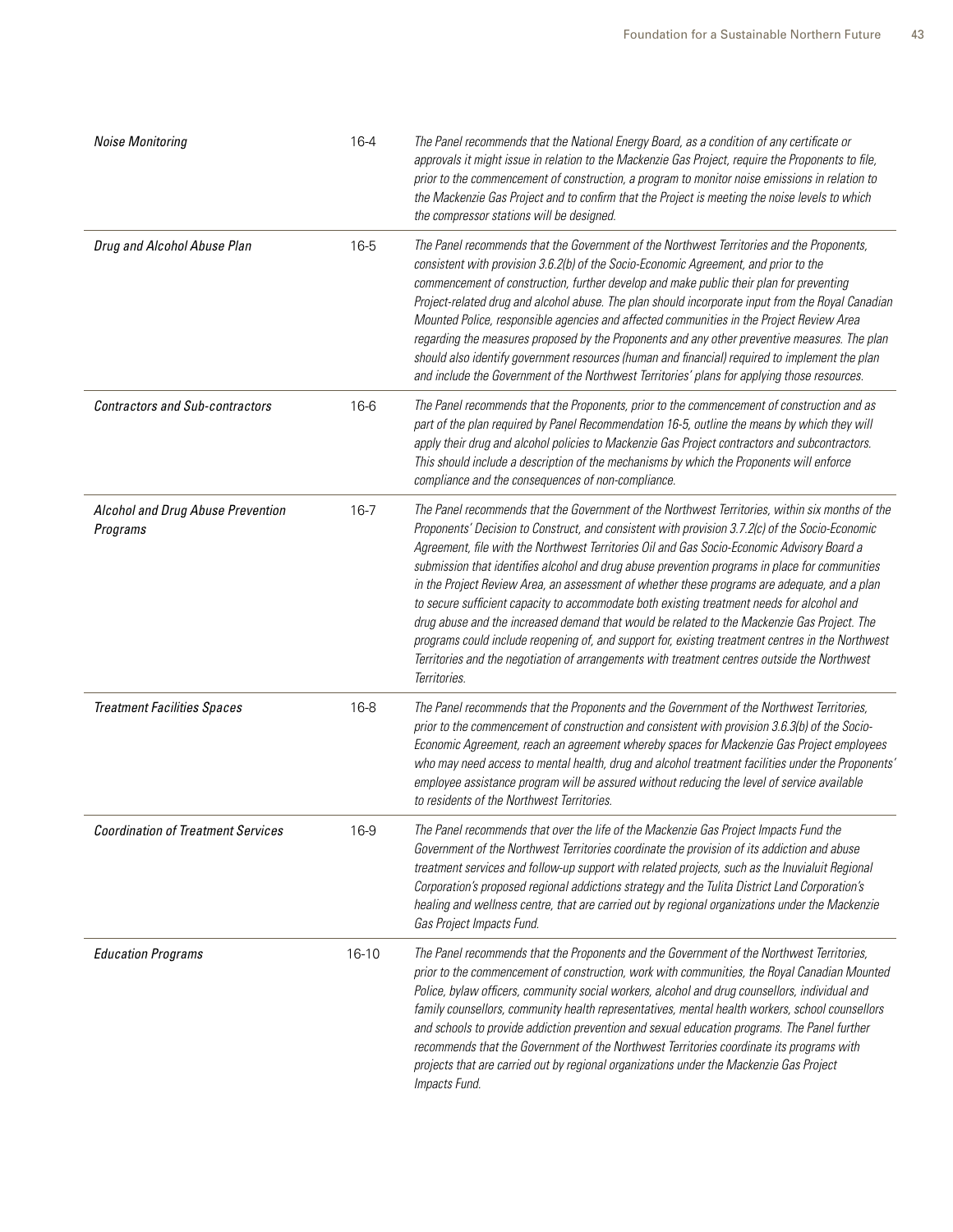| <b>Enforcement of Liquor Laws</b>                           | $16 - 11$ | The Panel recommends that, within six months of the Proponents' Decision to Construct, the<br>governments of Alberta and the Northwest Territories provide sufficient resources to enable<br>the Royal Canadian Mounted Police, the Northwest Territories' Liquor Board and the Alberta<br>Liquor Control Board to enforce the Northwest Territories Liquor Act and the Alberta Alcohol and<br>Drug Abuse Act, respectively, during the construction phase and, in particular, to enforce those<br>provisions related to the over-serving of alcohol and to preventive detention of intoxicated persons<br>who may be a danger to themselves and others. |
|-------------------------------------------------------------|-----------|----------------------------------------------------------------------------------------------------------------------------------------------------------------------------------------------------------------------------------------------------------------------------------------------------------------------------------------------------------------------------------------------------------------------------------------------------------------------------------------------------------------------------------------------------------------------------------------------------------------------------------------------------------|
| <b>Community Measures</b>                                   | $16-12$   | The Panel recommends that, within six months of receipt of the plan referred to in Panel<br>Recommendation 6-5, communities potentially impacted by the Mackenzie Gas Project review<br>and adopt alcohol and drug control measures and make the necessary provisions to enforce<br>those measures. These measures should be consistent with the plan provided in Panel<br>Recommendation 16-5 and with the projects being carried out by regional organizations under<br>the Mackenzie Gas Project Impacts Fund.                                                                                                                                        |
| <b>Coordinated Health Care Plan</b>                         | 16-13     | The Panel recommends that the Government of the Northwest Territories, in consultation with<br>the Proponents, community governments and Aboriginal organizations, within six months of the<br>Proponents' Decision to Construct, prepare a coordinated health care plan that demonstrates that<br>adequate and appropriate health and social services would be in place and available to meet both<br>existing and increased demands in the communities that would be affected by the Mackenzie Gas<br>Project. The plan should indicate for each community affected by the Mackenzie Gas Project:                                                      |
|                                                             |           | the current and planned resource allocations by position, including but not limited to physicians,<br>٠<br>nurses, community social workers, individual and family counsellors, Community Health<br>Representatives, mental health workers and drug and alcohol counsellors;                                                                                                                                                                                                                                                                                                                                                                             |
|                                                             |           | the strategy to be employed to staff both current vacant positions and any new positions to<br>٠<br>be created to respond to Project demands;                                                                                                                                                                                                                                                                                                                                                                                                                                                                                                            |
|                                                             |           | the contingency plans for addressing shortfalls in staffing;<br>٠                                                                                                                                                                                                                                                                                                                                                                                                                                                                                                                                                                                        |
|                                                             |           | monitoring requirements to ensure resource alignment with service demands; and<br>٠                                                                                                                                                                                                                                                                                                                                                                                                                                                                                                                                                                      |
|                                                             |           | progress reporting/communication plans.                                                                                                                                                                                                                                                                                                                                                                                                                                                                                                                                                                                                                  |
|                                                             |           | The plan should be made public and shared with the regions and communities affected by<br>the Mackenzie Gas Project.                                                                                                                                                                                                                                                                                                                                                                                                                                                                                                                                     |
| <b>Coordination with Regional Organizations</b>             | 16-14     | The Panel recommends that the Government of the Northwest Territories, over the life of the<br>Mackenzie Gas Project Impacts Fund, coordinate its health care plan and the delivery of health and<br>social services with the related projects and activities being carried out by regional organizations<br>under the Mackenzie Gas Project Impacts Fund.                                                                                                                                                                                                                                                                                               |
| <b>RCMP</b> Funding                                         | 16-15     | The Panel recommends that the governments of Canada and the Northwest Territories, within<br>six months of the Proponents' Decision to Construct, ensure that the Royal Canadian Mounted<br>Police has sufficient financial resources to implement its plan to address expected Project-related<br>increases in demand for police and public security services. The Panel further recommends that<br>those resources be provided in a manner that addresses existing community demands for police<br>services and does not reduce the levels of police and public security services provided in the other<br>communities in the Northwest Territories.   |
| <b>Coordination of Police and Public Safety</b><br>Services | 16-16     | The Panel recommends that the Government of the Northwest Territories, the Proponents and the<br>Royal Canadian Mounted Police, pursuant to provision 3.5.3 of the Socio-Economic Agreement,<br>and in consultation with the leadership of the communities potentially affected by the Mackenzie<br>Gas Project, ensure that coordination of police and public safety services be done in a manner that<br>avoids the reduction of these services in the communities.                                                                                                                                                                                    |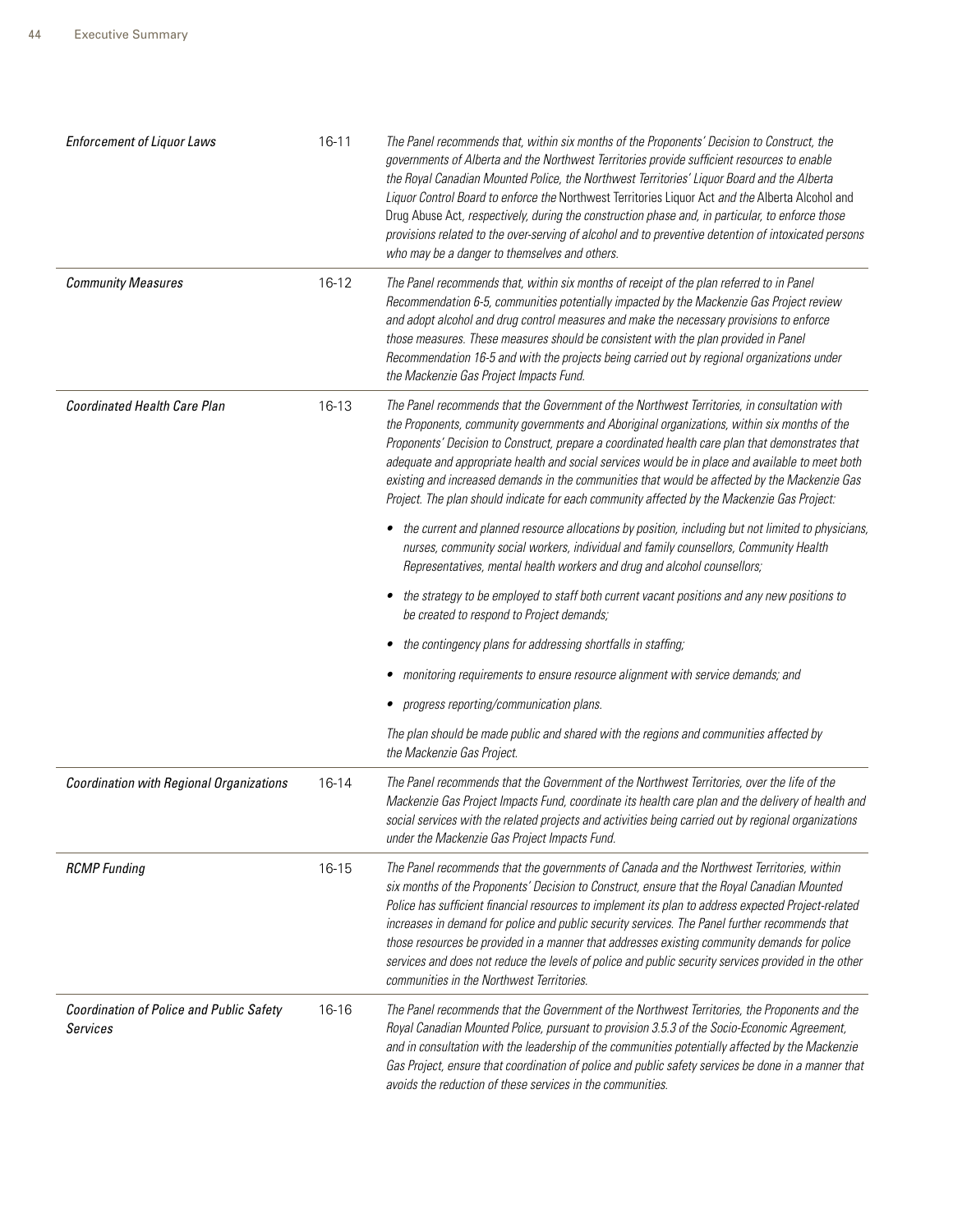| Special Constable Program  | 16-17 | The Panel recommends that the Government of the Northwest Territories, the Royal Canadian<br>Mounted Police and the affected communities, within six months of the date of the Government<br>Response to the Panel's Report, determine whether the special constable program can play a<br>public safety service role to help address Project-related impacts on the communities. Where<br>it is determined that the special constable program can play an effective role, the Panel further<br>recommends that the Government of the Northwest Territories, the Royal Canadian Mounted<br>Police and the affected communities take the steps necessary to reinstate the program prior to<br>the commencement of construction. |
|----------------------------|-------|--------------------------------------------------------------------------------------------------------------------------------------------------------------------------------------------------------------------------------------------------------------------------------------------------------------------------------------------------------------------------------------------------------------------------------------------------------------------------------------------------------------------------------------------------------------------------------------------------------------------------------------------------------------------------------------------------------------------------------|
| <b>Child Care Services</b> | 16-18 | The Panel recommends that the Government of the Northwest Territories, within six months of<br>the Proponents' Decision to Construct, as part of its Project-related program review:                                                                                                                                                                                                                                                                                                                                                                                                                                                                                                                                           |
|                            |       | • identify the community-specific demands the Mackenzie Gas Project would place on child care<br>services based on information supplied by the Proponents and by communities;                                                                                                                                                                                                                                                                                                                                                                                                                                                                                                                                                  |
|                            |       | • identify the actions necessary to respond to those Project-related demands, including<br>considerations such as rotational work, seasonal work, weekend care and day homes;                                                                                                                                                                                                                                                                                                                                                                                                                                                                                                                                                  |
|                            |       | develop and fund a program to implement the actions required to respond to the identified<br>٠<br>Project-related demand for child care services;                                                                                                                                                                                                                                                                                                                                                                                                                                                                                                                                                                              |
|                            |       | coordinate its programs with projects to address Project-related demands for child care services<br>being carried out by regional organizations, under the Mackenzie Gas Project Impacts Fund and<br>by other organizations; and                                                                                                                                                                                                                                                                                                                                                                                                                                                                                               |
|                            |       | to be consistent with the provisions of the Socio-Economic Agreement, develop and implement<br>a plan for:                                                                                                                                                                                                                                                                                                                                                                                                                                                                                                                                                                                                                     |
|                            |       | · monitoring Project-related demand for child care services;                                                                                                                                                                                                                                                                                                                                                                                                                                                                                                                                                                                                                                                                   |
|                            |       | • determining the adequacy of the measures implemented to respond to that demand;<br>and                                                                                                                                                                                                                                                                                                                                                                                                                                                                                                                                                                                                                                       |
|                            |       | determining the actions necessary to address, in a timely manner, any inadequacies<br>$\bullet$<br>or unintended consequences.                                                                                                                                                                                                                                                                                                                                                                                                                                                                                                                                                                                                 |
| <b>Homeless Shelters</b>   | 16-19 | The Panel recommends that the Government of the Northwest Territories, within six months of the<br>Proponents' Decision to Construct, as part of its Project-related program review:                                                                                                                                                                                                                                                                                                                                                                                                                                                                                                                                           |
|                            |       | • determine, for the regional centres that have been identified by the Proponents as being the<br>likely destinations for both transient workers from the south and for residents from the smaller<br>communities, the capacity of the existing homeless shelters;                                                                                                                                                                                                                                                                                                                                                                                                                                                             |
|                            |       | forecast the likely Project-related increase in demand for those existing shelter spaces;                                                                                                                                                                                                                                                                                                                                                                                                                                                                                                                                                                                                                                      |
|                            |       | where forecasted demand exceeds existing capacity, address the need for additional shelter<br>spaces; and                                                                                                                                                                                                                                                                                                                                                                                                                                                                                                                                                                                                                      |
|                            |       | develop and implement a plan for:                                                                                                                                                                                                                                                                                                                                                                                                                                                                                                                                                                                                                                                                                              |
|                            |       | · monitoring Project-related demand for shelter space;                                                                                                                                                                                                                                                                                                                                                                                                                                                                                                                                                                                                                                                                         |
|                            |       | • determining the adequacy of the measures implemented to respond to that<br>demand; and                                                                                                                                                                                                                                                                                                                                                                                                                                                                                                                                                                                                                                       |
|                            |       | determining the actions necessary to address, in a timely manner, any inadequacies<br>or unintended consequences, consistent with the requirements of the Socio-Economic<br>Agreement.                                                                                                                                                                                                                                                                                                                                                                                                                                                                                                                                         |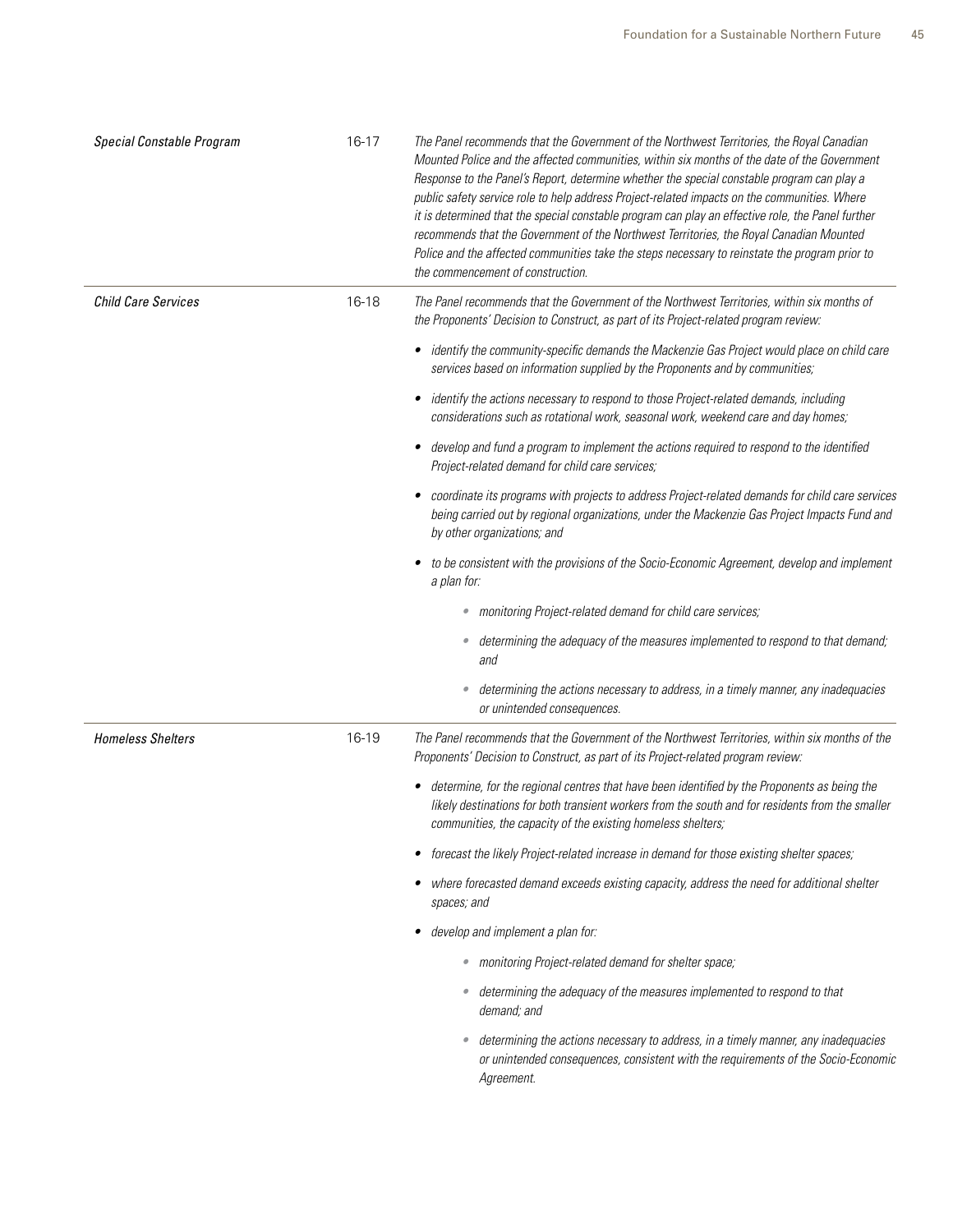| Family and Women's Shelters        | 16-20 | The Panel recommends that the Government of the Northwest Territories, within six months of<br>the Proponents' Decision to Construct, as part of its Project-related program review:                                                                                               |
|------------------------------------|-------|------------------------------------------------------------------------------------------------------------------------------------------------------------------------------------------------------------------------------------------------------------------------------------|
|                                    |       | determine, for each of the regions affected by the Mackenzie Gas Project, the capacity of the<br>٠<br>existing family and women's shelters and the services necessary to provide ongoing support<br>to those who need sheltering, including the provision of counselling services; |
|                                    |       | forecast the likely Project-related increase in demand for both shelters and ongoing support<br>services;                                                                                                                                                                          |
|                                    |       | where predicted demand exceeds existing capacity, address the need for additional shelter<br>spaces and ongoing support services;                                                                                                                                                  |
|                                    |       | coordinate its programs with similar projects being carried out by regional organizations<br>٠<br>under the Mackenzie Gas Project Impacts Fund; and                                                                                                                                |
|                                    |       | develop and implement a plan for:<br>٠                                                                                                                                                                                                                                             |
|                                    |       | · monitoring Project-related demands on family and women's shelters and related<br>services and the capacity to meet those demands;                                                                                                                                                |
|                                    |       | determining the adequacy of the measures implemented to respond to those<br>$\bullet$<br>demands; and                                                                                                                                                                              |
|                                    |       | determining the actions necessary to address, in a timely manner, any inadequacies<br>$\bullet$<br>or unintended consequences, consistent with the requirements of the Socio-Economic<br>Agreement.                                                                                |
| <b>Elder Care Services</b>         | 16-21 | The Panel recommends that the Government of the Northwest Territories, within six months of<br>the Proponents' Decision to Construct, as part of its Project-related program review:                                                                                               |
|                                    |       | determine the community-specific demands that the Mackenzie Gas Project would place on<br>٠<br>Elder care services, including the specific needs of those who may be working on the Project,<br>such as those related to shift work, seasonal work and weekend care;               |
|                                    |       | identify the current range of community-specific Elder care services that are available to meet<br>٠<br>the predicted demand;                                                                                                                                                      |
|                                    |       | where forecasted Project-related demand exceeds existing capacity, address the need for<br>٠<br>additional capacity and ongoing support services;                                                                                                                                  |
|                                    |       | coordinate its programs with similar projects being carried out by regional organizations under<br>the Mackenzie Gas Project Impacts Fund; and                                                                                                                                     |
|                                    |       | develop and implement a plan for:                                                                                                                                                                                                                                                  |
|                                    |       | • monitoring Project-related demands on Elder care services and the capacity to meet<br>those demands:                                                                                                                                                                             |
|                                    |       | determining the adequacy of the measures implemented to respond to those Elder<br>care demands; and                                                                                                                                                                                |
|                                    |       | determining the actions necessary to address, in a timely manner, any inadequacies<br>$\bullet$<br>or unintended consequences, consistent with the requirements of the Socio-Economic<br>Agreement.                                                                                |
| <b>Suicide Prevention Programs</b> | 16-22 | The Panel recommends that the Government of the Northwest Territories, in cooperation with the<br>Proponents and communities, within six months of the Proponents' Decision to Construct:                                                                                          |
|                                    |       | determine community-specific needs for suicide prevention programs, awareness programs<br>٠<br>and health care workers and address those needs with specific programs;                                                                                                             |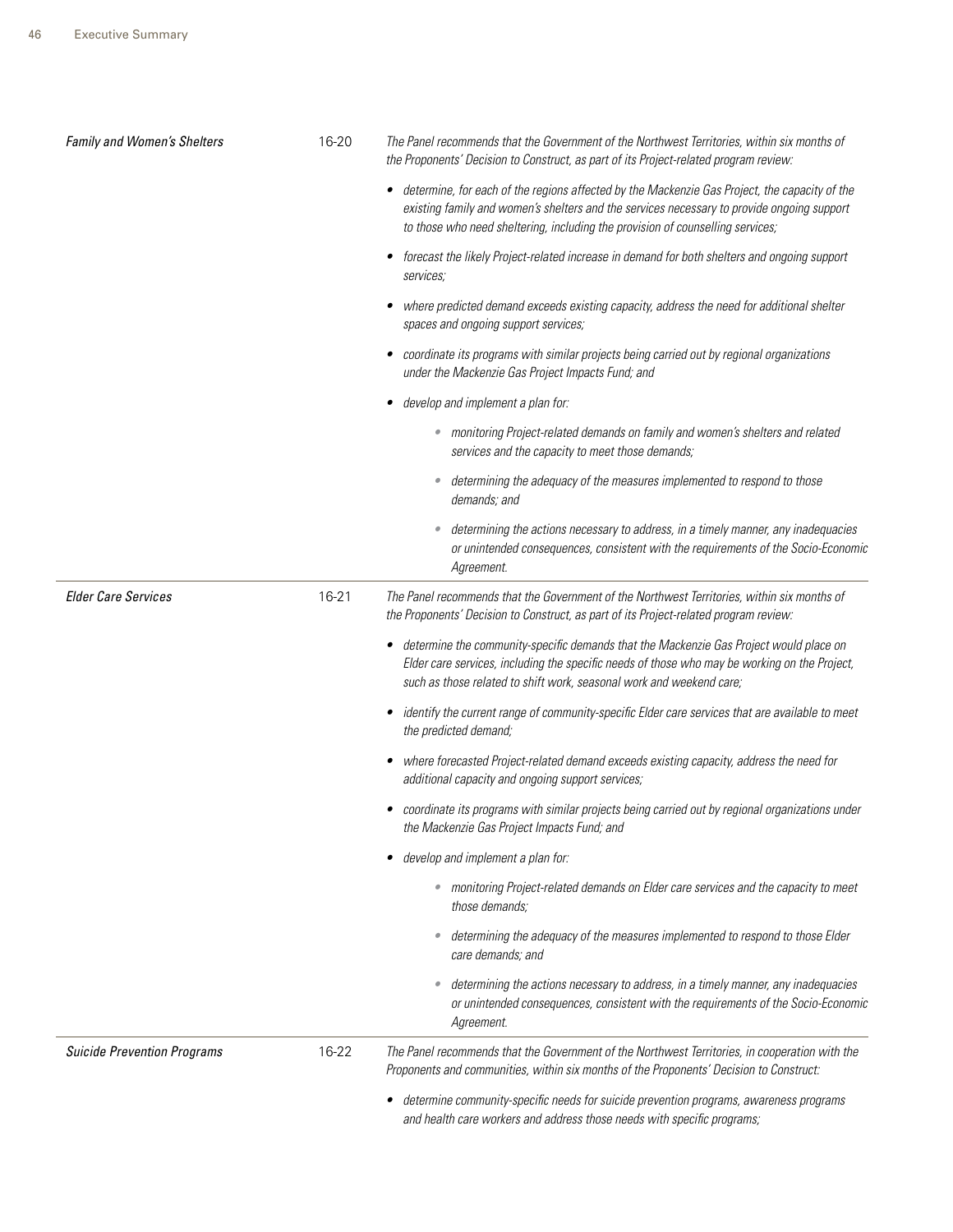|                                  |       | coordinate its programs with similar projects being carried out by regional organizations under<br>the Mackenzie Gas Project Impacts Fund; and                                                                                                                                                                                                                                                                                                                                                                                                                                                                                                                                                                             |
|----------------------------------|-------|----------------------------------------------------------------------------------------------------------------------------------------------------------------------------------------------------------------------------------------------------------------------------------------------------------------------------------------------------------------------------------------------------------------------------------------------------------------------------------------------------------------------------------------------------------------------------------------------------------------------------------------------------------------------------------------------------------------------------|
|                                  |       | develop and implement a plan for:                                                                                                                                                                                                                                                                                                                                                                                                                                                                                                                                                                                                                                                                                          |
|                                  |       | • monitoring Project-related needs for those suicide prevention and awareness<br>programs and counsellors;                                                                                                                                                                                                                                                                                                                                                                                                                                                                                                                                                                                                                 |
|                                  |       | determining the adequacy of the measures implemented to respond to those needs;<br>and                                                                                                                                                                                                                                                                                                                                                                                                                                                                                                                                                                                                                                     |
|                                  |       | determining the actions necessary to address, in a timely manner, any inadequacies<br>$\bullet$<br>or unintended consequences, consistent with the requirements of the Socio-Economic<br>Agreement.                                                                                                                                                                                                                                                                                                                                                                                                                                                                                                                        |
| <b>Issues Resolution Program</b> | 16-23 | The Panel recommends that the National Energy Board, as a condition of any certificate or<br>approvals it might issue in relation to the Mackenzie Gas Project or the Northwest Alberta<br>Facilities, require the Proponents or NOVA Gas Transmission Ltd., as appropriate, to file, no<br>later than six months prior to the commencement of construction or as otherwise directed by<br>the National Energy Board, their plans for a formal issue resolution program that would be<br>implemented during construction and operations. The program should be prepared in consultation<br>with the governments of the Northwest Territories and Alberta, and Aboriginal authorities, and<br>should include the following: |
|                                  |       | • a description of the process by which any complaints or issues related to the Mackenzie Gas<br>Project would be raised with the Proponents or governments;                                                                                                                                                                                                                                                                                                                                                                                                                                                                                                                                                               |
|                                  |       | a description of the process by which any received complaints or issues would be allocated<br>$\bullet$<br>among those with responsibility for action and a description of the roles and responsibilities<br>of any party involved in assessing or responding to any complaint or issue;                                                                                                                                                                                                                                                                                                                                                                                                                                   |
|                                  |       | a description of the process by which any received complaints or issues would be resolved;                                                                                                                                                                                                                                                                                                                                                                                                                                                                                                                                                                                                                                 |
|                                  |       | a description of any protocols developed for referral and resolution of any complaints or issues;                                                                                                                                                                                                                                                                                                                                                                                                                                                                                                                                                                                                                          |
|                                  |       | a description of the recourse mechanisms for any unresolved complaints or issues or any<br>unsatisfactorily resolved complaints or issues; and                                                                                                                                                                                                                                                                                                                                                                                                                                                                                                                                                                             |
|                                  |       | a description of the process for communicating and informing communities about the complaint<br>$\bullet$<br>resolution program.                                                                                                                                                                                                                                                                                                                                                                                                                                                                                                                                                                                           |
| <b>MGPIF Priority Projects</b>   | 16-24 | The Panel recommends that the Corporation for the Mitigation of Mackenzie Gas Project Impacts,<br>in consultation with the governments of Canada and the Northwest Territories, determine the<br>priority projects that need to be completed and in place in advance of the commencement of<br>construction. The Panel further recommends that the Minister of Indian Affairs and Northern<br>Development consider recommending that adequate funds be requisitioned to develop and<br>implement those priority projects sufficiently in advance of the commencement of construction and<br>that the Government of Canada advance the requested funds as soon as practical thereafter.                                     |
| <b>Monitoring MGPIF Projects</b> | 16-25 | The Panel recommends that projects funded through the Mackenzie Gas Project Impacts Fund be<br>included in the monitoring and follow-up programs referred to in Panel Recommendations 18-1<br>and 18-2.                                                                                                                                                                                                                                                                                                                                                                                                                                                                                                                    |
| <b>Contingency Funding</b>       | 16-26 | The Panel recommends that the Corporation for the Mitigation of Mackenzie Gas Project Impacts,<br>in establishing its criteria as required by section 5.(2)(b) of the Mackenzie Gas Project Impacts<br>Act, include provisions that would enable the regional organizations to set aside funds to address<br>unanticipated and unforeseen issues as well as funds to extend some programs beyond the<br>expiration of the Mackenzie Gas Project Impacts Fund.                                                                                                                                                                                                                                                              |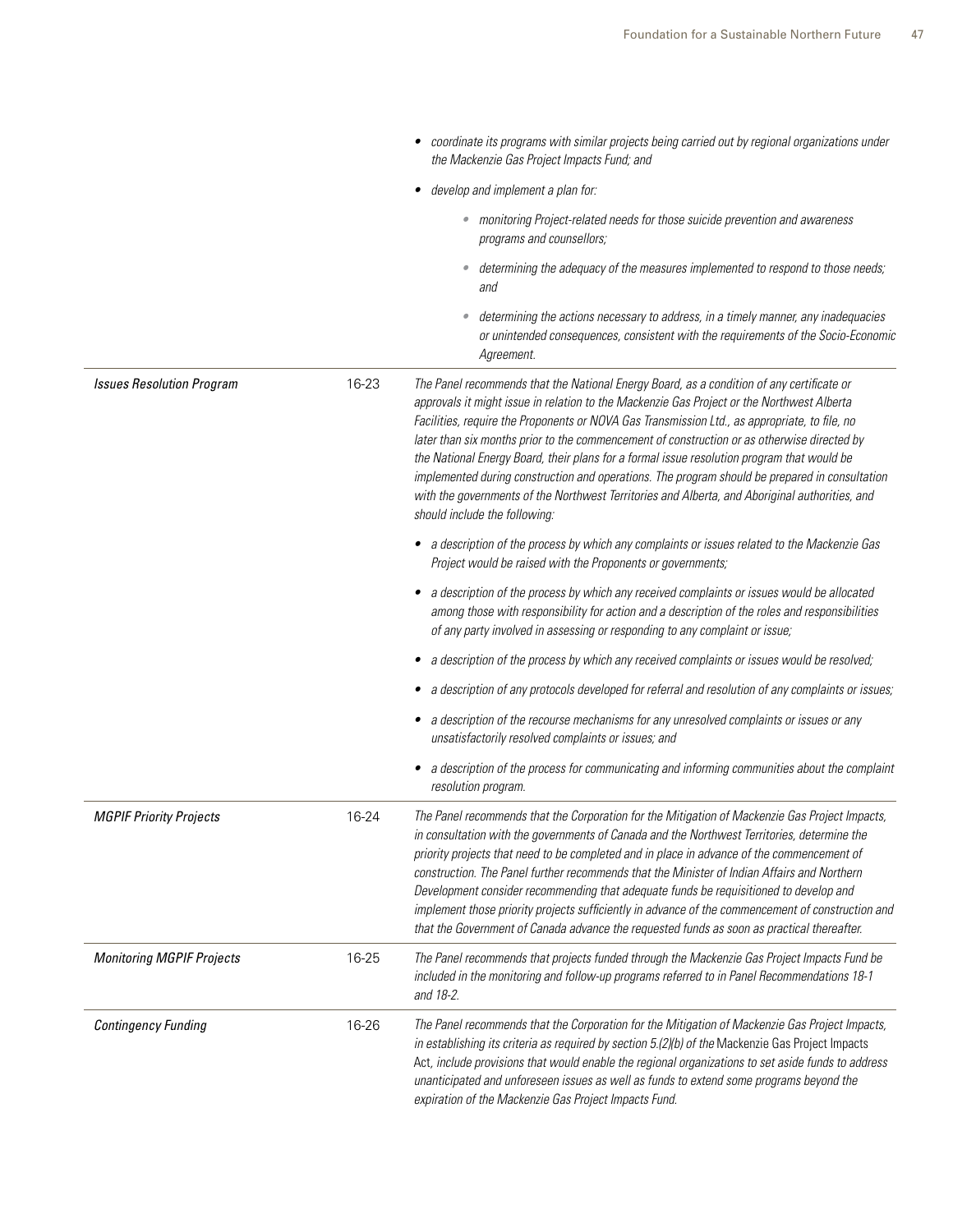| <b>CHAPTER 17 - DECOMMISSIONING AND ABANDONMENT</b>                   |        |                                                                                                                                                                                                                                                                                                                                                                                                                                                                                                                                                                                                                   |  |
|-----------------------------------------------------------------------|--------|-------------------------------------------------------------------------------------------------------------------------------------------------------------------------------------------------------------------------------------------------------------------------------------------------------------------------------------------------------------------------------------------------------------------------------------------------------------------------------------------------------------------------------------------------------------------------------------------------------------------|--|
| <b>Extension of NEB Decommissioning</b><br>and Abandonment Principles | $17-1$ | The Panel recommends that the National Energy Board take the steps necessary to extend<br>application of the principles underlying its RH-2-2008 decision, and any other relevant elements of<br>the Board's Land Matters Consultation Initiative, to all components of the Mackenzie Gas Project<br>and the Northwest Alberta Facilities.                                                                                                                                                                                                                                                                        |  |
| <b>Coordination of Decommissioning</b><br>and Abandonment Approvals   | $17-2$ | The Panel recommends that Indian and Northern Affairs Canada, the National Energy Board, the<br>Northwest Territories Water Board and the relevant land and water boards of the Mackenzie<br>Valley convene a meeting within six months of the date of the Proponents' Decision to Construct<br>to establish a coordinated approach, within the mandate of each agency, for:                                                                                                                                                                                                                                      |  |
|                                                                       |        | (a) the development and submission of decommissioning and abandonment plans by the<br>Proponents, including:                                                                                                                                                                                                                                                                                                                                                                                                                                                                                                      |  |
|                                                                       |        | the timing for submission of conceptual plans;                                                                                                                                                                                                                                                                                                                                                                                                                                                                                                                                                                    |  |
|                                                                       |        | procedures and timing for developing final plans; and                                                                                                                                                                                                                                                                                                                                                                                                                                                                                                                                                             |  |
|                                                                       |        | a description of the Project facilities and activities to which the plans apply; and                                                                                                                                                                                                                                                                                                                                                                                                                                                                                                                              |  |
|                                                                       |        | (b) establishing the form and amount of financial security the Proponents will be required to submit<br>for decommissioning and abandonment, including:                                                                                                                                                                                                                                                                                                                                                                                                                                                           |  |
|                                                                       |        | the timing and procedure for obtaining estimates of funds needed for abandonment;                                                                                                                                                                                                                                                                                                                                                                                                                                                                                                                                 |  |
|                                                                       |        | the mechanism and timing for the collection and setting aside of those funds; and                                                                                                                                                                                                                                                                                                                                                                                                                                                                                                                                 |  |
|                                                                       |        | identification of the facilities to which the security applies.                                                                                                                                                                                                                                                                                                                                                                                                                                                                                                                                                   |  |
| <b>CHAPTER 18 - MONITORING, FOLLOW-UP AND MANAGEMENT PLANS</b>        |        |                                                                                                                                                                                                                                                                                                                                                                                                                                                                                                                                                                                                                   |  |
| Need for Follow-up Program                                            | $18-1$ | The Panel recommends that there be a follow-up program to verify the accuracy of the<br>environmental assessment and determine the effectiveness of the measures to mitigate<br>the adverse environmental impacts for all phases of the Mackenzie Gas Project. The Panel<br>recommends that the Department of Indian Affairs and Northern Development be designated as<br>the lead Responsible Authority under the Canadian Environmental Assessment Act for overseeing<br>the design and implementation of the follow-up program, and that the program be in place prior to<br>the commencement of construction. |  |
| <b>Contents of Follow-up Program</b>                                  | 18-2   | The Panel recommends that the follow-up program for the Mackenzie Gas Project consist of, but<br>not be limited to, the provisions for Project-specific impact monitoring, adaptive management and<br>cumulative impacts monitoring set out in Panel Recommendations 18-3, 18-4, 18-5, 18-16, 18-18,<br>18-19, 18-20 and 18-22.                                                                                                                                                                                                                                                                                   |  |
| <b>Project-Specific Impact Monitoring</b><br>Programs                 | 18-3   | The Panel recommends that all Project-specific impact monitoring programs and related cumulative<br>impact monitoring programs, whether conducted by the Proponents, governments, other agencies<br>or in combination, include the following elements:                                                                                                                                                                                                                                                                                                                                                            |  |
|                                                                       |        | identification of monitoring objectives and means of achieving verifiable results capable of<br>٠<br>guiding remedial action;                                                                                                                                                                                                                                                                                                                                                                                                                                                                                     |  |
|                                                                       |        | formulation of clearly stated research questions capable of testing impact predictions;<br>٠                                                                                                                                                                                                                                                                                                                                                                                                                                                                                                                      |  |
|                                                                       |        | key measurable indicators linking Mackenzie Gas Project activities to outcomes, and thresholds<br>٠<br>or reference levels to identify Project effects;                                                                                                                                                                                                                                                                                                                                                                                                                                                           |  |
|                                                                       |        | strategies and protocols for data collection and quality control;                                                                                                                                                                                                                                                                                                                                                                                                                                                                                                                                                 |  |
|                                                                       |        | a design that is compatible with and able to contribute to the Cumulative Impact Monitoring<br>Program;                                                                                                                                                                                                                                                                                                                                                                                                                                                                                                           |  |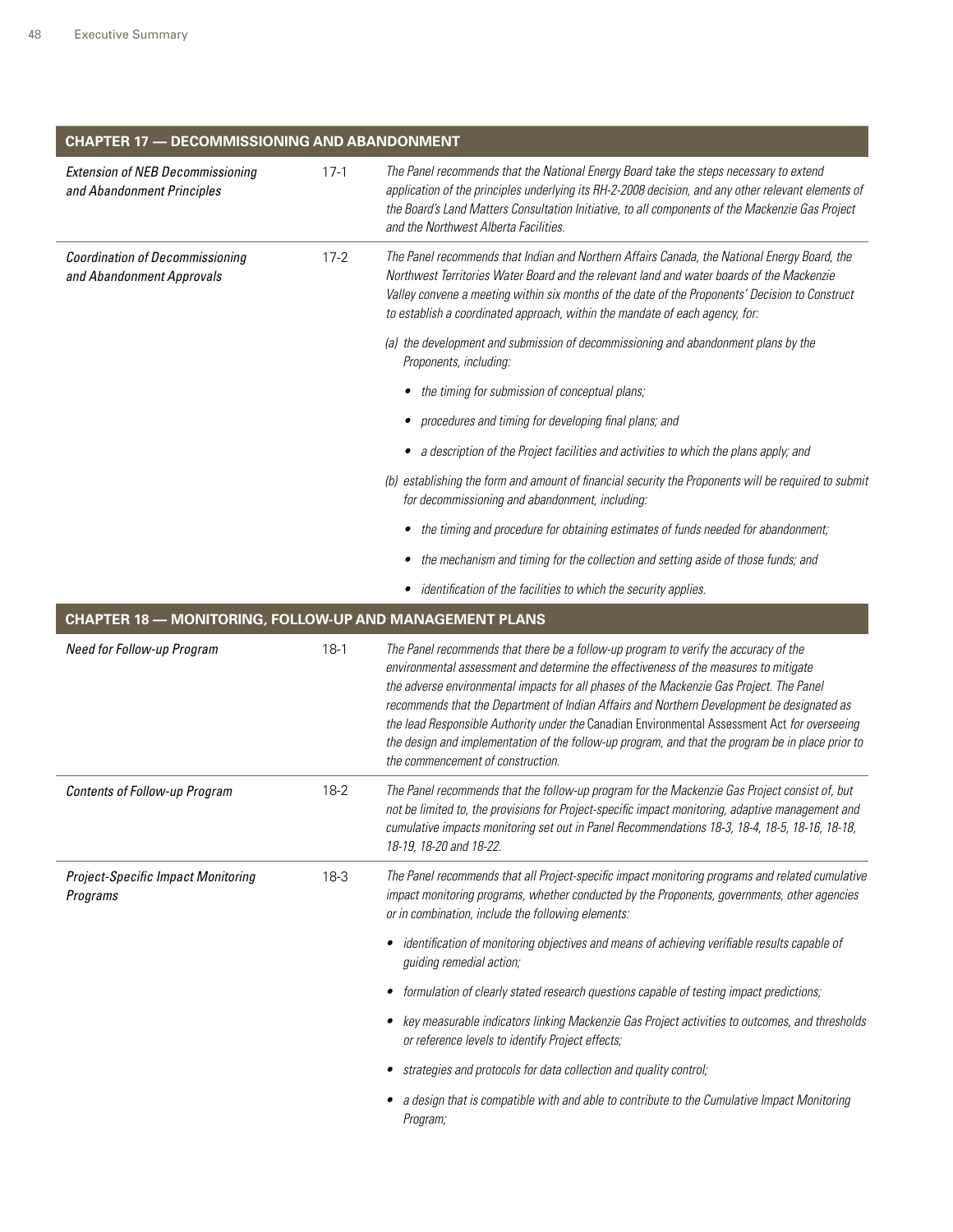|                                                          |          | protocols for data compilation, storage, control and access;                                                                                                                                                                                                                                                                                                                                                                                                                                                                                                                                                                                        |
|----------------------------------------------------------|----------|-----------------------------------------------------------------------------------------------------------------------------------------------------------------------------------------------------------------------------------------------------------------------------------------------------------------------------------------------------------------------------------------------------------------------------------------------------------------------------------------------------------------------------------------------------------------------------------------------------------------------------------------------------|
|                                                          |          | • provision for data analysis and assessment; and                                                                                                                                                                                                                                                                                                                                                                                                                                                                                                                                                                                                   |
|                                                          |          | • reporting procedures and schedules.                                                                                                                                                                                                                                                                                                                                                                                                                                                                                                                                                                                                               |
| <b>Distribution of Monitoring Results</b>                | $18 - 4$ | The Panel recommends that the Department of Indian Affairs and Northern Development, as the<br>lead Responsible Authority responsible for the Mackenzie Gas Project follow-up program, require<br>the Proponents to provide monitoring data collected in their environmental monitoring program,<br>as appropriate, to and in a form acceptable to the following recipients: downstream regulators,<br>government agencies, Land Use Planning bodies, the Northwest Territories Oil and Gas Socio-<br>Economic Advisory Board, the Corporation for the Mitigation of Mackenzie Gas Project Impacts<br>and the Cumulative Impact Monitoring Program. |
| <b>Adaptive Management Components</b>                    | 18-5     | The Panel recommends that adaptive management for Project-specific or cumulative impacts,<br>whether conducted by the Proponents, governments, other agencies or in combination, include<br>the following components:                                                                                                                                                                                                                                                                                                                                                                                                                               |
|                                                          |          | • provision for regular review of adaptive management effectiveness, adjustment of related<br>monitoring and responses to focus on significant continuing concerns;                                                                                                                                                                                                                                                                                                                                                                                                                                                                                 |
|                                                          |          | collaboration with participants in related assessment, planning and adaptive management<br>work, especially where cumulative impacts may be involved;                                                                                                                                                                                                                                                                                                                                                                                                                                                                                               |
|                                                          |          | sharing of findings among participants in monitoring and among stakeholders and others<br>٠<br>involved in selecting, designing and applying adaptive responses;                                                                                                                                                                                                                                                                                                                                                                                                                                                                                    |
|                                                          |          | a transparent process for setting and adjusting monitoring and management priorities;                                                                                                                                                                                                                                                                                                                                                                                                                                                                                                                                                               |
|                                                          |          | • implementation and contingency plans and resources to enable responsive action especially<br>in areas where effect predictions are thought to be uncertain and where predictive errors may<br>have serious consequences; and                                                                                                                                                                                                                                                                                                                                                                                                                      |
|                                                          |          | clearly defined impacts thresholds, where possible, to clarify where and when adaptive<br>responses will be necessary.                                                                                                                                                                                                                                                                                                                                                                                                                                                                                                                              |
|                                                          |          | The Panel recommends that the design of adaptive management approaches pay particular<br>attention to the valued components identified as priorities through the scenario-based cumulative<br>impacts assessment exercise.                                                                                                                                                                                                                                                                                                                                                                                                                          |
| Agency Funding for Monitoring and Follow-<br>up Programs | 18-6     | The Panel recommends that the governments of Canada and the Northwest Territories commit<br>long-term dedicated funding, for a period no less than the duration of the Mackenzie Gas Project,<br>to departments, regulatory agencies and Aboriginal authorities to enable implementation of<br>compliance and impact monitoring and follow-up programs for the duration of the Mackenzie<br>Gas Project.                                                                                                                                                                                                                                            |
| Local NEB Office                                         | $18 - 7$ | The Panel recommends that, prior to the commencement of construction, the National Energy<br>Board establish an office in the Northwest Territories to serve as the centre for the National Energy<br>Board's inspection and monitoring activities with respect to the Mackenzie Gas Project.                                                                                                                                                                                                                                                                                                                                                       |
| <b>NEB Reports</b>                                       | 18-8     | The Panel recommends that the National Energy Board publish reports on its inspection and<br>monitoring activities with respect to the Mackenzie Gas Project, twice yearly during the<br>construction of the Project and annually thereafter. Such reports should be made available in<br>the regional centres in the Northwest Territories and in the communities directly affected by the<br>Mackenzie Gas Project.                                                                                                                                                                                                                               |
| Comprehensive Environmental Management<br>Plans          | 18-9     | The Panel recommends that the National Energy Board, as a condition of any certificate or approvals<br>it might issue in relation to the Mackenzie Gas Project, require the Proponents and, where applicable,<br>each of the Project Proponents, to file a complete complement of detailed and comprehensive plans<br>within its environmental management system including the Proponents' plans for:<br>· environmental management;                                                                                                                                                                                                                |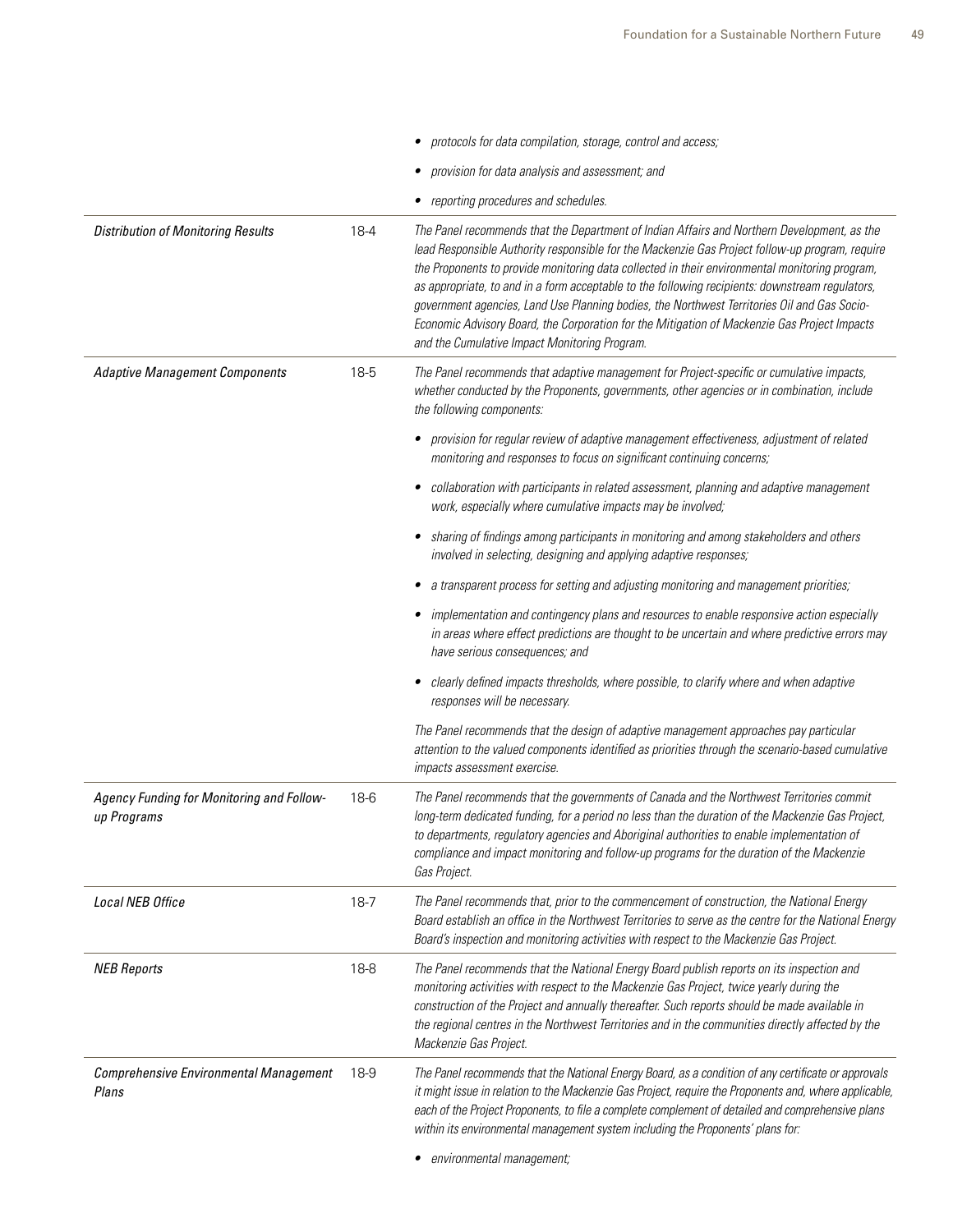|                                              |           | environmental protection;                                                                                                                                                                                                                                                                                                                                                                                                                                                                                                                                                                                                                                        |
|----------------------------------------------|-----------|------------------------------------------------------------------------------------------------------------------------------------------------------------------------------------------------------------------------------------------------------------------------------------------------------------------------------------------------------------------------------------------------------------------------------------------------------------------------------------------------------------------------------------------------------------------------------------------------------------------------------------------------------------------|
|                                              |           | contingency and emergency response; and                                                                                                                                                                                                                                                                                                                                                                                                                                                                                                                                                                                                                          |
|                                              |           | environmental compliance and effects monitoring.                                                                                                                                                                                                                                                                                                                                                                                                                                                                                                                                                                                                                 |
|                                              |           | Each plan should describe how it is compatible with the comparable plan of each of the other<br>Proponents, especially where there is the potential for overlapping Project-related impacts, and<br>identify linkages and connections between it and the comparable monitoring and management<br>plans of the other Proponents.                                                                                                                                                                                                                                                                                                                                  |
| <b>Coordination of Compliance Monitoring</b> | 18-10     | The Panel recommends that the National Energy Board, downstream regulators and other bodies<br>with monitoring responsibilities for the Mackenzie Gas Project continue to develop a coordinated<br>approach to compliance monitoring among themselves and in cooperation with the Proponents,<br>and that the National Energy Board lead the development of a protocol among the various agencies<br>and other bodies to implement this approach.                                                                                                                                                                                                                |
| <b>Local Monitors</b>                        | $18 - 11$ | The Panel recommends that the National Energy Board, as a condition of any certificate or<br>approvals it might issue in relation to the Mackenzie Gas Project, require the Proponents to file,<br>prior to the commencement of construction, information related to the hiring of local residents<br>as monitors to carry out compliance and environmental impact monitoring for the Mackenzie Gas<br>Project including:                                                                                                                                                                                                                                        |
|                                              |           | the nature of the activities to be monitored;                                                                                                                                                                                                                                                                                                                                                                                                                                                                                                                                                                                                                    |
|                                              |           | clearly defined job descriptions for the positions as monitors;                                                                                                                                                                                                                                                                                                                                                                                                                                                                                                                                                                                                  |
|                                              |           | identification of the training that will be offered to monitors to enable them to perform their<br>duties; and                                                                                                                                                                                                                                                                                                                                                                                                                                                                                                                                                   |
|                                              |           | confirmation that monitors have been hired.                                                                                                                                                                                                                                                                                                                                                                                                                                                                                                                                                                                                                      |
| <b>Establishment of CIMP</b>                 | 18-12     | The Panel recommends that, within six months of the date of the Government Response to the<br>Panel's Report, the Minister of Indian Affairs and Northern Development take the steps necessary<br>to complete the establishment of the Cumulative Impact Monitoring Program and appoint a<br>Responsible Authority as required under the Mackenzie Valley Resource Management Act.                                                                                                                                                                                                                                                                               |
| Responsible Authority for CIMP               | 18-13     | The Panel recommends that the Minister of Indian Affairs and Northern Development consider<br>appointing, as the Responsible Authority for the Cumulative Impact Monitoring Program under<br>the Mackenzie Valley Resource Management Act, a corporate entity with a board consisting of<br>one representative from each region in the Northwest Territories and representation from the<br>appropriate government departments of Canada and the Northwest Territories. The Panel also<br>recommends that the Responsible Authority for the Cumulative Impact Monitoring Program have<br>a technical committee and a full-time secretariat to support the board. |
| Application of CIMP in ISR                   | 18-14     | The Panel recommends that, within six months of the date of the Government Response to the Panel's<br>Report, the Minister of Indian Affairs and Northern Development take all reasonable steps to extend<br>the legal application of the Cumulative Impact Monitoring Program into the Inuvialuit Settlement<br>Region, thereby making the program a legal requirement throughout the Northwest Territories.                                                                                                                                                                                                                                                    |
| <b>Funding of CIMP</b>                       | 18-15     | The Panel recommends that, within six months of the date of the Government Response to the<br>Panel's Report, the Government of Canada make available sufficient long-term stable funding to<br>implement the Cumulative Impact Monitoring Program as specified in Panel Recommendation 18-<br>16 and as required by law.                                                                                                                                                                                                                                                                                                                                        |
| Program Guidance for CIMP                    | 18-16     | The Panel recommends that when establishing the Cumulative Impact Monitoring Program (CIMP),<br>the Minister of Indian Affairs and Northern Development authorize the CIMP Responsible Authority<br>to do the following:                                                                                                                                                                                                                                                                                                                                                                                                                                         |
|                                              |           | establish an integrated set of biophysical and socio-economic indicators for the entire<br>Northwest Territories;                                                                                                                                                                                                                                                                                                                                                                                                                                                                                                                                                |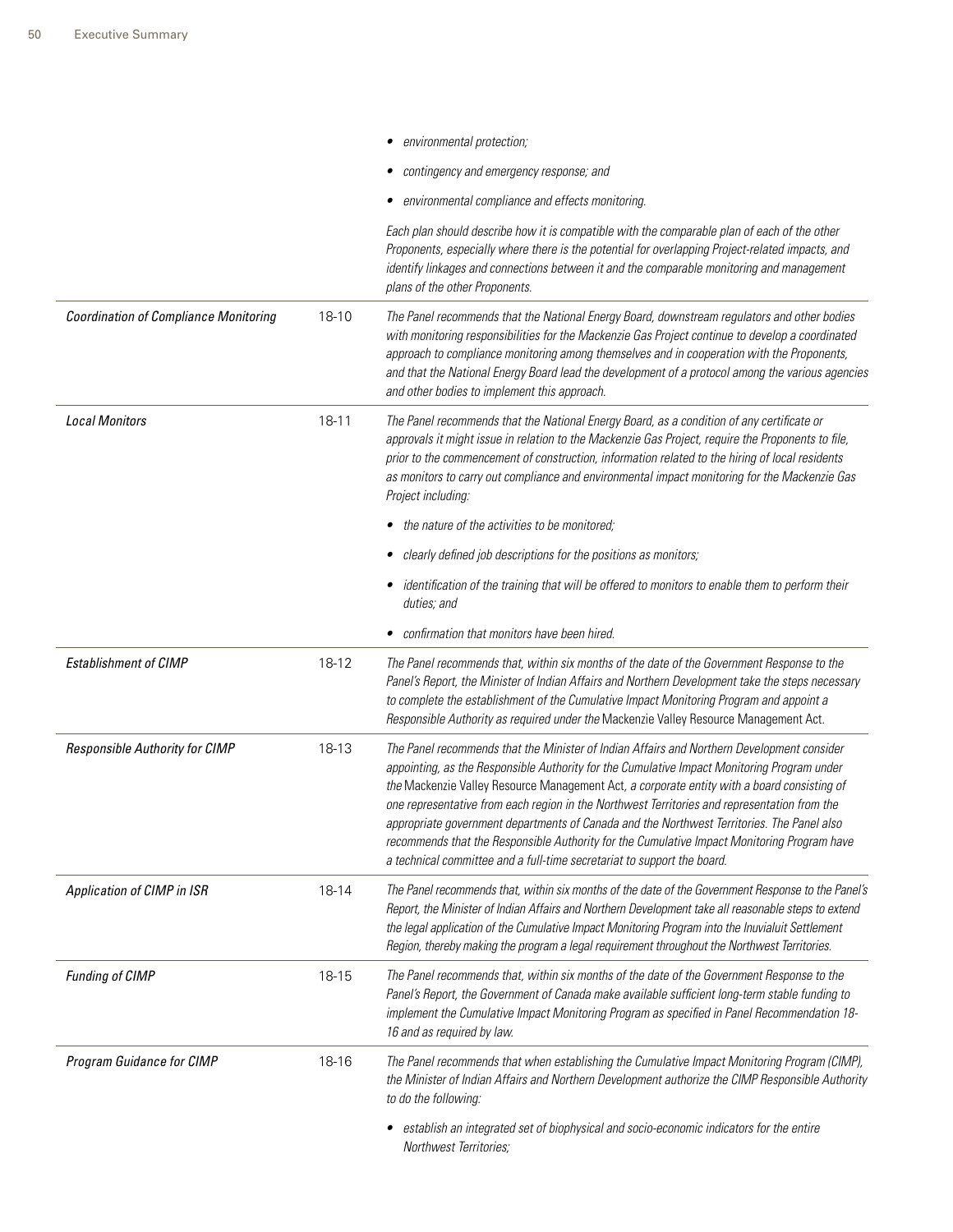|                                                                           |       | establish an integrated set of thresholds for evaluating cumulative impacts and levels of<br>acceptable change in the biophysical and the socio-economic environments;                                                                                                                                                                                                                                                                                                                                                                                                 |
|---------------------------------------------------------------------------|-------|------------------------------------------------------------------------------------------------------------------------------------------------------------------------------------------------------------------------------------------------------------------------------------------------------------------------------------------------------------------------------------------------------------------------------------------------------------------------------------------------------------------------------------------------------------------------|
|                                                                           |       | establish a program for conducting scenario-based cumulative impacts assessments;<br>٠                                                                                                                                                                                                                                                                                                                                                                                                                                                                                 |
|                                                                           |       | establish a program for monitoring the interaction of cumulative impacts on multiple valued<br>components;                                                                                                                                                                                                                                                                                                                                                                                                                                                             |
|                                                                           |       | establish Traditional Knowledge study programs;                                                                                                                                                                                                                                                                                                                                                                                                                                                                                                                        |
|                                                                           |       | provide guidance to impact assessment monitoring programs of the Mackenzie Gas Project and<br>other activities regarding the form in which data is to be collected and provided to the CIMP;                                                                                                                                                                                                                                                                                                                                                                           |
|                                                                           |       | establish protocols for data access, control and release;                                                                                                                                                                                                                                                                                                                                                                                                                                                                                                              |
|                                                                           |       | • establish a program for reporting monitoring results to appropriate agencies at a time and<br>frequency that meets the need of the particular agency including the provision of results of the<br>CIMP to the Mackenzie Valley Environmental Impact Review Board, Land Use Planning Boards,<br>NWT Oil and Gas Socio-Economic Advisory Board, Corporation for the Mitigation of Mackenzie<br>Gas Project Impacts, regulators, government departments and renewable resource management<br>agencies for the purpose of informing the decisions of those agencies; and |
|                                                                           |       | • provide guidance to the Land Use Planning bodies on cumulative impact thresholds.                                                                                                                                                                                                                                                                                                                                                                                                                                                                                    |
| <b>Integrated Aquatic Monitoring Program</b>                              | 18-17 | The Panel recommends that the Cumulative Impact Monitoring Program establish a program for<br>integrated long-term aquatics monitoring of the Mackenzie River watershed that is consistent<br>with and contributes to the Canadian Aquatic Biomonitoring Network.                                                                                                                                                                                                                                                                                                      |
| Cumulative Impacts Components of MGP<br>Follow-up Program                 | 18-18 | The Panel recommends that the cumulative impact components of the follow-up program for the<br>Mackenzie Gas Project be conducted within the operational framework of and under the guidance<br>of the Responsible Authority for the Cumulative Impact Monitoring Program.                                                                                                                                                                                                                                                                                             |
| Scenario-based Cumulative Impacts<br>Assessment for MGP Follow-up Program | 18-19 | The Panel recommends that the follow-up program for the Mackenzie Gas Project include a<br>scenario-based cumulative impacts assessment for the Mackenzie Gas Project in combination<br>with other developments that:                                                                                                                                                                                                                                                                                                                                                  |
|                                                                           |       | • identifies plausible scenarios of development that could be induced by the Mackenzie<br>Gas Project, including consideration of those formally presented to the Panel by hearing<br>participants, and that give explicit attention to impacts from climate change;                                                                                                                                                                                                                                                                                                   |
|                                                                           |       | focuses on the sustainability of valued components in the human and biophysical environments<br>٠<br>and identifies anticipated cumulative impacts (positive and negative);                                                                                                                                                                                                                                                                                                                                                                                            |
|                                                                           |       | • identifies priority valued components to be monitored in the follow-up program;                                                                                                                                                                                                                                                                                                                                                                                                                                                                                      |
|                                                                           |       | includes the full spatial extent of the Mackenzie Valley from the Proponents' Anchor Fields<br>٠<br>and adjacent areas in the Mackenzie Delta to the Alberta border and reflects the geological<br>potential of areas for future development;                                                                                                                                                                                                                                                                                                                          |
|                                                                           |       | includes as its temporal scale the anticipated life of the Mackenzie Gas Project and beyond<br>decommissioning;                                                                                                                                                                                                                                                                                                                                                                                                                                                        |
|                                                                           |       | is informed by relevant audit reports;<br>٠                                                                                                                                                                                                                                                                                                                                                                                                                                                                                                                            |
|                                                                           |       | is conducted by an independent facilitator and designed with the appropriate expertise; and<br>٠                                                                                                                                                                                                                                                                                                                                                                                                                                                                       |
|                                                                           |       |                                                                                                                                                                                                                                                                                                                                                                                                                                                                                                                                                                        |
|                                                                           |       | includes the participation of the appropriate stakeholders.                                                                                                                                                                                                                                                                                                                                                                                                                                                                                                            |